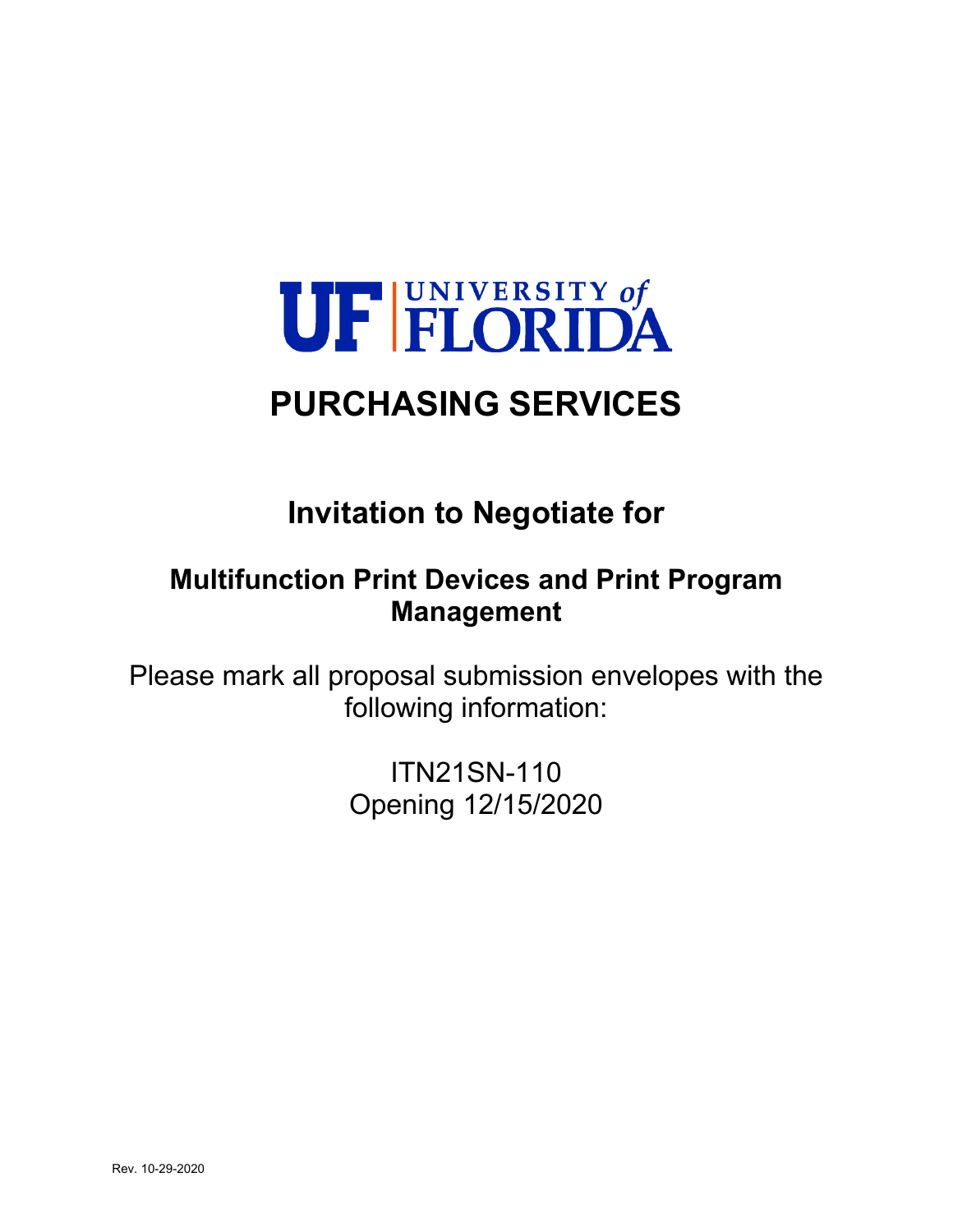| 1.0 |       |                                                                          |  |
|-----|-------|--------------------------------------------------------------------------|--|
|     | 1.1.  |                                                                          |  |
|     | 1.2.  |                                                                          |  |
|     | 1.2.1 |                                                                          |  |
|     |       |                                                                          |  |
|     | 1.2.3 |                                                                          |  |
|     | 1.2.4 |                                                                          |  |
|     |       |                                                                          |  |
|     |       |                                                                          |  |
|     | 1.2.5 |                                                                          |  |
|     |       |                                                                          |  |
|     |       |                                                                          |  |
|     |       |                                                                          |  |
|     | 1.2.6 |                                                                          |  |
|     |       |                                                                          |  |
|     |       |                                                                          |  |
|     |       |                                                                          |  |
|     |       |                                                                          |  |
|     |       |                                                                          |  |
|     |       |                                                                          |  |
|     | 1.2.9 |                                                                          |  |
|     |       |                                                                          |  |
|     |       |                                                                          |  |
|     |       |                                                                          |  |
|     |       |                                                                          |  |
|     |       |                                                                          |  |
|     |       |                                                                          |  |
|     |       |                                                                          |  |
|     |       |                                                                          |  |
|     |       |                                                                          |  |
|     |       |                                                                          |  |
|     |       |                                                                          |  |
|     | 1.3   |                                                                          |  |
|     | 1.4   |                                                                          |  |
|     | 1.5   |                                                                          |  |
|     |       |                                                                          |  |
|     |       |                                                                          |  |
| 2.0 |       |                                                                          |  |
|     | 2.1   |                                                                          |  |
|     | 2.2   |                                                                          |  |
|     | 2.3   |                                                                          |  |
|     | 2.4   |                                                                          |  |
|     | 2.5   |                                                                          |  |
|     | 2.6   | Contractual Intent/Right to Terminate and Recommence ITN Process 24      |  |
|     | 2.7   |                                                                          |  |
|     | 2.8   |                                                                          |  |
|     | 2.9   |                                                                          |  |
|     | 2.10  | Determination of and Information Concerning Vendor's Qualifications  24  |  |
|     | 2.11  |                                                                          |  |
|     | 2.12  | Rejection of Vendor Counteroffers, Stipulations and Other Exceptions  25 |  |

**3.0 SCHEDULE OF EVENTS ................................................................................................................ 25**

**2.13 Vendor's Need to Use Proprietary Rights of the University ............................................. 25 2.14 Public Record ........................................................................................................................ 25**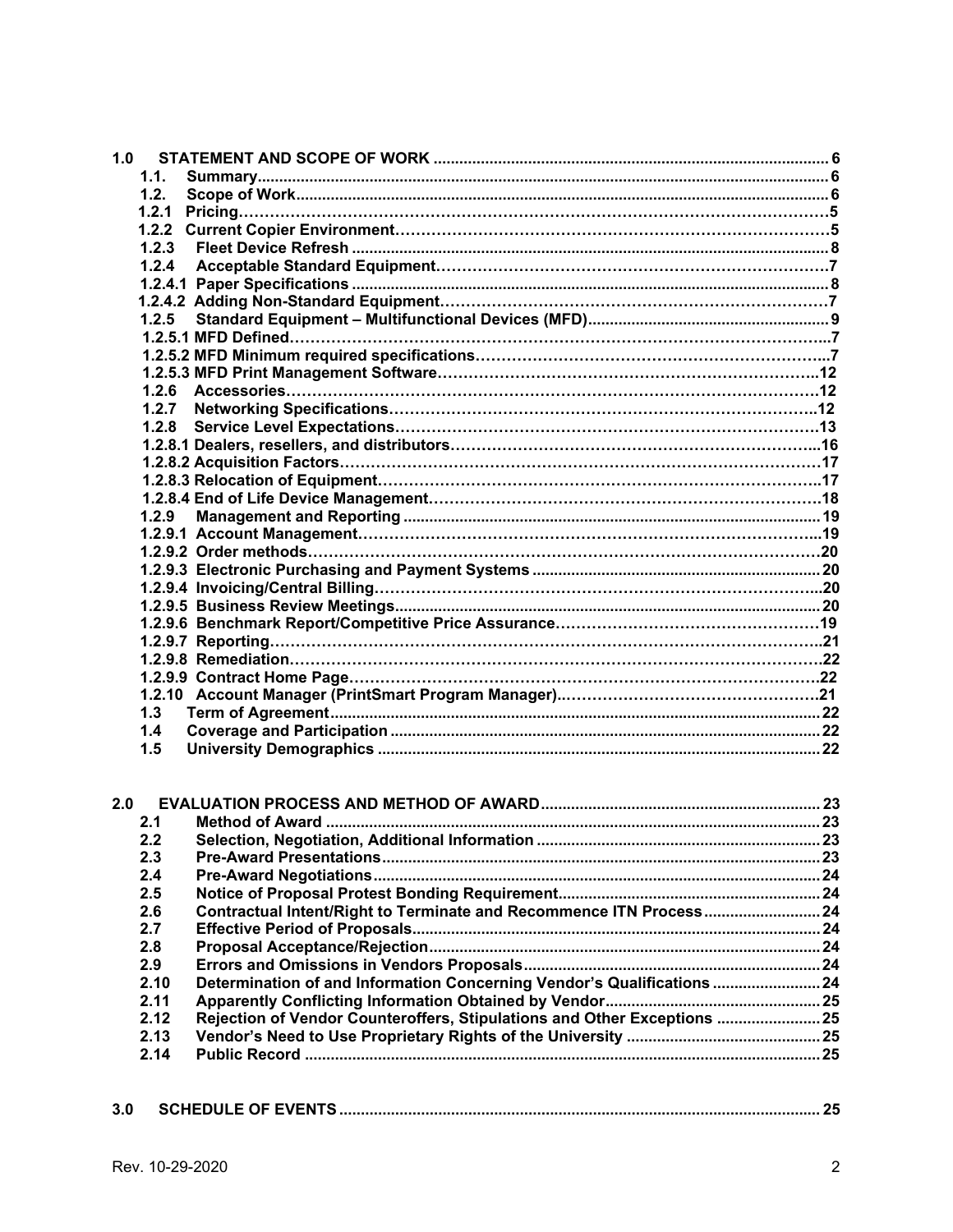| 4.0 |        |                                                                                  |  |
|-----|--------|----------------------------------------------------------------------------------|--|
|     | 4.1    |                                                                                  |  |
|     | 4.1.1  |                                                                                  |  |
|     | 4.1.2  |                                                                                  |  |
|     | 4.1.3  |                                                                                  |  |
|     | 4.1.4  |                                                                                  |  |
|     | 4.1.5  |                                                                                  |  |
|     | 4.1.6  |                                                                                  |  |
|     | 4.2    |                                                                                  |  |
|     | 4.2.1  |                                                                                  |  |
|     | 4.2.2  |                                                                                  |  |
|     | 4.2.3  | University Provides Information in Good Faith without Liability  30              |  |
|     | 4.2.4  |                                                                                  |  |
|     | 4.2.5  | Questions, Communications and Inquires between the University and Vendors 30     |  |
|     | 4.2.6  | Addenda and the University's Response to Communications from Vendor 31           |  |
|     | 4.2.7  |                                                                                  |  |
|     | 4.2.8  |                                                                                  |  |
|     | 4.2.9  |                                                                                  |  |
|     | 4.2.10 |                                                                                  |  |
|     | 4.2.11 |                                                                                  |  |
|     | 4.2.12 |                                                                                  |  |
|     | 4.2.13 | Improper Business Relationships/Conflict of Interest Prohibited 33               |  |
|     |        | 4.2.14 Corrections, Changes, and Providing Information on Forms within the ITN33 |  |
|     |        |                                                                                  |  |
|     |        |                                                                                  |  |
|     |        |                                                                                  |  |
|     |        | 4.2.18 University's Right to Use Vendor's Ideas/Proprietary Information 33       |  |
|     |        |                                                                                  |  |

| 5.0  |  |
|------|--|
| 5.1  |  |
| 5.2  |  |
| 5.3  |  |
| 5.4  |  |
| 5.5  |  |
| 5.6  |  |
| 5.7  |  |
| 5.8  |  |
| 5.9  |  |
| 5.10 |  |
| 5.11 |  |
| 5.12 |  |
| 5.13 |  |
| 5.14 |  |
| 5.15 |  |
| 5.16 |  |
| 5.17 |  |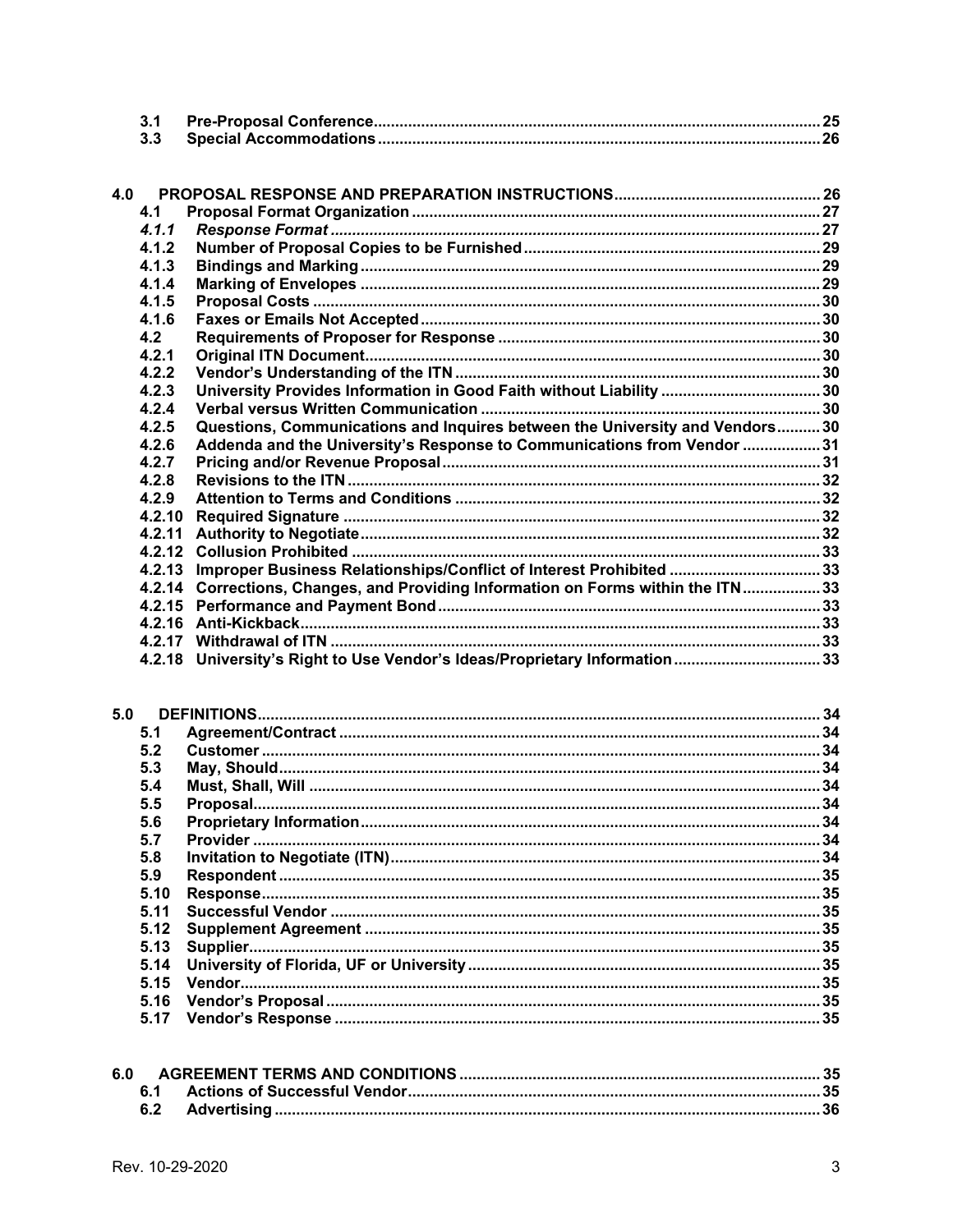| 6.3          |                                                                                |  |
|--------------|--------------------------------------------------------------------------------|--|
| 6.4          |                                                                                |  |
| 6.5          |                                                                                |  |
| 6.6          |                                                                                |  |
| 6.7          |                                                                                |  |
| 6.8          |                                                                                |  |
| 6.9          |                                                                                |  |
| 6.10         |                                                                                |  |
| 6.11         |                                                                                |  |
| 6.12         |                                                                                |  |
| 6.13         |                                                                                |  |
| 6.14         |                                                                                |  |
| 6.15         |                                                                                |  |
| 6.16         |                                                                                |  |
| 6.17         |                                                                                |  |
| 6.18         |                                                                                |  |
| 6.19         |                                                                                |  |
| 6.20         |                                                                                |  |
| 6.21         |                                                                                |  |
| 6.22         |                                                                                |  |
| 6.23         |                                                                                |  |
| 6.24         |                                                                                |  |
| 6.25         |                                                                                |  |
| 6.26         |                                                                                |  |
| 6.27         |                                                                                |  |
| 6.28         |                                                                                |  |
| 6.29         |                                                                                |  |
| 6.30         |                                                                                |  |
|              |                                                                                |  |
|              |                                                                                |  |
| 6.31         |                                                                                |  |
| 6.32         | Notice to Vendors of Asbestos-Containing Materials in University Buildings  41 |  |
| 6.33         |                                                                                |  |
| 6.34         |                                                                                |  |
| 6.35         |                                                                                |  |
| 6.36         |                                                                                |  |
| 6.37         |                                                                                |  |
| 6.38         |                                                                                |  |
| 6.39         |                                                                                |  |
| 6.40         |                                                                                |  |
| 6.41         |                                                                                |  |
| 6.42         |                                                                                |  |
| 6.43         |                                                                                |  |
| 6.44         |                                                                                |  |
| 6.45         |                                                                                |  |
| 6.46         |                                                                                |  |
| 6.47         |                                                                                |  |
| 6.47.1       |                                                                                |  |
| 6.47.2       |                                                                                |  |
| 6.47.3       |                                                                                |  |
| 6.47.4       |                                                                                |  |
| 6.47.5       |                                                                                |  |
| 6.47.6       |                                                                                |  |
| 6.47.7       |                                                                                |  |
| 6.47.8       |                                                                                |  |
| 6.48         |                                                                                |  |
| 6.49<br>6.50 |                                                                                |  |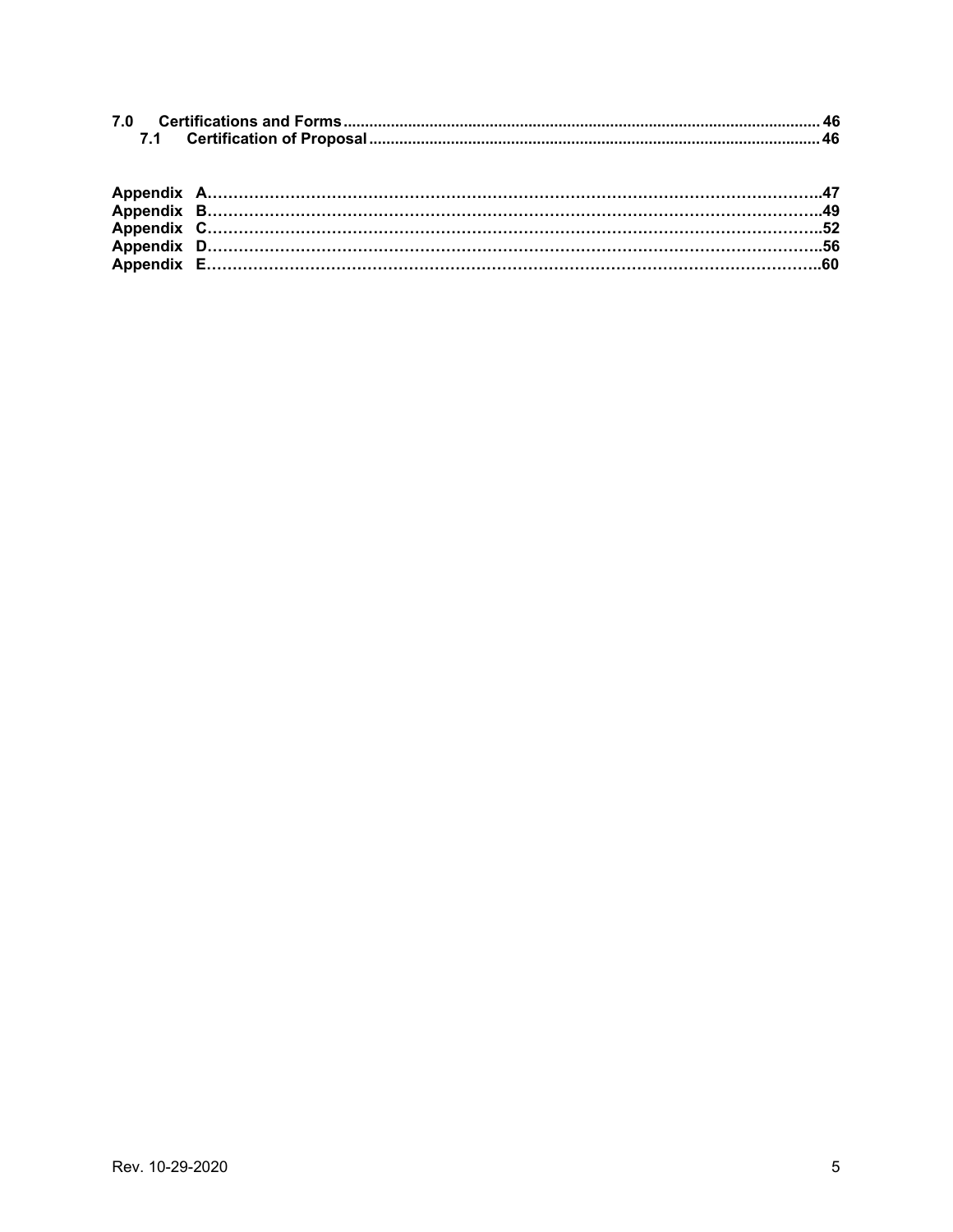## **1.0 STATEMENT AND SCOPE OF WORK**

#### **1.1 Summary**

The University of Florida implemented the PrintSmart program in 2013. The contract that created the initial relationship is expiring and the goal of this solicitation is to establish a prime vendor agreement for digital print output devices (multi-functional devices), maintenance, software, supplies and service that will meet or exceed the University's current program. The PrintSmart program is designed to reward the end-user with equipment selections that maximize effectiveness and a service program component that maximizes uptime and savings opportunities.

There is the possibility that UF and UF Health MAY collaborate on this solicitation. Specific details for UF Health are listed under Appendix C. Also, find UF Health Terms and Conditions in Appendix D and the UF Health Business Associate Agreement in Appendix E. In this document when the term "UF" or "University" are used, this will refer to the University of Florida only. If through the negotiation process a vendor is awarded the prime vendor agreement for both UF and UF Health, it is expected that separate Memorandums of Understanding will be generated between the vendor and each entity. **Unless there is a noted difference shown in Appendix C, D, or E, it should be assumed that ALL terms, conditions, and specifications in this bid document apply to both UF and UF Health.**

UF expects the respondents to this ITN to provide detailed information about their company and work process that will highlight the respondent's strengths and ideas in the areas of concern identified in this Scope of Work. The University of Florida is interested in identifying solutions that will be of most benefit to the University in this effort and encourages respondents to bring all their resources and creativity to their proposals. Additionally, UF is most interested in vendors who have a robust local presence to main campus so that the customer service that is provided is consistent, responsive, and flexible enough to handle an account the size of the University. UF is also interested in vendors who have experience in managing the print environment for organizations in similar size and scope to the University and with a similar decentralized complexity. Lastly, UF would prefer for respondents to provide only one response per company. This would include companies with multiple divisions, groups, etc., If a parent company is responding, then companies that are owned by the parent company (or vice versa) should not respond. This does NOT include true dealers.

#### **1.2 Scope of Work**

The University's goal is to contract with a prime vendor that will be responsible for PrintSmart Program Devices under the direction of a vendor-supplied Account Manager (PrintSmart Program Manager). Partnering with a prime vendor allows the University to streamline procedures, save money, time, and resources along with consolidating critical management tasks. The awarded vendor and their authorized dealers shall work in partnership with the University to provide quality equipment, maintenance, supplies, software, services, and solutions at best value - competitive price with excellent service.

## **1.2.1 Pricing**

The University is interested in proposals for flat CPI (cost per impression) rates on Multifunctional Device ("MFD") Equipment including Recurring Maintenance. The Cost Per Impression (CPI) includes impressions that will add toner to paper (print, copy, and faxes received). There will be no charge for scanning and faxes sent. A CPI rate may be applied to models as defined within this ITN (see Attachment A & Appendix A) that is provided by the vendor. Recurring Maintenance will include preventative maintenance, all service calls and replacement of all defective or worn parts. Except for paper, all consumable supplies and parts, including replacement parts such as but not limited to the following: toner, developer, drums, blades, organic photo conductors, safety retrofits, rollers, belts, corona wires, platen, sensors, lenses, lubricants, PM kits, software, programming, emergency calls, and staples is to be supplied by the vendor and included in the cost per impression charge.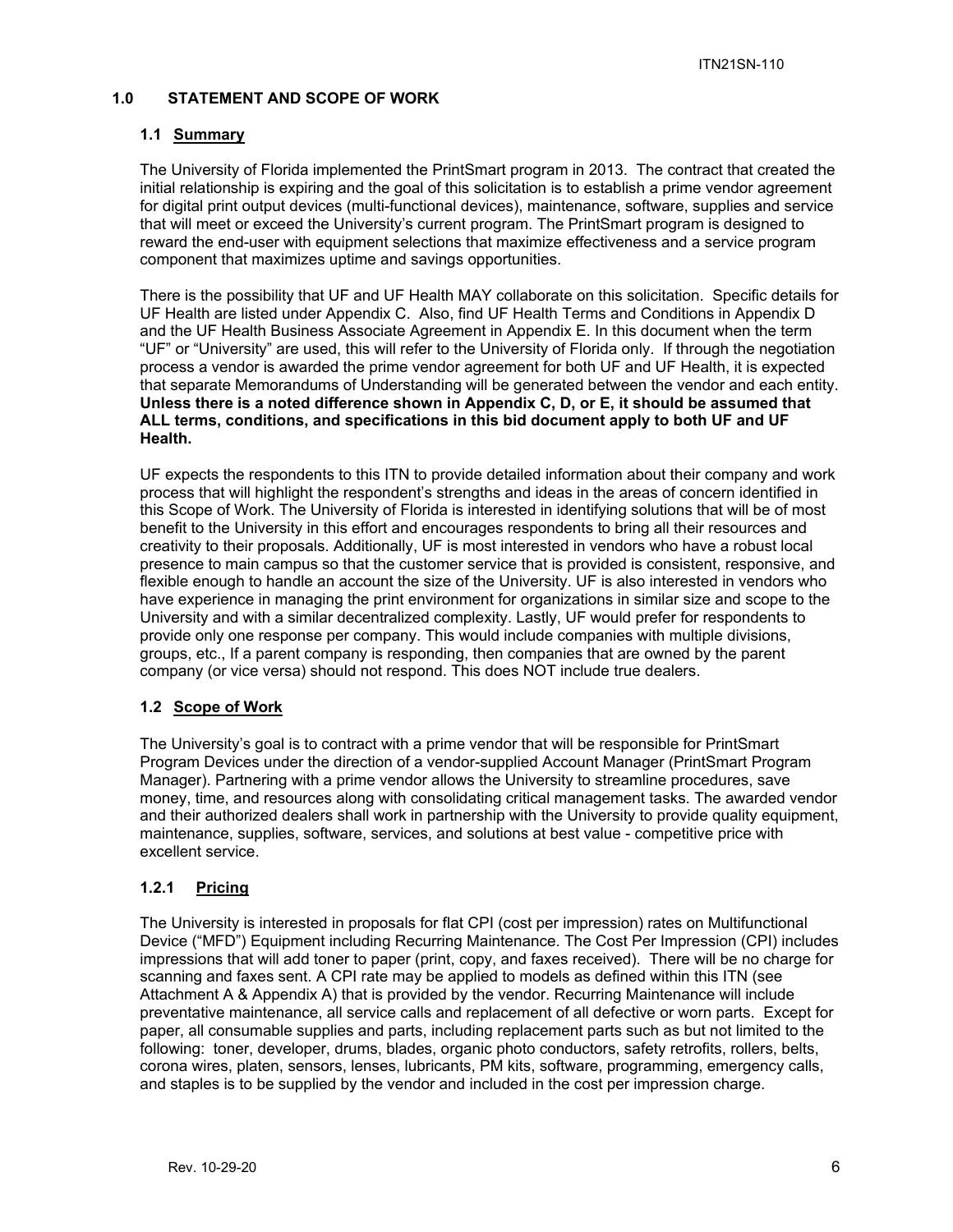**Vendors will indicate all pricing on Attachment A. The pricing sheet will allow for vendors to indicate pricing for UF-only or pricing if UF and UF Health volumes are combined and taken into account.** 

## **1.2.2 Current UF Copier Environment**

Beginning in March of 2013, UF contracted with Xerox Corporation for managed print services of UF's multifunction devices under the UF-branded PrintSmart Program. In January of 2019, the contracted services were migrated to the Xerox subsidiary, Zeno Office Solutions for the remainder of the 7-year contract. Over this time period, almost all new multifunction devices have been installed by Xerox & Zeno. Under the PrintSmart Program, UF does not own any devices, but rather they pay a Cost Per Impression (CPI) rate on all black and white (B/W) and color impressions. This rate includes all customer service, repair, parts, training, maintenance, Print Program Management, and supplies (with the exception of copy paper). Every device has an associated monthly B/W impression minimum that is charged. Each device is also charged any B/W impressions above the minimum, plus 100% of all color impressions.

Upon initiation of the contract in 2013, 650 UF departments were assessed to "right-size" their print environment based on the needs of each department. This optimization process allowed Xerox to take an inventory of all the print devices and create a recommended print environment set-up that met the printing needs of the department while also allowing them to save money on scanning, faxing, printing, and copying. The Project team, composed of both UF Procurement and Xerox representatives, held multiple on-site/ phone conferences with each department to finalize the set-up. These meetings (usually totaling 3), which were based on an initial walk thru to gather information on the current state, consisted of: a presentation of the PrintSmart program, proposed print environment set-up to consolidate as much copying/printing as possible onto fewer devices, and then a revised set-up based on departmental feedback. Once approved, Xerox coordinated the delivery, installation and training for each department. Faculty desktop printers were included only if the unit approved. Desktop printers can still be purchased but attempts to purchase or lease Multifunction Devices/Copiers route through the PrintSmart partner. Also, at initiation, UF Procurement worked with UF IT to set up IT security protocols for all devices to be secured behind a VLAN and allow the devices to communicate with Xerox for meter reads, toner replenishment, and repair needs. UF requires use of SNMPv3 for security reasons. Non-PrintSmart devices are not on the VLAN unless designated by UF IT. Once implementation was complete and the devices were installed (over an 18 month period), UF and Xerox went into a "Steady State" mode.

Below are some facts and available information related to the current UF managed print environment:

- UF currently has more than 1579 multifunction devices
- Average monthly volume exceeds 5 million impressions (3.6 million B/W & 1.4 million color)
- Average annual volume for UF multifunctional fleet: 57.5 million impressions (41.3 million B/W & 16.2 million color)
- **See Attachment B for current PrintSmart Minimum Schedule which details the minimum B/W volume for the Xerox models offered under the PrintSmart program. Also listed are the PrintSmart program CPI rates.**
- **See Attachment C for a breakdown by device of the monthly print activity for the last year of the UF MFD fleet covered under the PrintSmart program.**
- Vendor invoices each device separately. Invoices are approved/paid at the unit level (not centrally)
- See the PrintSmart website for information about the current program https://printsmart.purchasing.ufl.edu/

UF has a decentralized IT environment made up of approximately 42 different IT units. UF's central IT manages the VLAN that PrintSmart devices are placed on, but each unit, down to the departmental level, may have their own IT staff. There is centralized desktop IT support for the Health Science Center,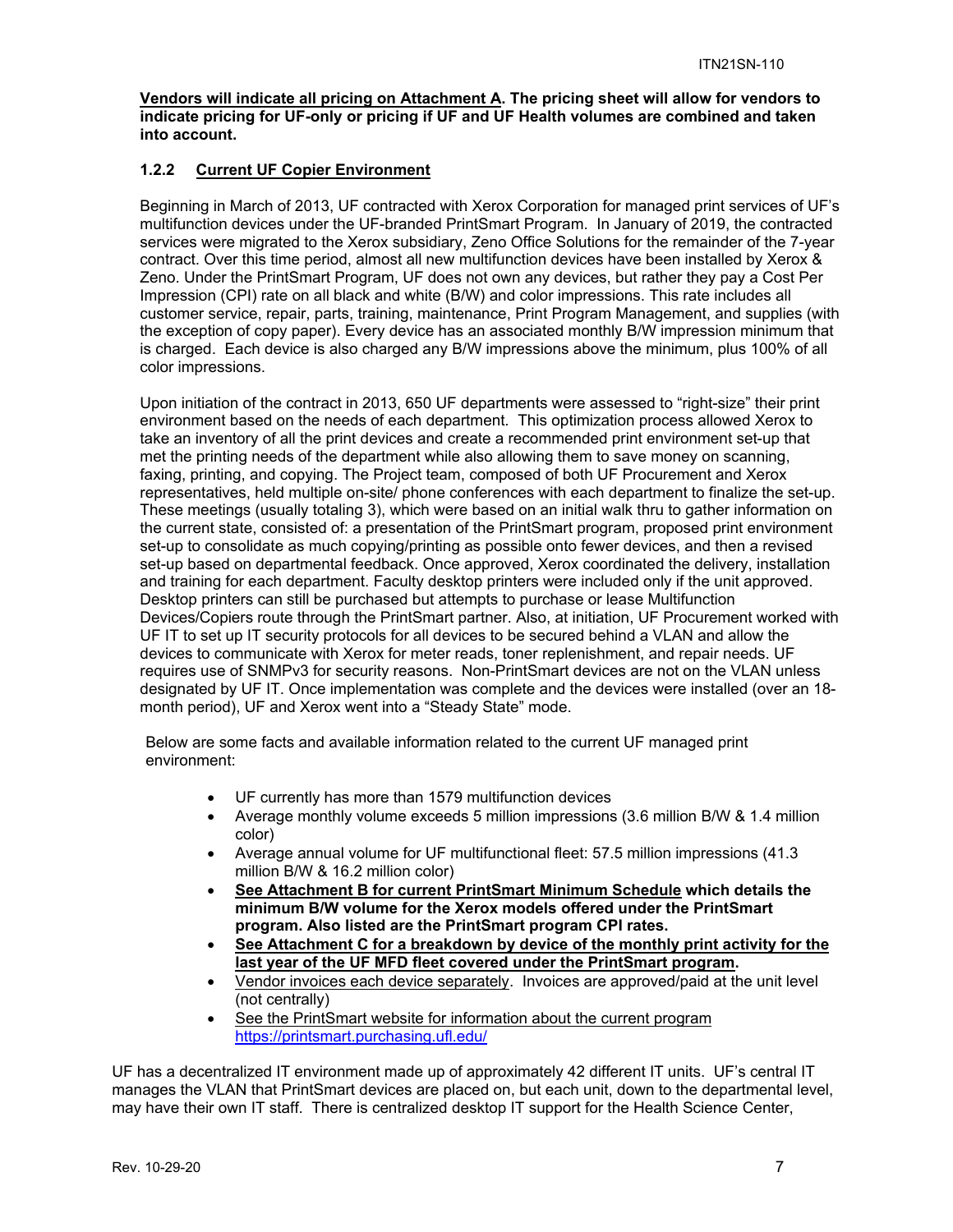another centralized desktop IT support for a portion of main campus, and some colleges have centralized IT desktop support staff. Each unit manages their print output devices differently.

**See Attachment D for the steps required to install new equipment at UF.** The vendor needs to coordinate with the end user (key device contact) as well as central UF IT and the end user's IT/desktop support staff.

#### **See Appendix C and Attachments E&F for UF Health environment details.**

#### **1.2.3 Fleet Device Refresh**

The awarded vendor shall refresh (replace with devices based on the model categories listed in Appendix A) the UF fleet of devices in 6 months' time following contract execution. If both parties agree to renew services after the initial 5-year period, the University fleet of devices under the PrintSmart program will also be refreshed at that time.

#### **1.2.4 Acceptable Standard Equipment**

New equipment only is acceptable under this solicitation and resulting agreement Multifunctional Devices (MFDs). New equipment is defined as newly assembled equipment that is factory produced and has been assembled for the first time which contains new components that have been fully inspected, tested and fully meets product performance and reliability specifications. Equipment must be newly serialized and the University or its eligible customers must be the first user of the product and must have new equipment set of warranties.

It is understood that the University will benefit from any equipment revisions, updates, additions, technical improvements, or necessary modifications in the units offered during the term of this contract at no additional cost.

Machines showing 100 or more copies on the counter will be considered used or demo and will not be accepted. Rebuilt, reconditioned, shopworn, or prototype equipment are also not acceptable.

All existing University-owned copier and printer equipment shall be replaced with compatible vendor devices upon analysis that a greater cost/benefit ratio is in favor of such substitution.

All devices will be labeled with PrintSmart logo label, listing the device ID number and service contact information.

#### **1.2.4.1 Paper Specifications**

All proposed equipment will be compatible with using recycled paper, up to and including 100% Post-Consumer Waste (PCW) paper. Service personnel may not fault the use of recycled paper for equipment failures, as long as the recycled paper in use meets the standard paper specifications (e.g., multi-purpose, copy, or laser paper). Additionally, all proposed equipment will be guaranteed by the manufacturer to accomplish 100% duplexing with 30% PCW paper.

Respondents will guarantee all equipment proposed is capable of printing on 100% PCW recycled content paper and will provide 100% duplexing with 30% PWC, without maintenance problems.

#### **1.2.4.2 Adding Non-Standard Equipment**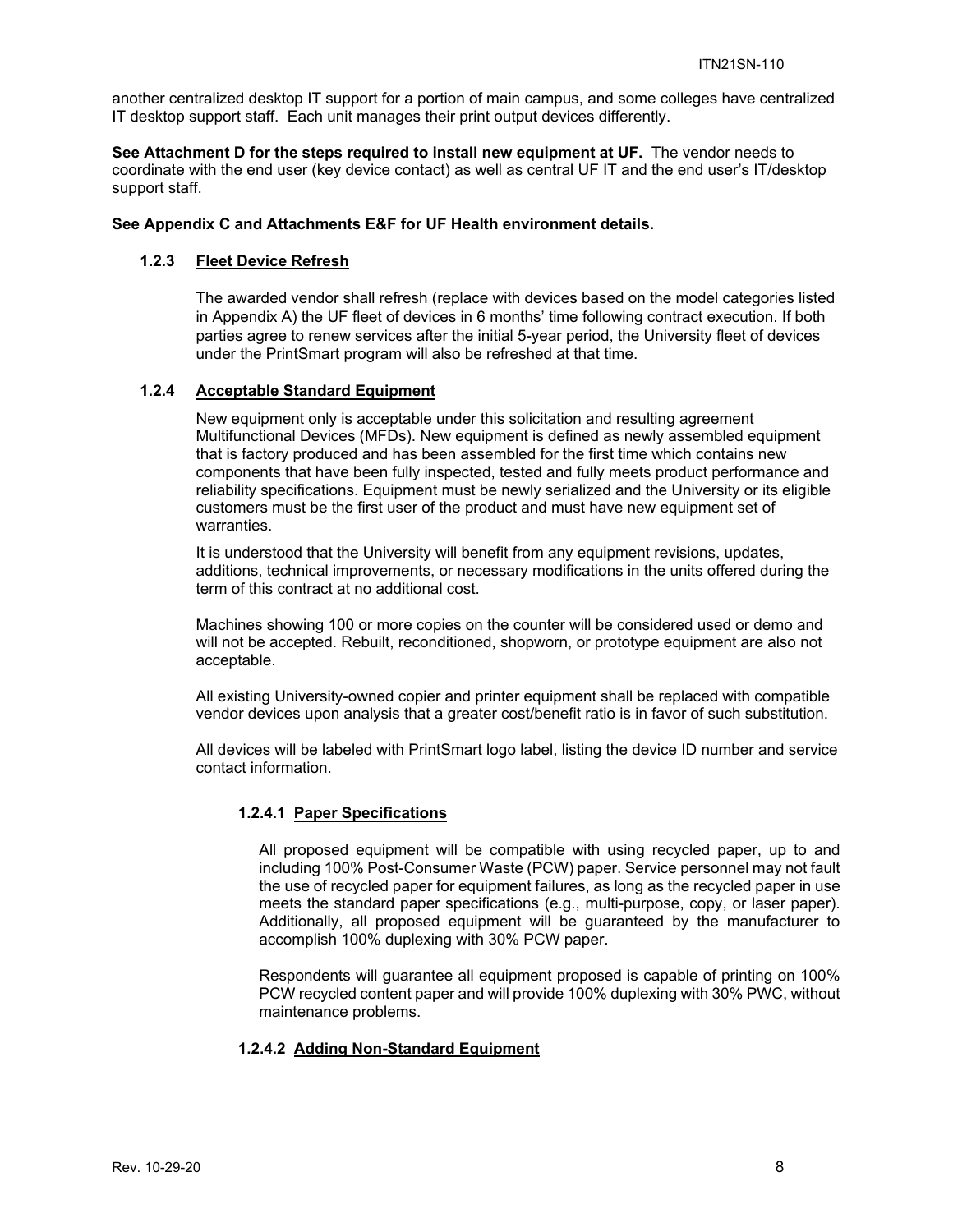The University and/or vendor may propose to add non-standard equipment (e.g. production, graphics, Fiery, etc devices) and software to be covered by the terms and conditions under this contract.

#### **1.2.5 Standard Equipment – Multifunctional Devices (MFD)**

#### **1.2.5.1 MFD Defined**

"Copier-based MFD" means a machine whose base unit is a copier which has been enhanced to perform faxing, print job, scan to file functions, and can be networked. In this document, all uses of the term "MFD" are referring to this definition.

#### **1.2.5.2 MFD Minimum required specifications:**

#### **General Specifications:**

- All equipment proposed must be new and currently in production (see section 1.2.4).
- Equipment submitted must have published specifications on the Buyers Laboratory Inc. (BLI) web site or respondent must identify where specifications can be found. Items that are unable to be verified may disqualify the respondent's submission for the unverifiable segment.
- Each respondent may submit all qualified devices per segment within this ITN. See section 1.2.4, Attachment A, Appendix A & B, for specifications of qualified devices.
- All submitted models for each segment will include a CPI price rate. Respondents are cautioned to select the best equipment within their product offering in terms of cost, technological capabilities and service that meets or exceeds the requirements within this ITN.
	- o If awarded the contract, the Successful Vendor will have the ability to add additional equipment within awarded groups, which also meet or exceed the requirements at the same or better CPI price rate for that particular segment.

#### **Mechanical Specifications:**

- All equipment will have the capability of going into quiet mode and then into a sleep state after a prolonged inactive period.
- Equipment will contain a setting that allows a walk-up user to have the next priority after the current job is completed. This would mean that the walk-up job would be run before the next pending print job.
- Equipment will be capable of walk up copying even though network printing problems may possibly exist.
- Energy Star® compliant equipment is required, Proof of the proposed equipment's Energy Star® rating certification must be submitted.
- Vendor will list the EPEAT rating of each device being offered; UF expects bronze level or above.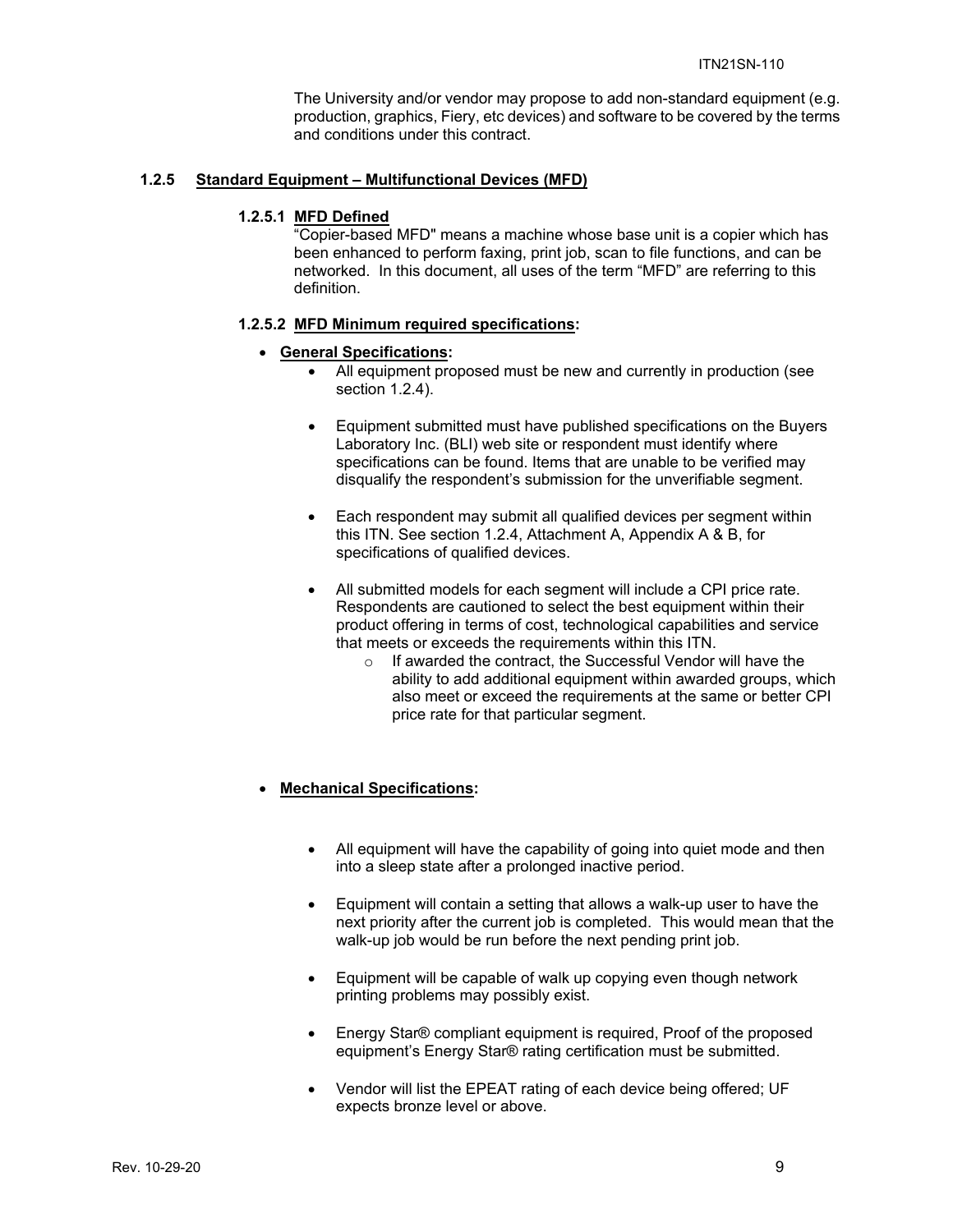- Other required mechanical specifications:
	- o 2 USB 3.0 ports (excluding panel); ability to disable panel USB port
	- o Automatic duplex
	- o Automatic tray switching
	- o Enlargement and reduction with range of 25% to 200%
	- o Equipment must include surge protection
	- o Interactive touchscreen (no LED)
	- o Operational sound level of less than 75 decibels (dBA)
	- o Optical character recognition (OCR) (embedded within MFD)
	- o Resolution of 600 DPI or better for print and copy
	- o Scanning multiple pages to folder or email (the ability to select folder or email may need to be managed by each units' decentralized IT support)
	- o Wi-Fi capability
	- o Unified address book
- **Print Driver Specifications:** 
	- Adobe Postscript (not emulated)
	- Fully functional global or universal driver
	- PC fax ability

#### **Technical Specifications:**

- Ability to disable USB ports
- A MFD that processes or stores data will have the ability to comply with internal policies such as those related to computer operating systems, configuration management and patch management. For example, if an MFD has an underlying MS Windows™ based operating system, the MFD must comply with Windows™ policies and receive regular (hardware and software) maintenance. See the following link for UF IT policies: https://it.ufl.edu/policies/ .
- Ability to secure email transmissions from a MFD to comply with existing email policies and practices, to include but not limited to:
	- o Limit outbound MFD email transactions of sending a scanned document to a single email address, specifically prohibiting large group distribution.
	- o Prohibit broadcast emails
- The Vendor's proposed solution will maintain the integrity of print order.
- The Vendor's proposed solution will be able to print the following:
	- o Title bar code (Code 3 of 9)
	- o FS 5-7 bar code
	- o Address bar codes (Post net bar code)
	- o Registration barcode (Code 3 of 9)
- Print PDF417 capable of holding 1800 characters of data and accept special characters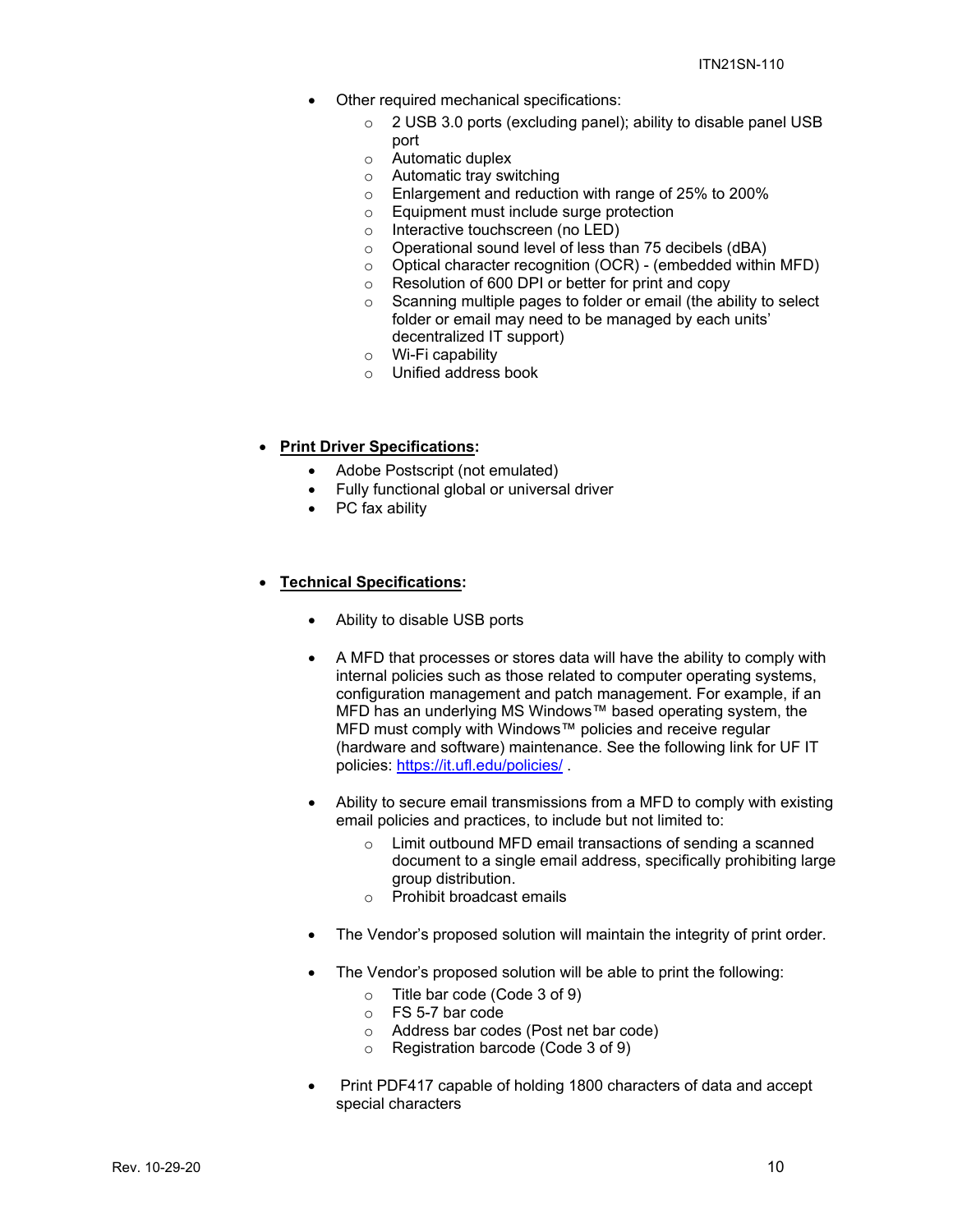- Intelligent Mail Barcodes (One Code Solution)
- The Vendor's proposed solution will support the following data streams:
	- o IPDS
	- o Postscript
	- o PDF
	- o HP/PCL
	- o TIFF
	- o JPG o GIF
	- o BMP
- The proposed solution must be compatible with the current and n-1 versions of the web browsers as follows:
	- o Internet Explorer 10 and up
	- o Safari
	- o Mozilla Firefox
	- o Google Chrome
	- o Microsoft Edge
- The Vendor's proposed solution will be able to read files in the following formats:
	- o Microsoft Office Applications 2013 or later
	- o Acrobat 6.0 or later
	- o InDesign CS3 or later
	- o Visio 2003 or later
	- o Elixir 3.0022 or later
- The Vendor's proposed solution will, at a minimum, support current and n-1 versions of:
	- o Microsoft Office Applications
	- o Acrobat Professional
	- o InDesign CS
	- o Corel Draw
	- o Visio
- The Vendor will provide scanning software for a scanning file solution
- The Vendor's proposed solution will include a Scan-to-folder option that must support authentication methods of either Kerberos (specifically MS Active Directory) or NTLMv2
- The University will approve proposed architecture prior to the Vendor configuring the system (Note: The terms "system" and "solution" are interchangeable and refer to both software and features that may be embedded within an output device.).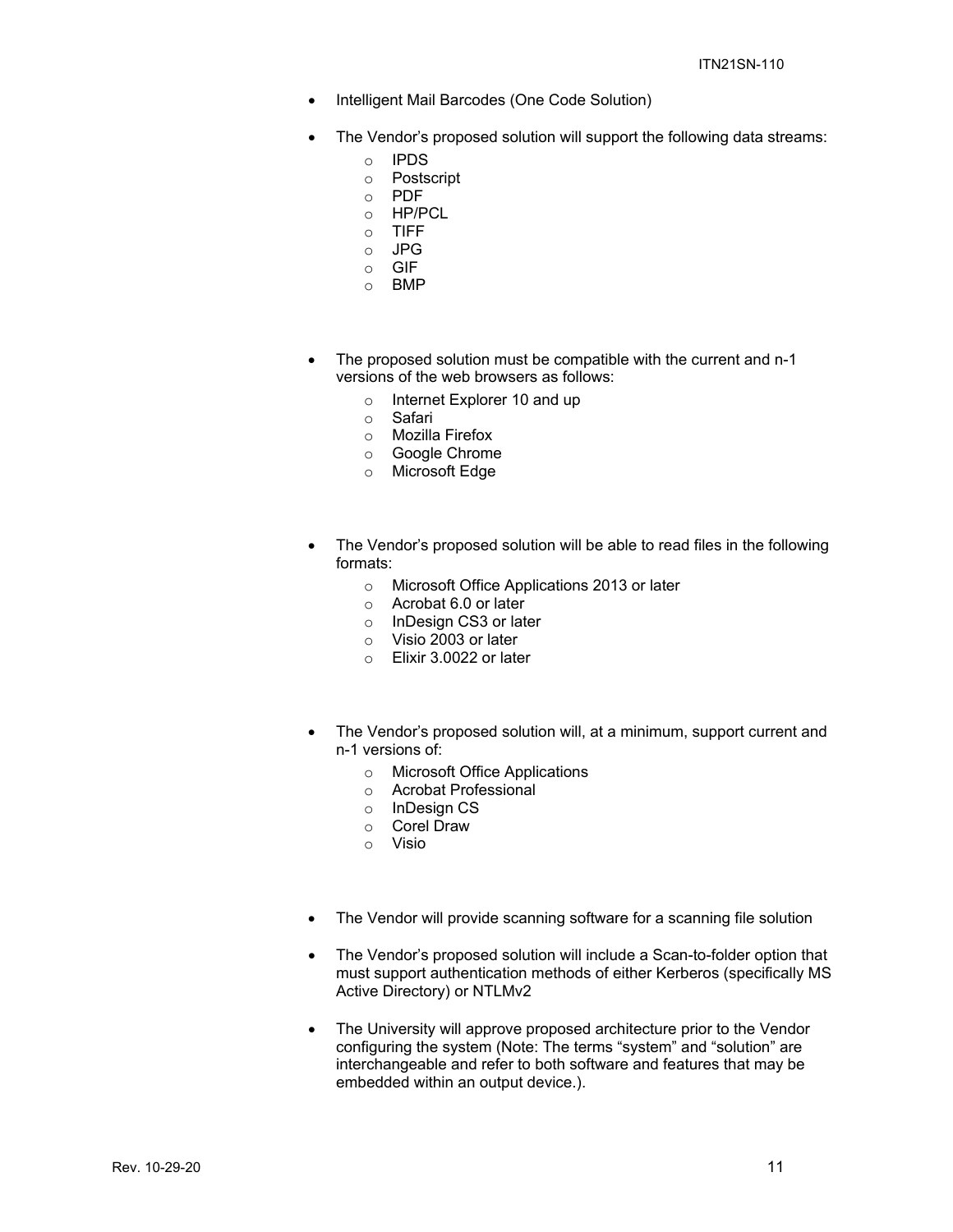- System will support multiple site support with site-to-site job routing (ability to re-route a job from a default site/device to another for workload balance & multi-site support).
- System will support PDF conversion of native documents for the purpose of printing. The system/solution shall be able to scan a document allowing the end user to be able to open the file and read the document. Only true Adobe Postscript will be accepted.
- System will support configuration of production-based business rules where the ability exists to set up jobs based on department preference and to the extent that any universal driver must be fully functional.
- System will manage jobs in all stages of production and will provide administrative dashboard views of analysis and forecasting of consumables.
- System will provide usage reporting and trend analysis
- System will accept hardcopy jobs (scan to print)
- System may provide employees with web and email job status updates to include printer error, paper jam, door open, machine offline, toner and paper low, add toner and paper, add staples, job complete.
- Preference may be given for any system that will estimate job costs for table-driven pricing to facilitate users' selection of the lowest-cost print output prior to actual print job execution.
- System will support network printing without use of drivers loaded on the University's PCs.
- Vendor will provide and install software patches for all Vendor equipment installed at University sites at no additional cost to the University.
- Vendor will provide malware protection for all Vendor hardware installed at University sites at no additional cost to the University
- Other required technical specifications:
	- $\circ$  Ability to integrate with 3<sup>rd</sup> party connectors or applications
	- o Ability for vendor hardware to authenticate and integrate with LDAP/AD at the unit level.
	- $\circ$  Password protected printing with time deletion feature
	- o SNMP V3 & SMB V3 requirement
	- $\circ$  Offering of Document Output Management Solution must track copy, print, scan, and fax at user, group, department, etc. level via a card swipe or proximity technology (i.e. Copitrak, Equitrac, PCounter, PaperCut, Pharos, etc.). Please Note: there is no central server and up to 42 separate IT departments, so proposed pricing would need to be per instance or server.

#### **Vendor will indicate pricing for the document output management solution on Attachment A.**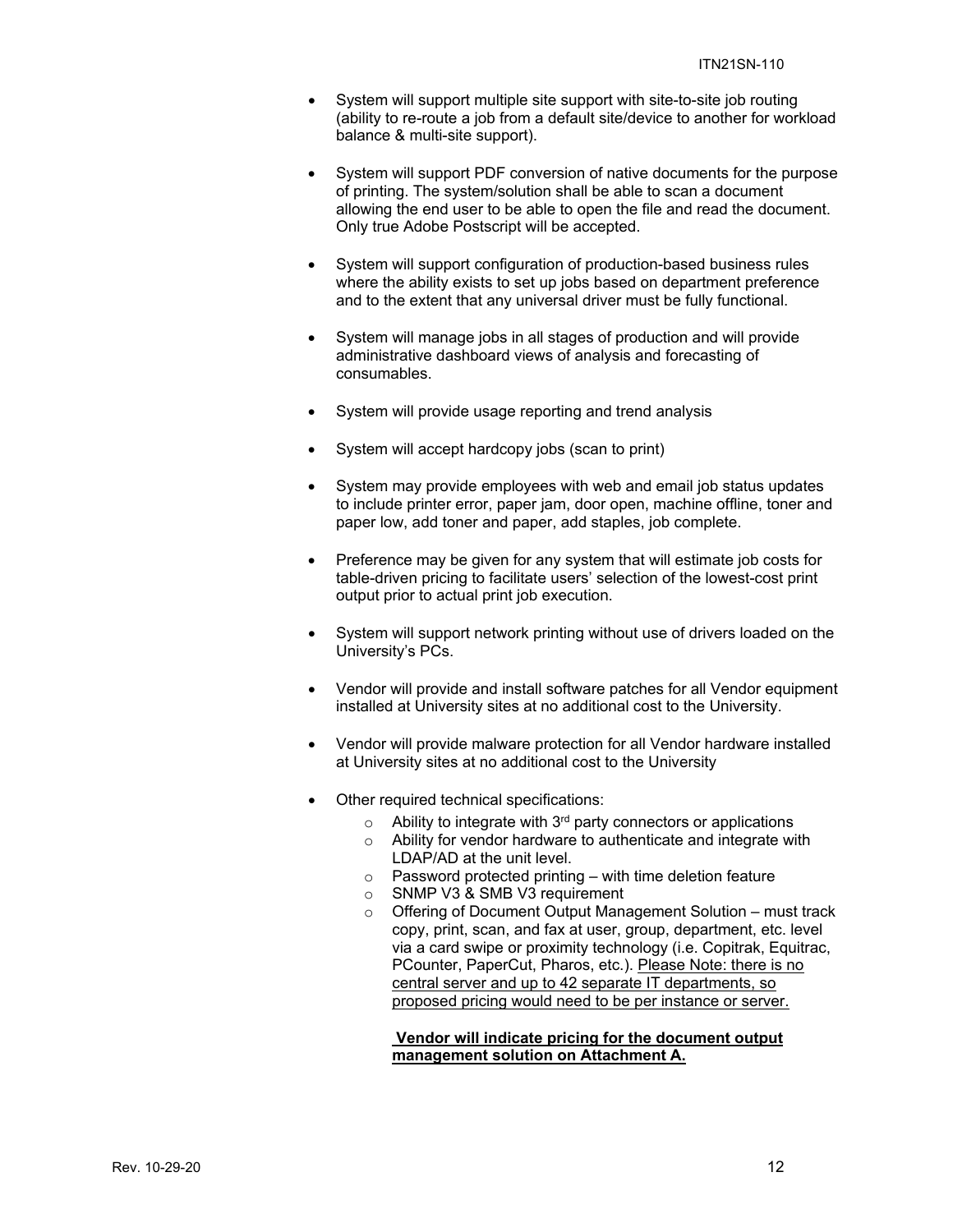#### **\*\*Please note, that monthly licensing fees for document output management solutions will discontinue after the associated MFD is returned to the vendor.**

#### **Security Specifications:**

- Overwrite/Encryption: All proposed equipment containing a hard drive must have as available options, HDD Overwrite and/or HDD Encryption capabilities. Data overwrite standards must meet University of Florida IT Data Security Standards for data overwrite. Data overwrite, 128-bit encryption, and malware protection are required.
- MFD controls will identify the ability to comply with all applicable policies, to ensure the protection of data, such as but not limited to:
	- o Ability to password protect the device with a complex password
	- o Ability to manage unique device passwords for campus and collaborate on a business process which maintains consistency for compliance across campus
	- $\circ$  If requested, the ability to automatically upgrade device firmware either via a system-wide push to devices or have devices set up on an automatic schedule for upgrades
	- o Connection filtering with access restrictions
	- o Ability to have separate connections for fax and network communication
	- o Confidential print jobs, including incoming fax holding with authentication
	- $\circ$  Security logs ability to identify who printed (IP or user, file, date/time)
	- o Hard disk encryption
	- o Electronic shredding and or hard disk sanitation (secure wipe/deletion) -manual, automatic or scheduled data overwrite
	- o Encrypt remote administration traffic
	- o Ability to apply port access controls

#### -

## **1.2.5.3 Print Management Software**

Vendor to supply Print Management Software at no cost which can identify problems from a central service location and allow the PrintSmart Program Manager to see status of print jobs. Software application will automatically collect monthly Copy, Print and Scan meter readings from networked machines using IP addresses, to be downloaded to a file (.csv or .txt, tabdelimited). If MFD is both monochrome and color capable, separate meter readings for each are to be available. The software is to be capable of identifying scan, print, fax, monochrome and color clicks separately for each and reportable. Vendor will include fees for permanent licenses and annual maintenance for this software within the CPI price rate

#### **1.2.6 Accessories**

Respondents are encouraged to offer all available accessories included for each piece of equipment offered on the bid response. All accessories will be offered at the same CPI rate level and will carry the same warranty as the base equipment. **Any optional accessories or**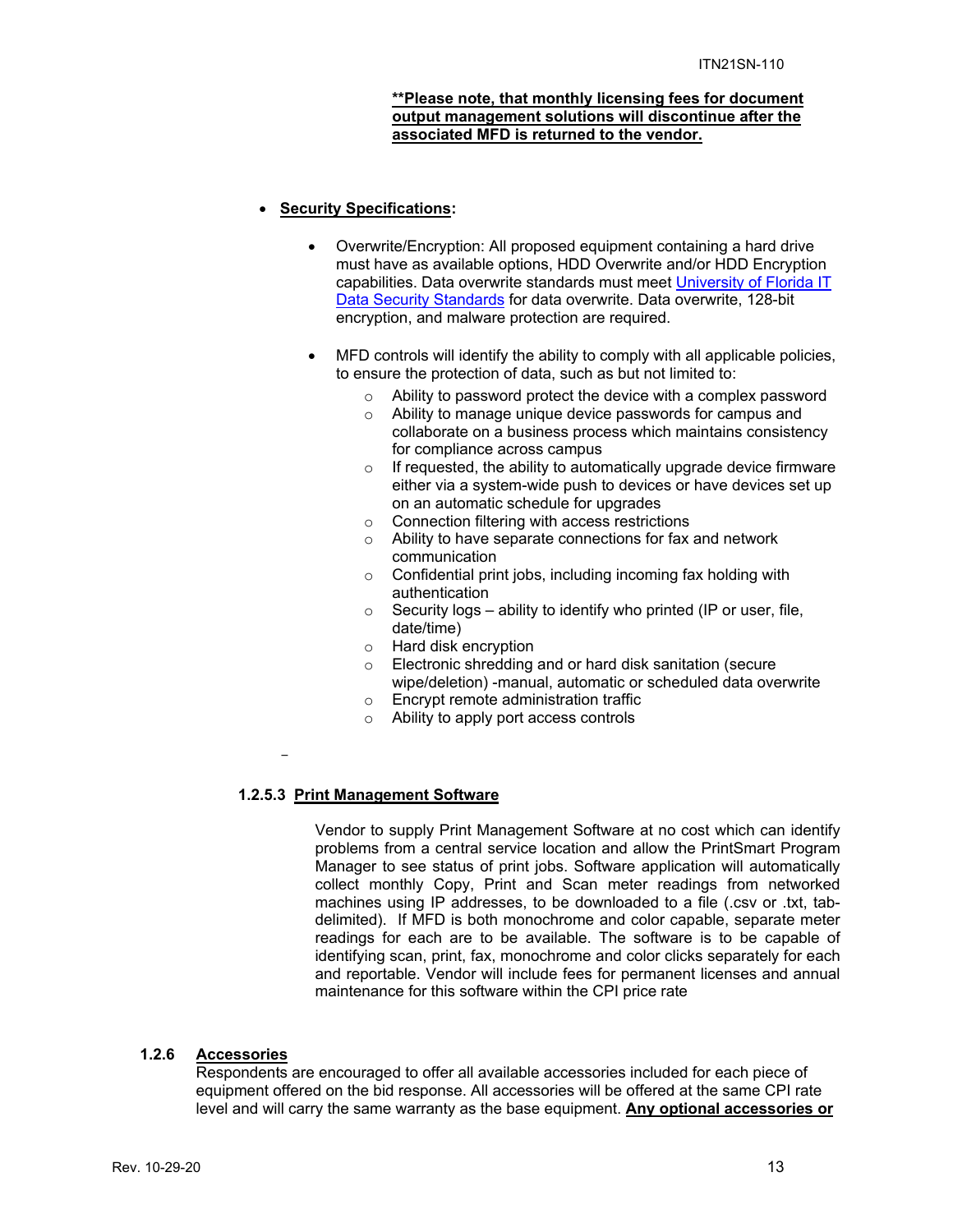#### **upgrades not included in the CPI should be shown in Tab "Accessory Price Book" on the Attachment A price sheet.** UF is requesting a discount percentage from the list price. Please indicate the discount in the accessory price book.

#### **1.2.7 Networking Specifications**

UF has a decentralized IT environment made up of approximately 42 different IT units. UF's central IT manages the VLAN that PrintSmart devices are placed on but each unit, down to the departmental level, may have their own IT staff.

All Multifunctional Devices will be fully network compatible with the University's networking environment when installed. In addition, they will be specifically compatible with LDAP V3, Novell E-Directory and Microsoft Active Directory at the unit level for directory integration, authentication and access control. Directory integration should be configurable in terms of attributes and directory structure to allow for flexible authentication with both LDAPS, E-Directory and Active Directory. In addition, the Multifunctional Devices must support a network access control capability. Network authentication to the University's directories must support NTLMv2, Kerberos, or LDAPS. Secure transmission of device data between clients should support IPSec.

The following printing protocols should be supported at a minimum: LPD, IPP and direct printing to a TCP port. In addition, the Multifunctional Devices must be fully compatible with Novell's Iprint or NDPS, Microsoft Printing, Apple Cups and RedHat Enterprise 5 printing. Client Operating Systems which must be supported for printing on all installed Multifunctional Devices must include: MAC OSX 10.5 or higher; Windows 7 or higher. At this time, an undetermined number of workstations on the UF Gainesville campus are Apple-branded. All networked devices must support a central management point for centrally managed configuration and firmware updates. All devices must support a manufacturer supplied universal printer driver for PCL 6 and postscript for the following operating systems: Microsoft Windows 7 (32 and 64-bit), and Microsoft Windows Server 2008 (W32 and x64)

Additional print driver operating system support must include Linux, Mac OS 9, Mac OS X (and 10.6+), SAP, and Unix.

Network interface cards must communicate over GigE (1000Mbps)100/1000Base-Tx Ethernet lines running TCP/IP protocols. IP addresses will be obtained via static Dynamic Host Configuration Protocol (DHCP) and Device Names must be fully configurable via a secure password protected web-based interface. All devices must support SNMP V3 management, and the ability to change the community strings is required. The page Description Languages installed on every Multifunctional Device must include PCL6 as well as Adobe PostScript 3 (not emulated).

- Respondents will provide software support staff that will coordinate with authorized user personnel in charge of the computer network to ensure proper integration of products within the customer's office environment as well as answer questions and concerns of the equipment installed.
- Respondents are to provide a telephone number for service support after installation. Network installation and after installation network support is part of this contract.
- Respondents will provide network security kits as a standard component.

#### **1.2.8 Service Level Expectations**

Contractors will provide at minimum a standard level of service to all customers under the Contract which includes the list below. Monthly reports showing the statistics in each category will be provided to UF staff (Procurement and select IT staff):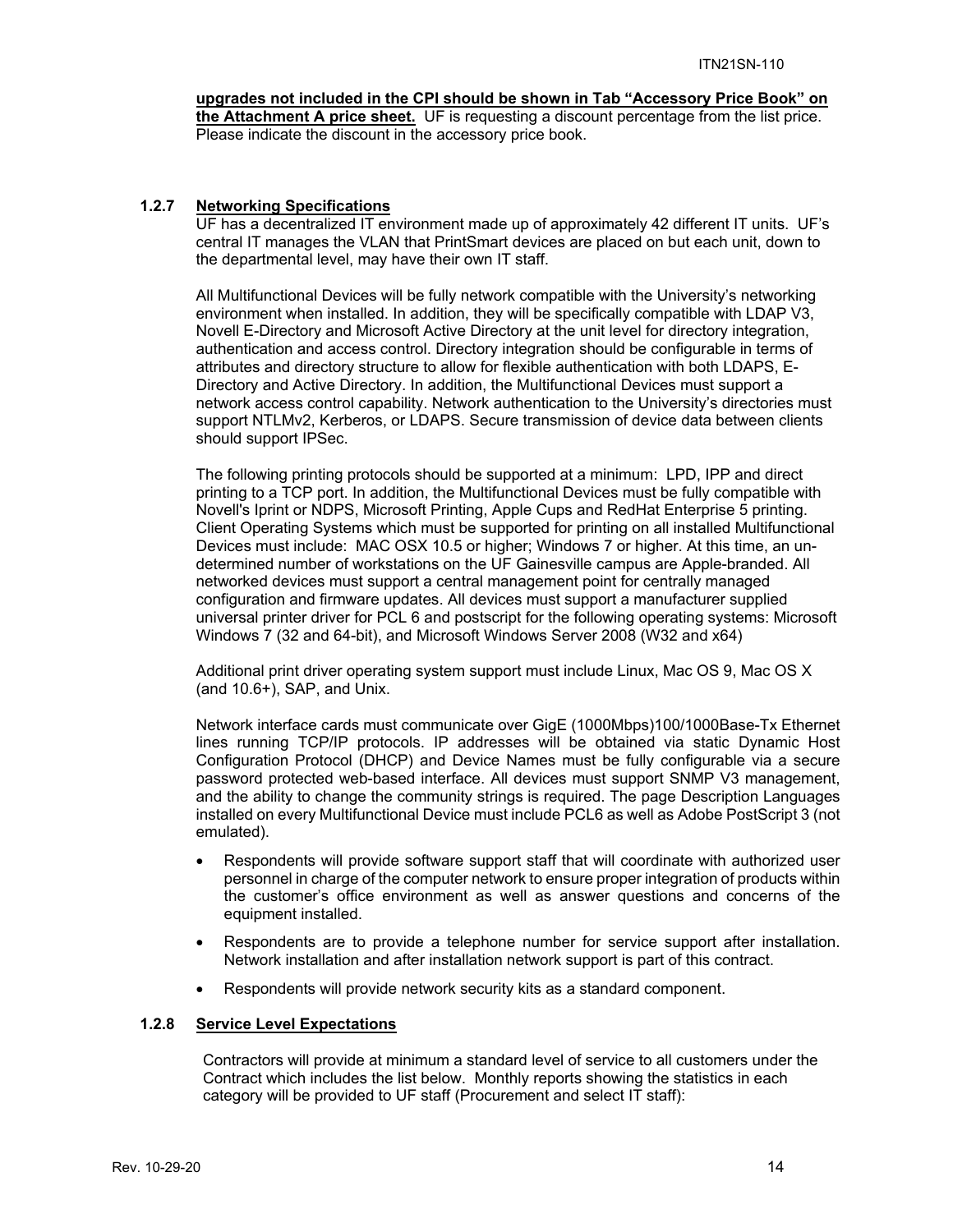- **Device Recommendations**: Vendor will average five (5) business days for device recommendations from receipt of device request.
- **Delivery**: Vendor will deliver standard configuration products FOB destination within 10 business days or less for all new device, downgrade and upgrade requests from the receipt of device approval/order agreement. Also, vendor will deliver non-standard configuration products FOB destination within 20 business days or less for all new device, downgrade and upgrade requests from the receipt of device approval.
- **Service Response Time**: Authorized manufactured service technician will be on site within average four (4) working hours after receiving a proper break/fix request for service.
- **Device Uptime**: Vendor shall achieve an Average Fleet Uptime of 98% or better. Uptime shall be defined as the number of hours a given Multifunctional Device is available to be used by the end user (based on 8am to 5pm, Monday through Friday business hours). Any number of hours, that a Multifunctional Device is not available to be used by an operator, it shall be counted as downtime hours. The vendor will work with local IT to ensure all installed devices are networked to users with an additional backup, if available. If a specific device falls below this SLA expectation two (2) or more consecutive (30 day) periods, the device shall be replaced within 10 business days.
- **First Time Fix**: The First Time Fix average rate shall be a monthly average of 85%+ for all service calls or better. First Time Fix is defined as the monthly percentage that devices were operable after the initial technician service call response.
- **Device Relocation**: Vendor shall relocate devices within an average of five (5) business days or less from the time of receipt.
- **Loaner Units**: If any unit is inoperable for a period in excess of 30 hours, vendor will provide the Customer (at no additional charge) with a loaner unit of similar speed and capabilities. Vendor will be responsible for loading device address book to loaner device and coordinating with local IT staff to ensure all departmental staff are networked to loaner device and the reinstalled permanent device and that billing is correct.
- **Recurring Maintenance**: Vendor shall deliver needed supplies (for preventative maintenance, all service calls and replacement of all defective or worn parts) to UF by next business day if notification is received by 2:00 PM. Emergency stock and supplies shall be kept at a local Gainesville office.

The University is interested in proposals for flat CPI (cost per impression) rates on MFD Equipment and Recurring Maintenance. A CPI rate may be applied to models as defined within this ITN (see Attachment A, Appendices A&B) that is provided by the vendor. Recurring Maintenance will include preventative maintenance, all service calls and replacement of all defective or worn parts. Except for paper, all consumable supplies and OEM parts, including replacement parts such as but not limited to the following: toner, developer, drums, blades, organic photo conductors, safety retrofits, rollers, belts, corona wires, platen, sensors, lenses, lubricants, PM kits, software, programming, emergency calls,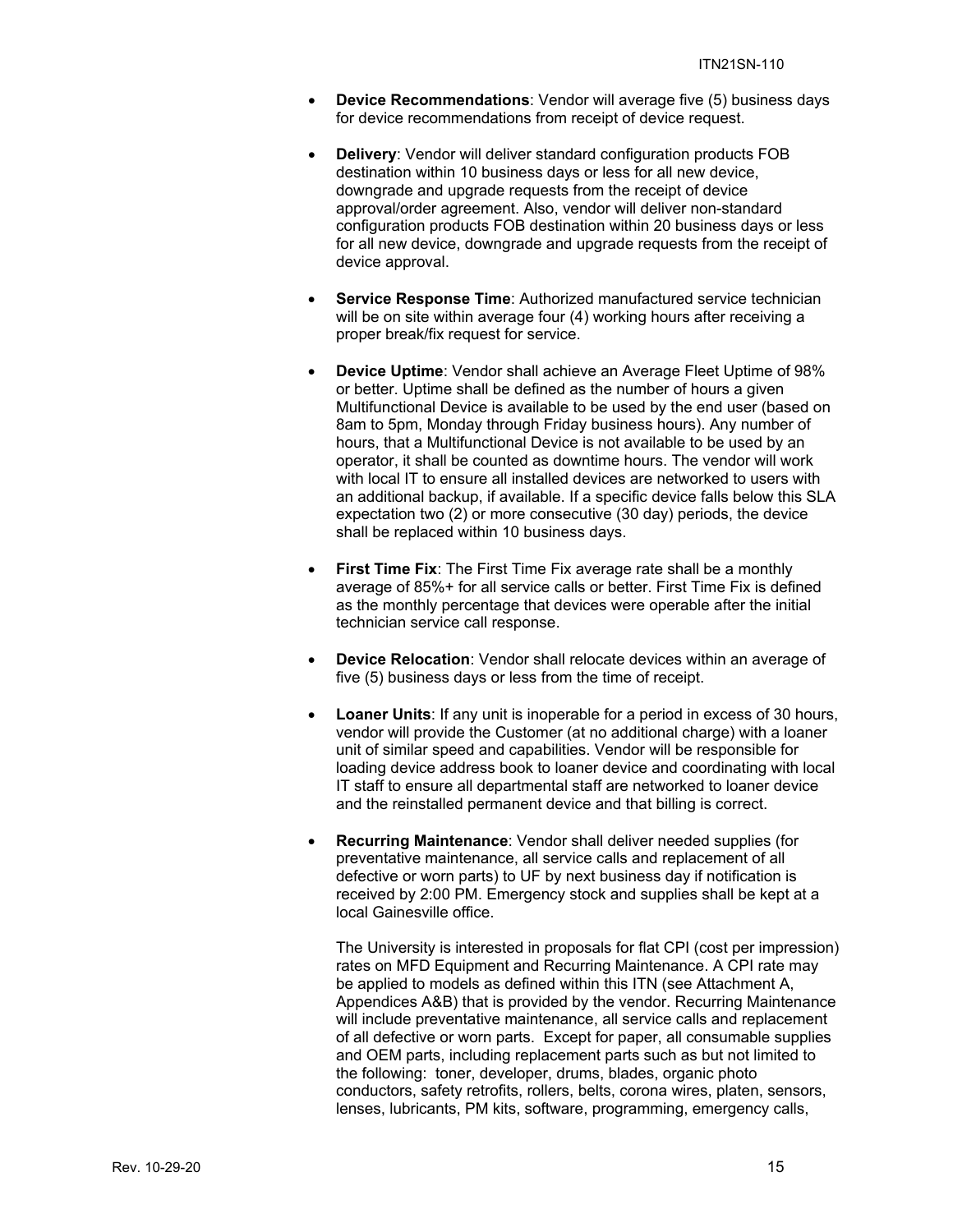staple wire including staples is to be supplied by the vendor and included in the cost per impression charge. All part and supplies will be OEM.

- **Service call assignment and infrastructure**: Vendor shall have a communication system for break/fix service, new device requests, supply questions, and billing questions. The system should have communication options via email, phone, and online form, and generate a "ticket" number if applicable.
- **Repair and replacement of malfunctioning units**: Devices that experience more than two (2) device related malfunctions within the first thirty (30) days after installation that require technician correction, shall be replaced with a unit of the same functionality and similar specifications at no additional charge. Devices that abnormally malfunction after the first thirty (30) days from installation, and have repeated service calls, will be escalated by the service delivery manager and local supervisor. If vendor is unable to resolve abnormal malfunctions within thirty (30) days from escalation, device may be replaced with a device of similar functionality and specifications at no additional charge, unless otherwise agreed to between the parties. Although initially new equipment is required, as the contract continues, replacement equipment can be utilized from the campus fleet and storage as long it has been wiped of data and is fully-functional, physically clean, and made to look new.
- **Technicians**: Vendor shall provide a minimum of three (3) dedicated technicians, excluding Site Coordinator, to service the UF account, which may scale with the usage/device volumes at UF. All technicians shall be factory trained on all models installed. Proof of certification for each technician shall be made available for UF's contract administrator viewing upon request throughout the life of the agreement. As each technician will need a UF ID to service campus, UF shall be notified as soon as possible of any dedicated technician personnel changes. The goal is to have enough technicians to meet the service SLA's detailed in this section (1.2.9).
- **Training**: Vendor agrees to provide initial basic standard end-user training to Key Device Contact (KDC) and Back up (KDC) for All PrintSmart devices by qualified vendor personnel at the time of installation. Each location will receive a "quick guide" for their specific device. The PrintSmart Program Manager or Trainer will provide more detailed or advance training within two (2) weeks of the initial installation as requested.
- **Repairs**: Vendor will include rates for time and materials for such repairs not covered under the recurring maintenance plan. This refers only to repairs due to negligence on the University's part. Traditional repairs will be covered under the Cost Per Impression. For replacement parts vendor may submit a discount off of list pricing instead of an itemized list. At no time will University pay for or reimburse "travel costs" to repair technicians. For this reason, UF values local representation. For discount from list pricing vendor must identify a method to share list pricing with University in an electronic format.

Vendor will utilize only genuine or factory authorized (OEM) replacement parts and supplies for repair of equipment. Only OEM toner will be acceptable. Under no circumstances will the Customer deliver or mail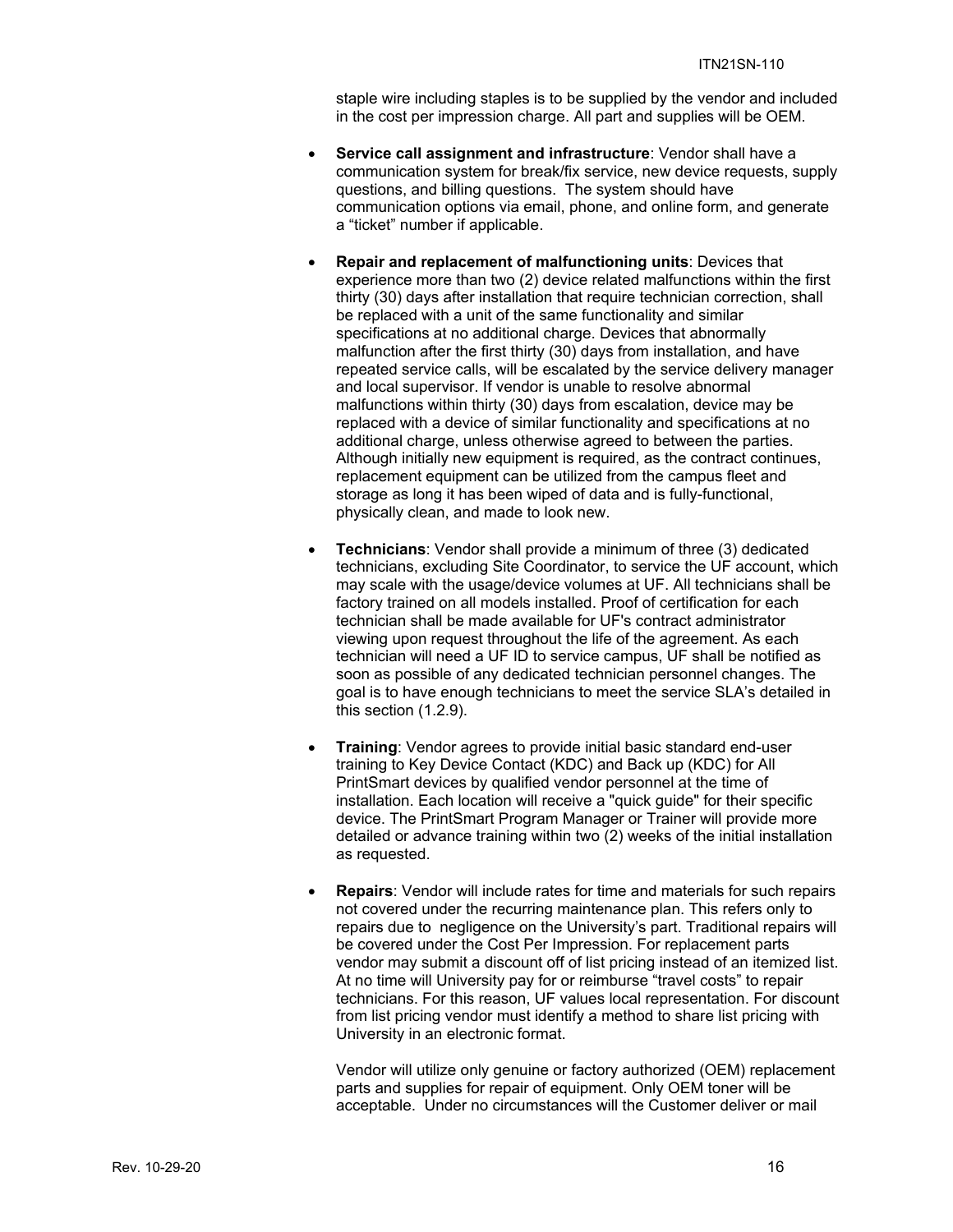equipment to the contractor for repair. In responding to the solicitation, the Respondent certifies replacement parts will be available for seven (7) years and each of the designated dealers is aware of and agrees to conform to all terms and conditions of this solicitation and resulting contract. Common parts inventories are to be maintained in Gainesville, Florida by vendor such that service requirements can be met. The University will have no obligation to make on campus storage space available to the contractor above beyond what is available at the site. Lack of parts is not a reason for exception to the service requirement. Parts will be used as needed by vendor. Unopened parts and supplies will be returned to the vendor at the end of the contract at no cost to UF.

- **Parts Availability**: Vendor certifies OEM replacement parts are available for (7) seven years from the installation date and repair parts will be stocked at all service locations, during the agreement term and/or extension. Replacement parts must be new. All consumables supplies/parts shall be received by Key Device Contact (KDC). Emergency stock and supplies shall be kept at the vendor's Gainesville Office. Special request and allocation will be made via phone or email. Consumable supplies and parts include replacement parts such as but not limited to the following: toner, waste container kit, developer, drums, blades, organic photo conductors, safety retrofits, rollers, belts, corona wires, platen, sensors, lenses, lubricants, PM kits, software, programming, emergency calls, and staples are to be supplied by vendor.
- **Device Reporting**: All devices shall be installed on UF's PrintSmart VLAN at the time of installation. Devices will be monitored remotely by monitoring software for supplies and monthly meter reads. This SLA expectation shall be reviewed monthly and measured quarterly and average 98%+ or better.
- Supplier Showcase & IT Trainings: The vendor will participate in UF's Supplier Showcases (up to two per year) and provide a 'lunch n' learn' for the IT staff (two per year).
- **Other required service specifications**:
	- o Billing and financing must be provided by selling group. No 3rd party or relabeled organization permitted
	- o Break/fix service and repair is included in CPI and inclusive of all supplies and staples (copy paper excluded).
	- o Break/fix service must be provided by selling group. No 3rd party permitted.
	- o Device inside delivery, setup, installation, and training is included in CPI.
	- o Firmware and software updates and implementation shall be free of charge for the life of the device.
	- o Vendor agrees to perform, free of charge, device hard drive removal or Certified Erase at the device end of life or replacement.
	- o Full warranty for parts coverage and support
	- o Toll-free telephone support and information: (Minimum: Business days 8:00 a.m. to 5:00 p.m., within corresponding time zone)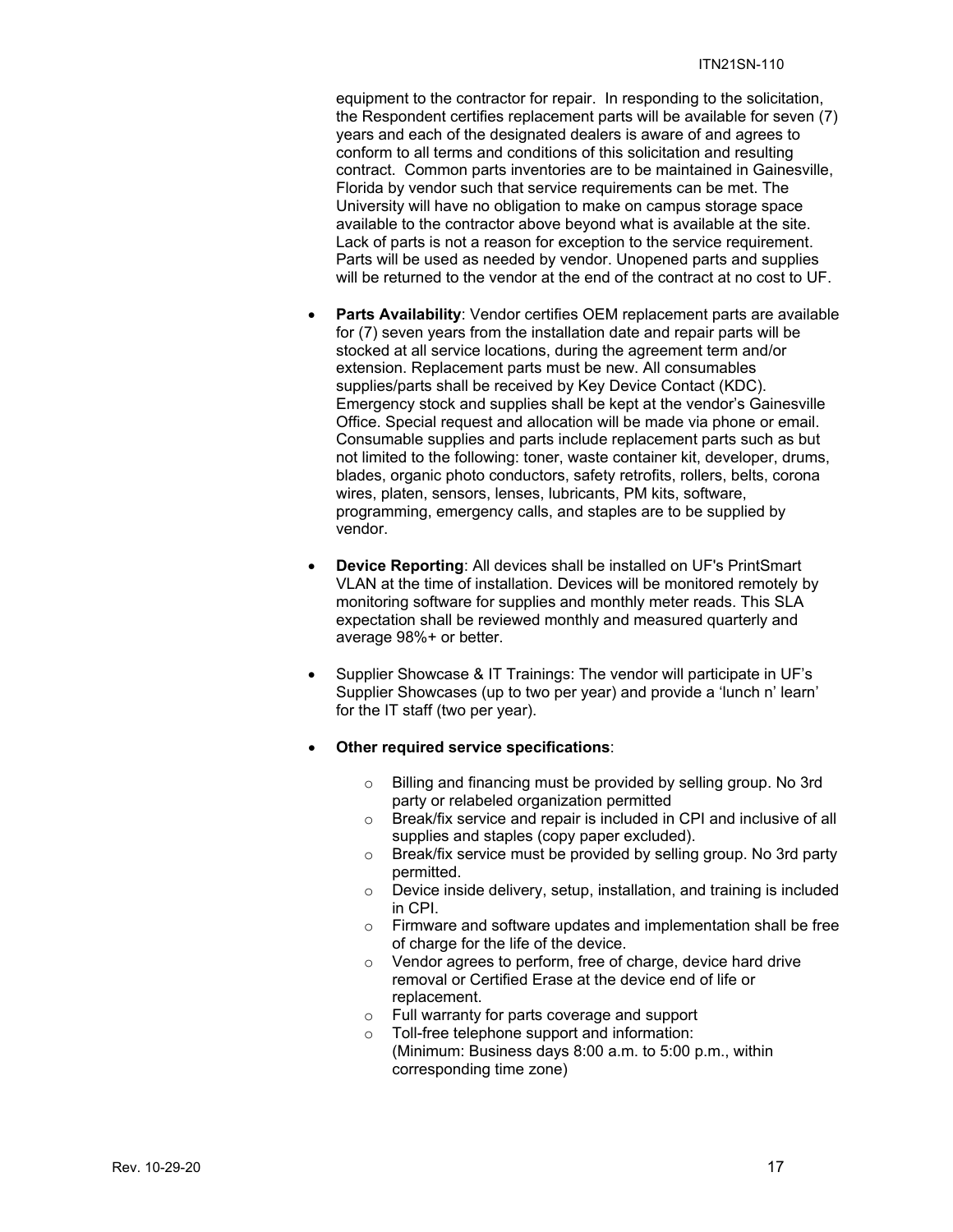#### **1.2.8.1 Dealers, resellers and distributors**

Sales, Service, Parts and Repair Facilities: The ability of the Contractor to meet the minimum service parts and repair requirements outlined herein is of paramount importance in obtaining the award of this contract.

Awarded vendors shall maintain sales and service dealer facilities throughout the entire State of Florida. Awarded vendors may also choose to sell products through an authorized dealer. Respondents are required to submit a complete list of authorized dealers, resellers, distributors and service locations, with their ITN response under Tab 3 of your response. UF will want one sole supplier to manage devices on the UF Gainesville campus. Other authorized dealers, reseller, and distributors can support outlying areas. Failure to comply with this requirement may result in disqualification of the bid.

List of participating re-sellers and service facilities shall include the following information:

- o Dealer Name
- o Dealer Address
- o City, State, Zip Code
- o Office Phone/Fax
- o Email Address
- o Contact Person
- o Contractor Tax ID Number
- $\circ$  Number of employees employed at location, broken down by sales, service and other
- o Area of state location covers (counties)

UF reserves the right to consider the availability of re-seller and service facilities in the award of this solicitation. Each service facility shall maintain a sufficient number of qualified technicians and a normal supply of parts to provide all required service and ensure minimal equipment downtime. All technicians shall be factory trained on all models installed. Proof of certification for each technician shall be on file with the PrintSmart Program Manager throughout the life of the agreement. Failure to comply with this requirement will result in termination of contract.

Contractor's dealers/service representatives must be approved by the University Purchasing prior to conducting business via the University Contract.

Minimum qualifications for dealers and service location inclusion are:

- Must be registered and listed as active with the State of Florida's Department of State, Division of Corporations. If doing business using a fictitious name (d.b.a.), the fictitious name must also be registered with the Division of Corporations.
- Must not be listed on the State of Florida's Department of Management Services, Division of State Purchasing Convicted, Suspended, or Discriminatory Vendor lists.

The University is not a party to the contractual relationship between the vendor and their dealers/service representatives. The Vendor is responsible for the performance of their designated authorized dealers/service representatives.

All dealers, resellers, and distributors shall honor all aspects of pricing and service per Manufacturer's bid. Failure of dealers, resellers, and distributors to honor all aspects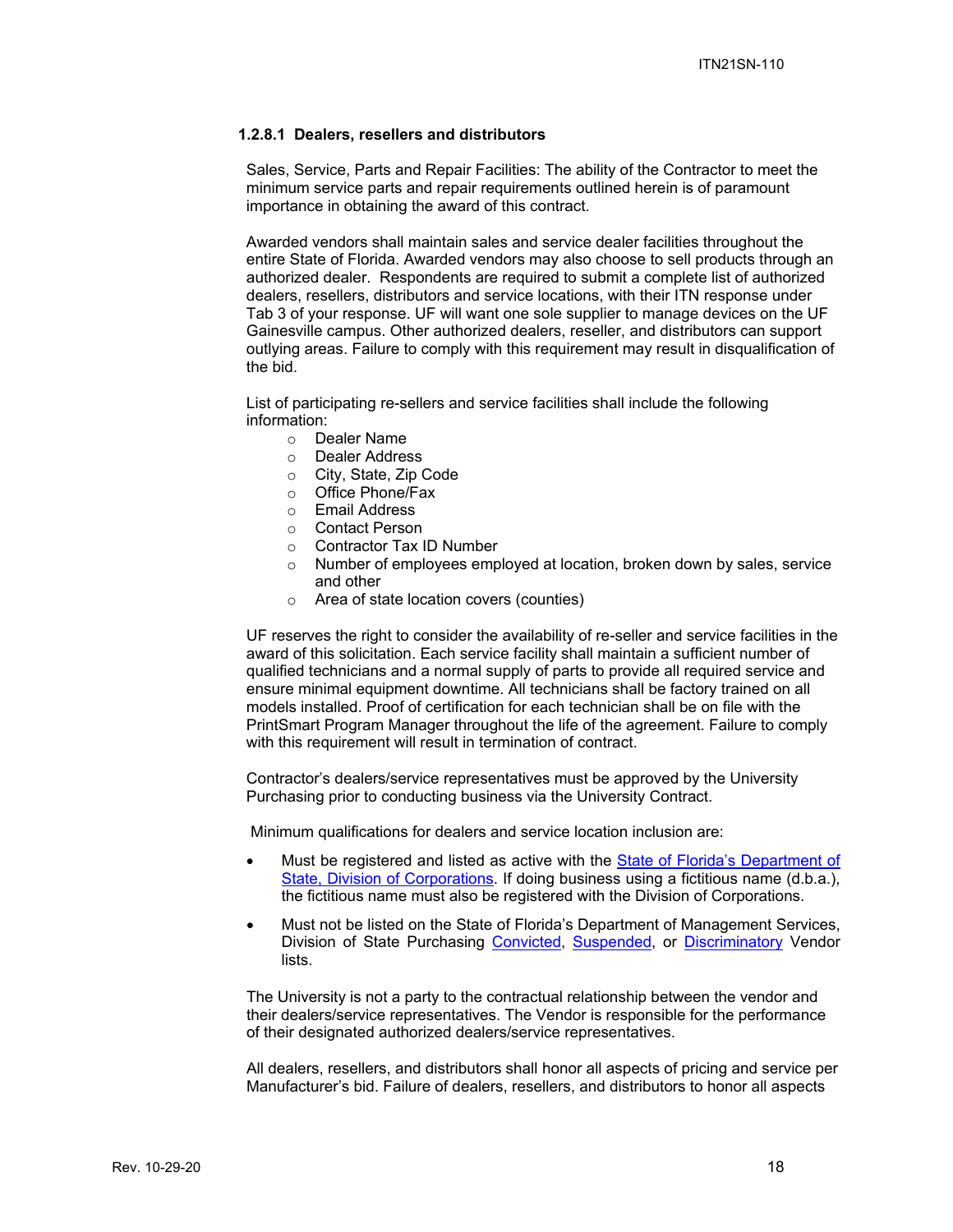of this ITN and the subsequent contract shall result in their removal from the contract by University purchasing.

Please include, if any, incentives for ordering directly from Manufacturer.

#### **1.2.8.2 Acquisition Factors**

The vendor will offer co-terminus rental terms and same original pricing for all MFD devices added to the PrintSmart Program, regardless of when the addition occurs. The terms must not exceed the total years of the initial term of the master agreement or any possible renewal periods and will expire on the same date.

#### **1.2.8.3 Relocation of Equipment**

Customer should be educated to notify vendor any time equipment is relocated to another physical street address. Relocation of equipment within the same building will be performed by the vendor at no charge. Relocation within the same complex will be done at no charge unless equipment must be trucked to another building. A submitted relocation charge is allowed and payable under this contract if a truck is necessary. The relocation charge should not exceed \$150. Vendors who will not charge for device relocations on UF main campus are highly preferred. For more complex relocation needs, Contractors will submit price estimates to the customer prior to any movement of the equipment. The University may require vendor to perform an Equipment Optimization in order redistribute MFD to other locations within the main campus based on analysis. This could occur in situations where MFDs are producing well below or above their expected volumes within an optimal or best value, state upon analysis.

#### **1.2.8.4 End of Life Device Management**

University and other eligible users are required to take active measures to securely sanitize or destroy the hard drive of the device prior to release to contractor per University media sanitation policy. Disposal of all equipment that is determined to have no residual value will be the responsibility of the successful vendor; proof of environmentally friendly disposal will be required at business review meetings. Management of equipment at end of life will be the responsibility of the Vendor. The end-of-life management program included in Respondent's Response must include the following:

- A historic commitment to end-of-life management of equipment after consumer use
- Parts reuse and materials recycling systems
- An equipment take-back program
- Hard drive surrender and/or certified disk erasing

#### **1.2.9 Management and Reporting**

#### **1.2.9.1 Account Management**

Vendor will designate a dedicated account representative to assist in all activities associated with the service and maintenance of account. This person could be the PrintSmart Program Manager or designated by the PrintSmart Program Manager. This person shall be a dedicated resource for the University. UF wants to be able to approve the personnel designated as the PrintSmart Program Manager.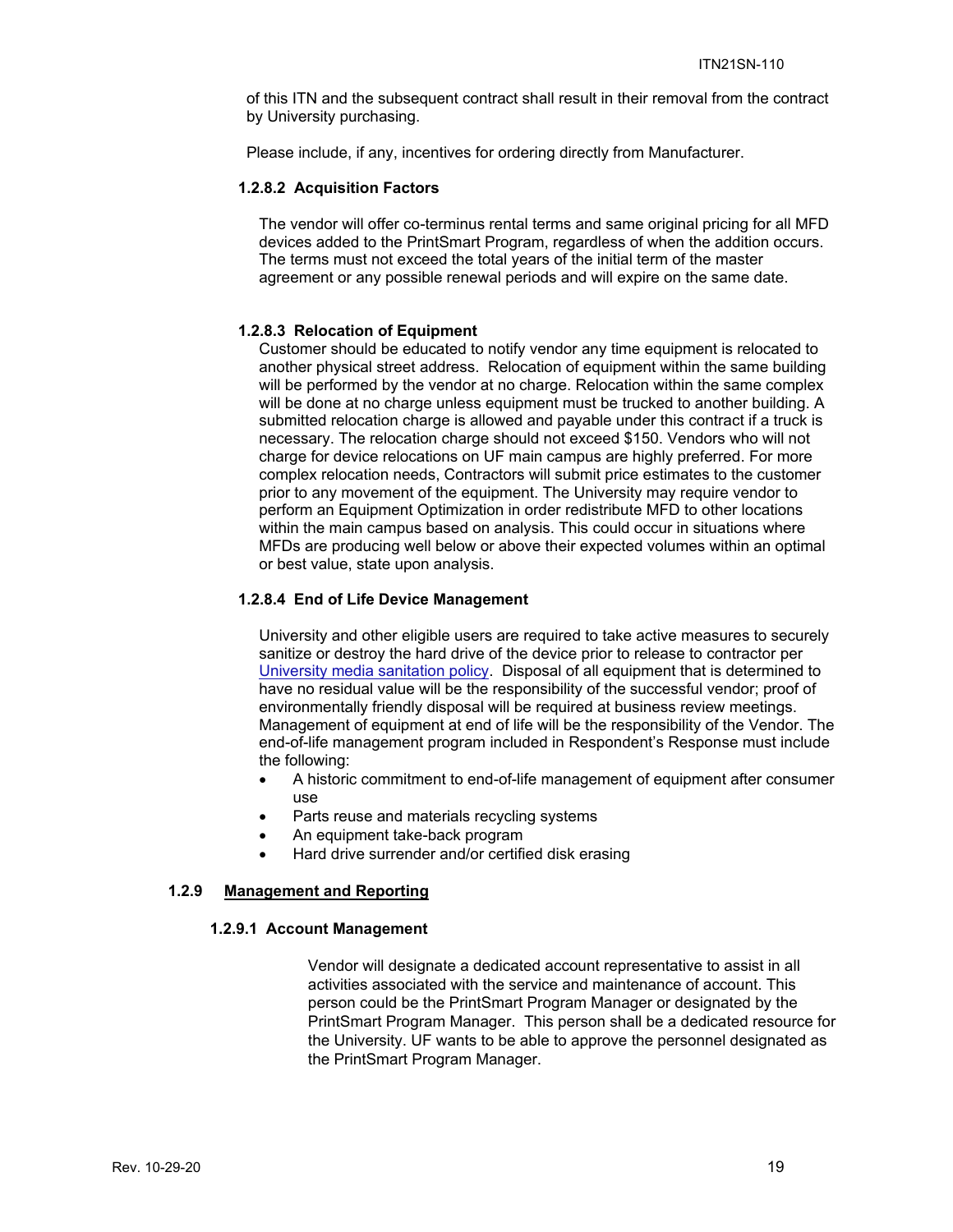UF customers will have access to their corresponding customer service representative during normal business hours of every business day. Normal business hours are defined as 8:00 a.m. to 5:00 p.m., except Saturdays, Sundays and University Holidays. Please include contact information with phone, email, fax, etc.

#### **1.2.9.2 Order methods**

Vendor must accept orders via online ordering systems/forms, electronic mail, fax, and telephone. The University must approve all authentication, authorization, and control mechanisms for ordering systems in advance. Vendor must be able to accept orders 24 hours each day via online ordering system.

Current state: when an order is placed, the vendor has the department complete an order form which includes a Department ID and is signed by the Business Manager or myUF Marketplace Financial Approver. Supplies or other costs not covered under the CPI can be paid using PCard.

## **1.2.9.3 Electronic Purchasing and Payment Systems**

University has implemented an eProcurement marketplace solution (Jaggaer branded at the University as myUF Marketplace). The ability to participate in eProcurement and electronic payment is strongly desired. The positive impact for selected suppliers will be, but not limited to electronic submission of orders and potential for faster payment.

#### **1.2.9.4 Invoicing/Central Billing**

There will be one central billing address for the University, but **all invoices are approved by device, at the unit level –not centrally**. Detailed monthly invoices will be submitted in electronic form (CXML), containing sufficient detail for each equipment placement. Vendor detailed invoice will include at minimum:

- Department/location, department ID, type of device, (MFD, work group printer, desktop printer)
- Serial number, model for each device
- Beginning meter reading and date by device,
- Ending meter reading and date by device, (less service impressions)
- Number and type of impressions and made by device (Black & White / Color)
- Price per impression by device (Black & White / Color)
- Dollar amount owed by device (black & White / Color) for billing period
- Total dollar amount by department/location

Invoices including the above information are to be submitted no later than the 30 calendar days after receiving the meter readings. . Examples of the detailed billing/invoice must be provided and approved by the University prior to the first issue. Any costs the vendor incurs in complying with these invoicing requirements shall be deemed to be included in the total (CPI) Cost Per Impression price. A prompt payment discount for prime vendor contracts is suggested.

#### **1.2.9.5 Business Review Meetings**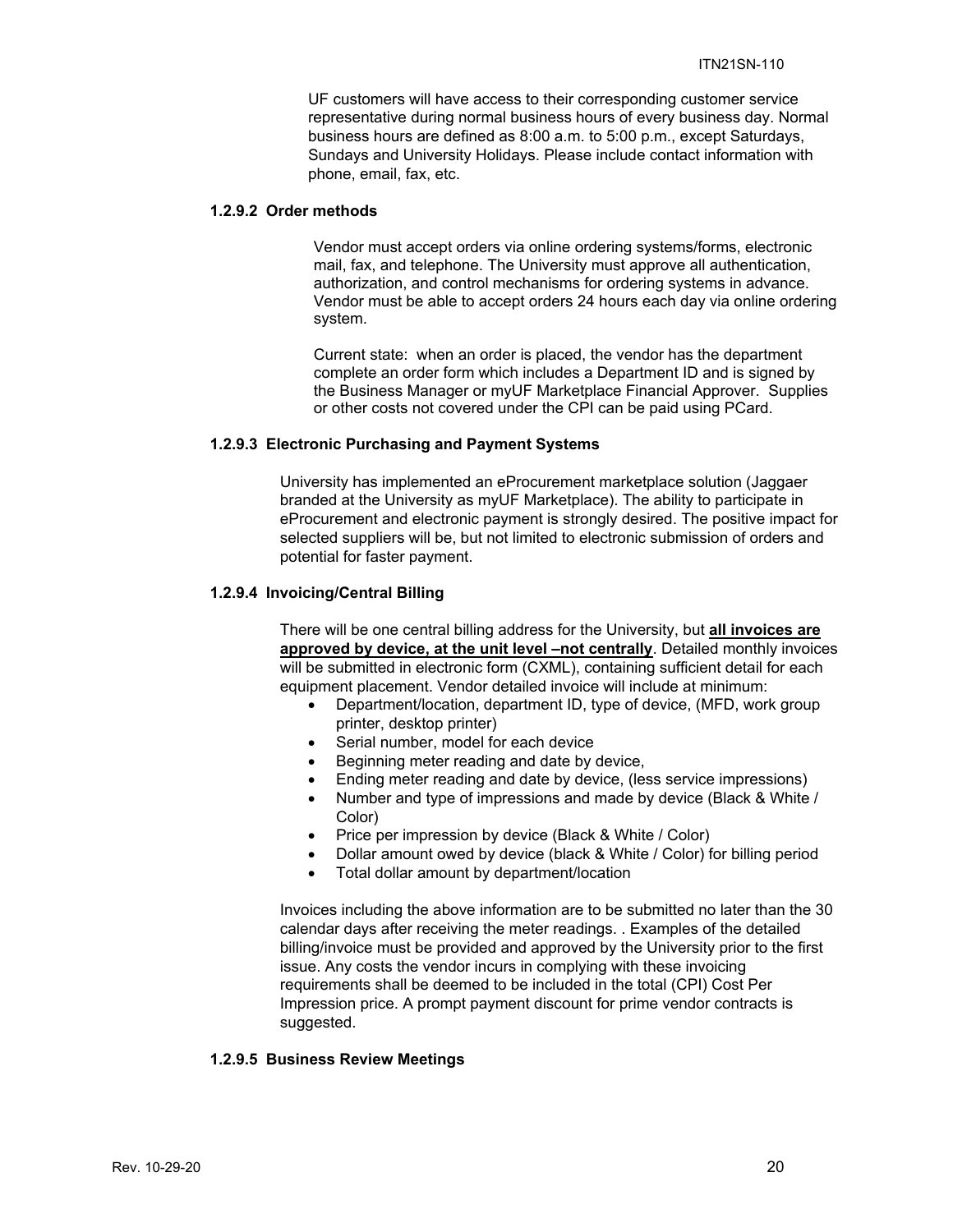In order to maintain the partnership between University and Vendor, University will require, at minimum, quarterly business reviews. Currently, UF meets with the Vendor weekly to review device additions, removals, and relocations, and also meets monthly to review SLA's and program metrics. The meetings shall include, but not be limited to:

- Review of Vendor performance as determined by Service Level Agreements
- Review of reporting
- Industry news and updates
- New model introduction
- Sustainability

#### **1.2.9.6 Benchmark Report/Competitive Price Assurance**

Upon request, to ensure the University continues to receive competitive market pricing, Vendor(s) shall report to University Purchasing CPI rates contractually provided to other universities, states and enterprises by the vendor with similar product mix and service components for benchmarking, emphasizing recently executed agreements where possible.

Should it be found that the University's CPI pricing is higher than the market benchmark, the Contractor shall unilaterally reduce the University's CPI pricing, charges and/or discounts, as appropriate, to make the University's rates comparable to the benchmarked best rates. Any adjustments shall be made available to the Customers within thirty (30) days of notification of findings.

#### **1.2.9.7 Reporting**

 All reporting will be in Electronic Format such as in Excel®, to be provided quarterly. Reporting Period (University of Florida utilizes standard fiscal quarters; Q1 (July – Sept), Q2 (Oct – Dec), Q3 Jan – Mar), Q4 (Apr - Jun) Reports will include, but not limited to:

- Detailed invoice level history usage with the following fields:
- Invoice Number
- Invoice Date
- location of deviceManufacturer
- Manufacturer ID
- Serial Number
- Model Number
- MFD Type (Good, Better, Best multifunctional devices.)
- Workgroup Printer Type (Better, Best)
- Copy / Printer Volume
- Ordered By Department
- Order Date
- Delivery Date
- Other Organizations; Total of orders through UF agreement
- Machine down times

Vendor and UF will work together to create additional reporting as UF deemed necessary. Submission of the quarterly sales reports are the responsibility of the vendor without prompting or notification by the University.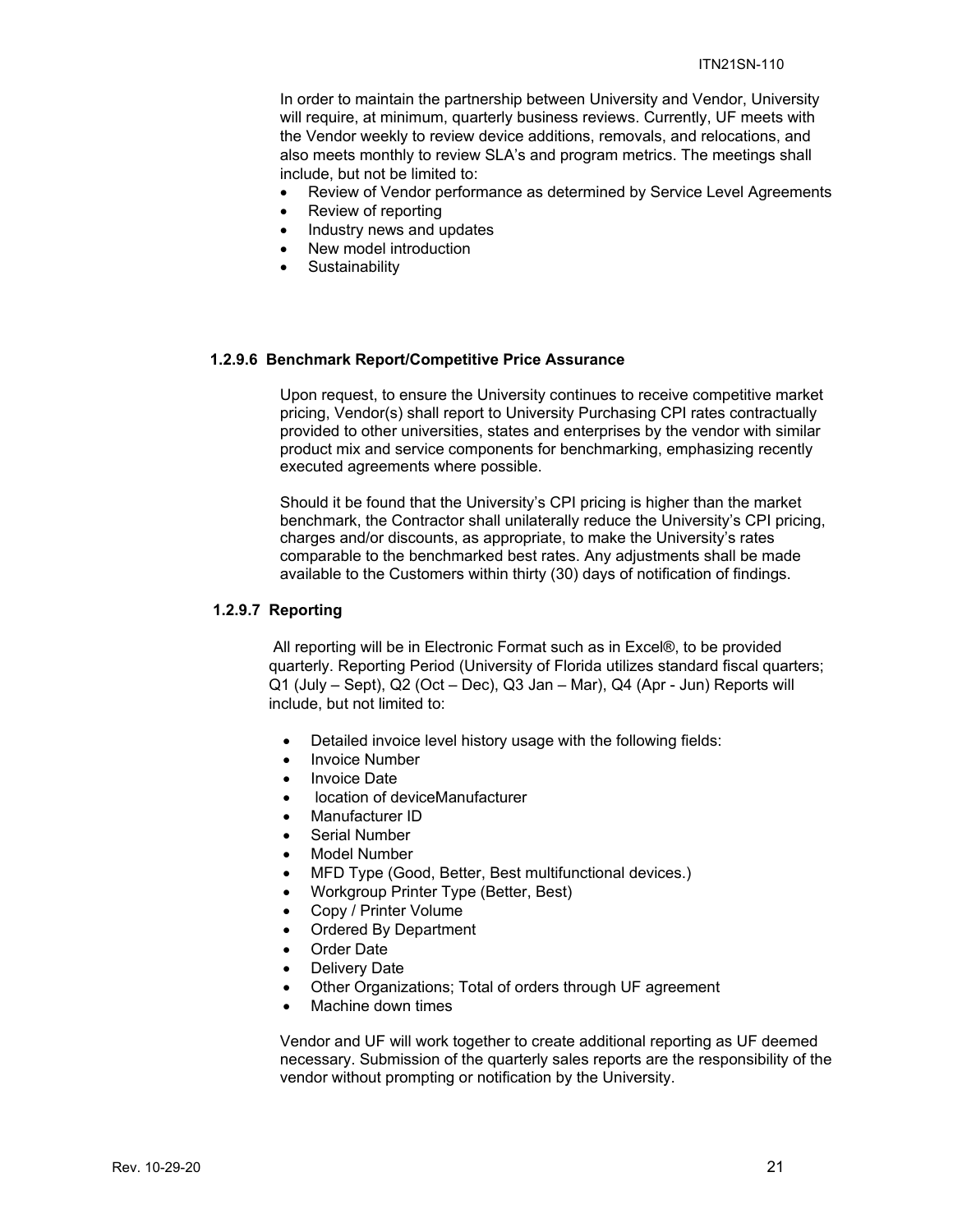#### **1.2.9.8 Remediation**

In the event pricing or CPI rate levels reflected on invoices do not match the CPI pricing levels as stated in the agreement, UF and Vendor will work together to calculate and issue an appropriate credit.

#### **1.2.9.9 Contract Home Page**

The awarded vendor will be required to collaborate on a UF PrintSmart Web Site on the Internet to enable access to information regarding the PrintSmart program and ordering from Vendor for all eligible users. Here is the current PrintSmart website .

#### **1.2.10 Account Manager (PrintSmart Program Manager)**

The University is looking for the awarded vendor to act as the PrintSmart Program Manager that will manage the diverse MFD fleet, to optimize the print environment, and reduce document spend having balanced deployment of devices. The University is looking to partner with companies that can provide the appropriate managed services to ensure the success of this program and future improvements. Vendor's that can demonstrate expertise in managing the output environment in order to allow employees to concentrate on their core competencies will be considered.

The PrintSmart Program Manager will be responsible for the assessment of a given print area unit, identification of services, supplies, and print devices appropriate for the unit, factor in employee ratio and document workflow and produce a total cost comparison between assessed equipment state and optimized print environment plan. The comparison must provide preliminary estimated cost savings.

Given the responsibilities of the PrintSmart Program Manager, this solicitation is seeking proposals for recommended campus device strategy, program development including development of savings models, and creation of a device implementation plan for campus including moves, adds, and changes (MACs).

UF wants to be able to approve the personnel designated as the PrintSmart Program Manager.

## **1.3 Term of Agreement**

The term of this Agreement will be for an initial period of 5 years with an option to renew, based on satisfactory performance and the written approval of both parties, for up to 1 additional 5 year period for the Multifunctional Devices (MFD), Maintenance, Related Software, Supplies, Services, and for Managed Print Program Management. Once a vendor has been awarded the Managed Print Program contract, a Memorandum of Understanding will be created which will outline all critical terms and establish the effective date of the agreement. If both parties agree to renew services after the initial 5-year period, the University fleet of devices under the PrintSmart program will be refreshed at that time.

#### **1.4 Coverage and Participation**

The intended coverage of this ITN and any Agreement resulting from this solicitation will be for the use of all affiliates at the University of Florida, including UF Health. With the consent and agreement of the Successful Vendor, the other state universities, community colleges, district school boards,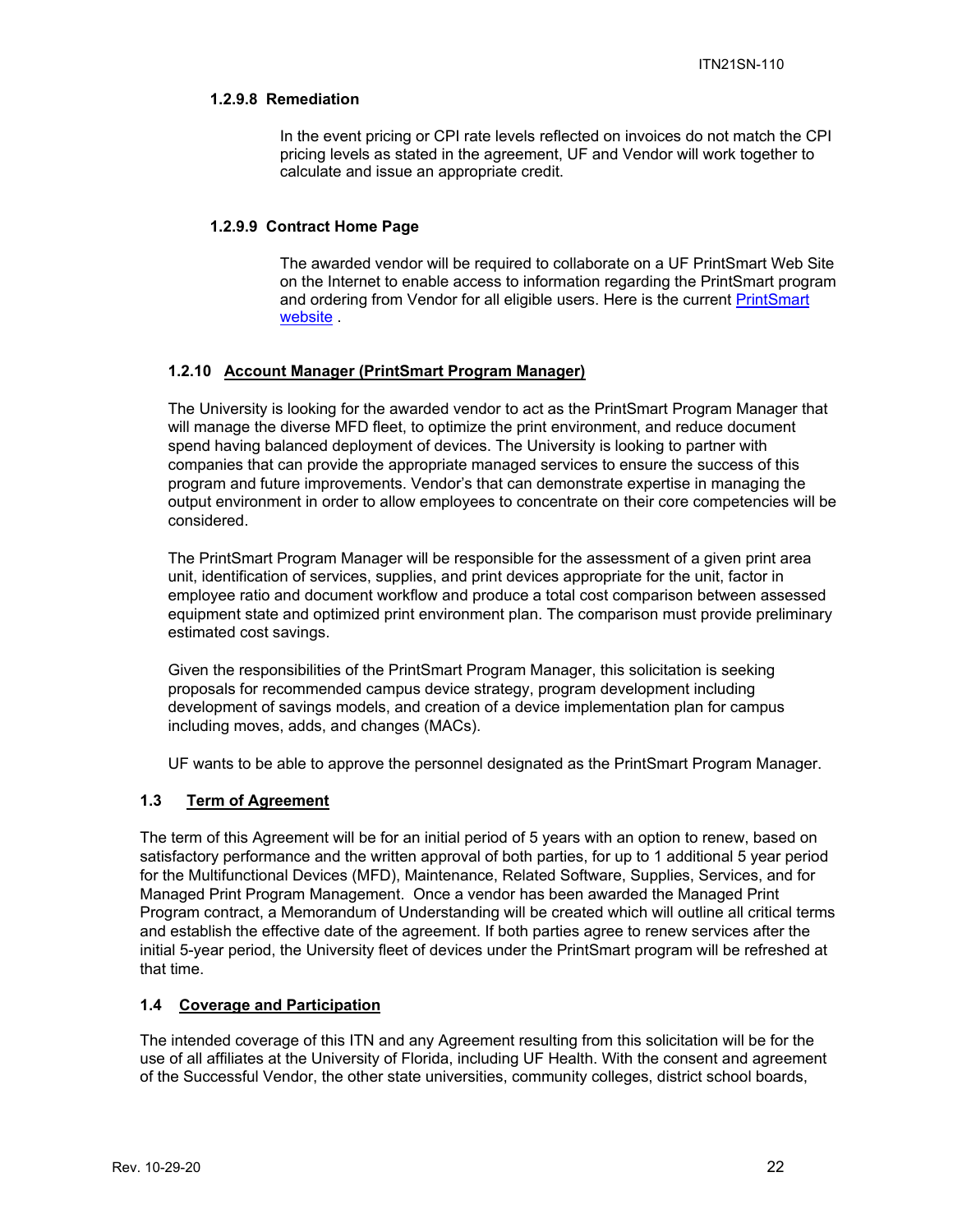other educational institutions, and other governmental agencies, may utilize an Agreement resulting from this solicitation issued and administered by the University of Florida.

The University reserves the right to add and/or delete elements, or to change any element of the coverage and participation at any time without prior notification and without any liability of any kind or amount.

## **1.5 University Demographics**

The University of Florida is a public land-grant, sea-grant and space-grant research university. Classified as a "Research University with Very High Research" by the Carnegie Foundation, UF is one of 62 elected member institutions of the Association of American Universities. Fall 2019 enrollment stood at 52,218, with incoming freshmen posting an average grade point average of 4.45 and an average SAT score of 1388. UF received a record \$776 million in research awards in fiscal year 2019 and has helped launch more than 190 start-ups based on researchers' technologies in the past 15 years. The university contributed more than \$16.9 billion through its research and other activities to Florida's economy in fiscal year 2017-18 and utilized funds to hire faculty in preeminent focus areas such as neuroscience, cybersecurity and food security.

The University of Florida has a 2,000-acre campus and more than 900 buildings (including 170 with classrooms and laboratories). The northeast corner of campus is listed as a historic district on the National Register of Historic Places.

The University's extensive capital improvement program has resulted in facilities ideal for 21st century research including the McKnight Brain Institute, the Health Professions, Nursing and Pharmacy Building, the Cancer and Genetics Research Complex, and the Proton Therapy Institute in Jacksonville. Overall, the university's current facilities have a book value of more than \$1 billion and a replacement value of \$2 billion.

#### **2.0 EVALUATION PROCESS AND METHOD OF AWARD**

#### **2.1 Method of Award**

The evaluation of each response to this ITN will be based on its overall competence, compliance, format, and organization. The Award will be made to the responsive and responsible vendor whose proposal is determined to be the most advantageous to the University of Florida, taking into consideration the following evaluation criteria listed below. Pricing may be a criterion. However, the University is under no obligation whatsoever to select as most responsive the proposal that demonstrates the lowest pricing.

The contract will consist of the University's ITN, the proposal with any and all revisions, award letter, purchase order, and any signed agreement between the parties, as stated in that agreement.

#### **Evaluation Criteria**

Vendor proposals will be evaluated based upon how well each Vendor's plans meet the University's needs. Specific consideration will be given to the following responses in no particular order or weighting:

- The proposer's ability to demonstrate the capability to fulfill the requirements stated in the ITN, including the equipment, networking, and service-level specifications
- Financial Impact/Offering; UF will consider the Pricing proposal (see Attachment A) and the soft cost for implementation
- Quality and comprehensiveness of service, guarantees, and continuous improvement
- Creative offerings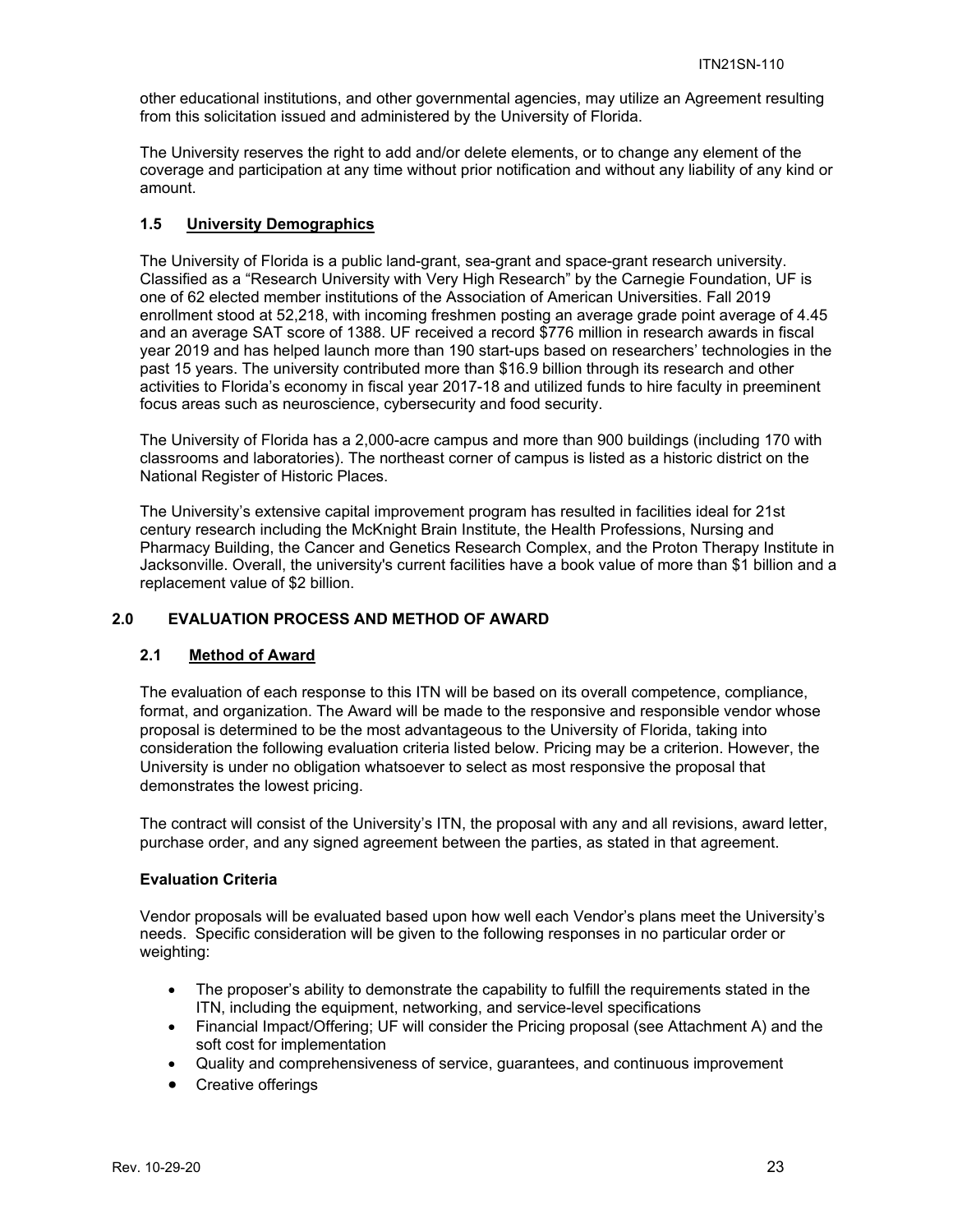- Extent of experience and knowledge of the development and/or implementation of managed print programs, especially in higher education
- Development of a Print Output Device Strategy for Campus
- Development of an Implementation Plan for Output Devices
- Ability to develop a solution that can work for both UF and UF Health, and which will result in a separate agreement for both entities.
- Acceptance of UF terms and conditions

## **2.2 Selection, Negotiation, Additional Information**

Although the University reserves the right to negotiate with any vendor or vendors to arrive at its final decision and/or to request additional information or clarification on any matter included in the proposal, it also reserves the right to select the most responsive vendor or vendors without further discussion, negotiation, or prior notice. The University may presume that *any proposal is a best-andfinal offer.* 

## **2.3 Pre-Award Presentations**

The University reserves the right to require presentations from any and all vendors, in which they may be asked to provide, or they may provide information in addition to that provided in their proposals.

## **2.4 Pre-Award Negotiations**

The University reserves the right to negotiate prior to award with vendors for the purpose of addressing the matters set forth in the following list, which may not be exhaustive.

- Resolving minor difference and typographical errors
- Terms and conditions
- Clarifying necessary details and responsibilities
- Emphasizing important issues and points
- Receiving assurances from vendors
- Obtaining the lowest and best pricing and/or revenue agreement

## **2.5 Notice of Proposal Protest Bonding Requirement**

Any vendor who files an action protesting a decision or intended decision will post at the time of the filing the formal written protest, a bond, payable to the University of Florida, in an amount equal to: 10% of the estimated value of the protestor's proposal; 10% of the University's estimated expenditure during the contract term, or \$10,000, whichever is less. The bond will be conditioned upon the payment of all costs which may be adjudged against the vendor. In lieu of a bond. The University will accept a cashier's check or money order in the amount of the bond. FAILURE TO FILE THE PROPER BOND AT THE TIME OF FILING THE FORMAL PROTEST WILL RESULT IN A DENIAL OF THE PROTEST.

## **2.6 Contractual Intent/Right to Terminate and Recommence ITN Process**

The University intends to contract with one vendor whose proposal(s) is considered to be in the best interests of the University. However, the University may terminate this ITN process at any time up to notice of award, without prior notice, and without liability of any kind or amount. Further, the University reserves the right to commence one or more subsequent ITN processes seeking the same or similar products or services covered hereunder.

## **2.7 Effective Period of Proposals**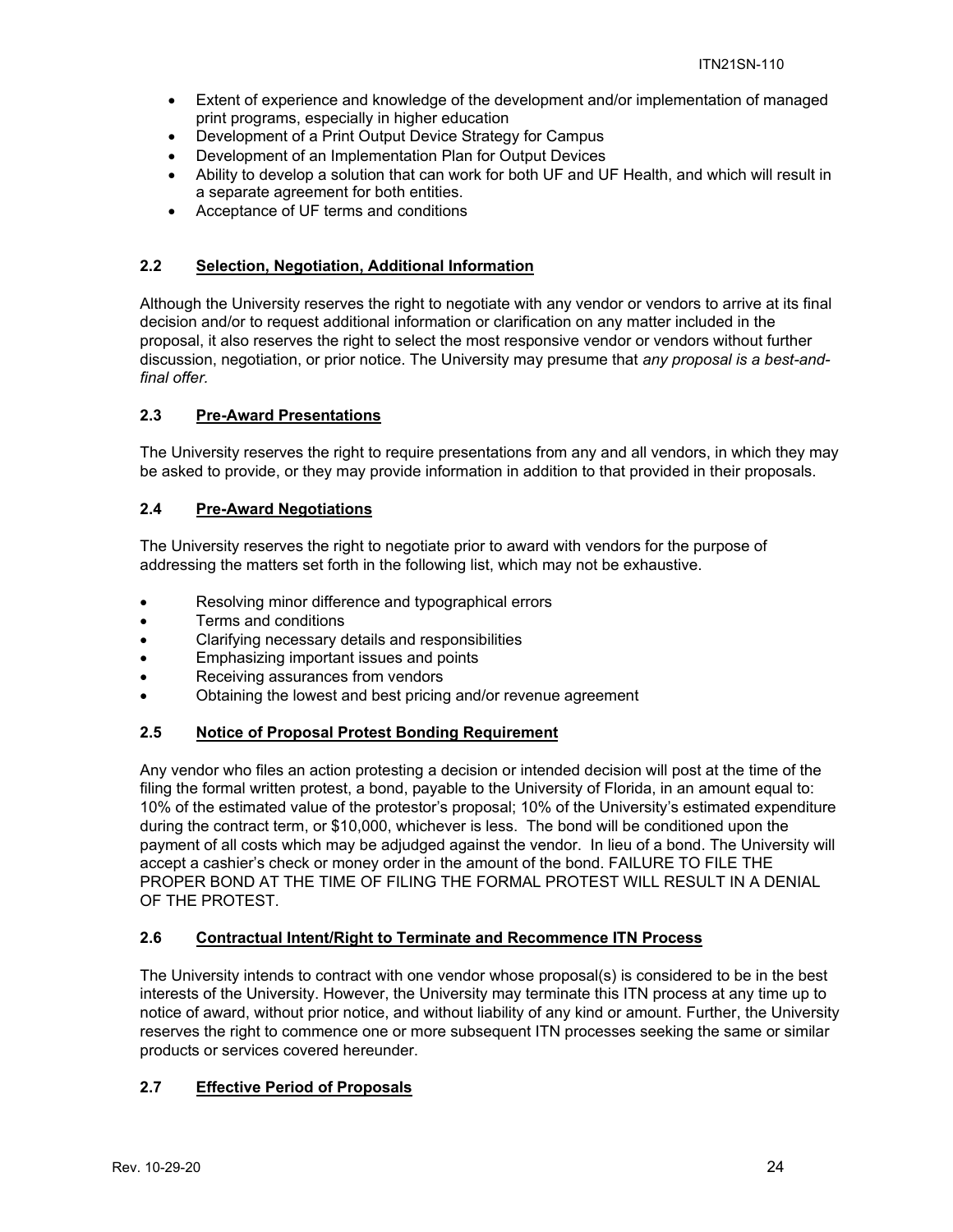Under this ITN, the University will hold that vendors' responses to this ITN will remain in effect for a period of ninety (90) days following the closing date, in order to allow time for evaluation, approval, and award of the contract. Any vendor who does not agree to this condition will specifically communicate in its proposal such disagreement to the University, along with any proposed alternatives. The University may accept or reject such proposed alternatives without further notification or explanation.

## **2.8 Proposal Acceptance/Rejection**

The University reserves the right to reject any or all proposals. Such rejection may be without prior notice and will be without any liability of any kind or amount to the University. The University will not accept any proposal that the University deems not to be in its best interests. The University will reject proposals submitted after the closing date and time.

## **2.9 Errors and Omissions in Vendors Proposals**

The University may accept or reject any vendor's proposal, in part or in its entirety, if such proposal contains errors, omissions, or other problematic information. The University may decide upon the materiality of such errors, omissions, or other problematic information.

#### **2.10 Determination of and Information Concerning Vendor's Qualifications**

The University reserves the right to determine whether a vendor has the ability, capacity, and resources necessary to perform in full any contract resulting from this ITN. The University may request from vendors information it deems necessary to evaluate such vendors' qualifications and capacities to deliver the products and/or services sought hereunder. The University may reject any vendor's proposal for which such information has been requested but which the vendor has not provided. Such information may include but is not limited to:

- Financial resources
- Personnel resources
- Physical resources
- Internal financial, operating, quality assurance, and other similar controls and policies
- Resumes of key executives, officers, and other personnel pertinent to the requirements of the ITN
- Customer references
- Disclosures of complaints or pending actions, legal or otherwise, against the vendor

## **2.11 Apparently Conflicting Information Obtained by Vendor**

The University is under no obligation whatsoever to honor or observe any information that may apparently conflict with any provision herein, regardless of whether such information is obtained from any office, agent, or employee of the University. Such information will not affect the vendor's risks or obligations under a contract resulting from this ITN.

#### **2.12 Rejection of Vendor Counteroffers, Stipulations and Other Exceptions**

Any vendor exception, stipulation, counteroffer, requirement, and/or other alternative term or condition will be considered rejected unless specifically accepted in writing by the University and thereafter incorporated into any contract resulting from this ITN.

## **2.13 Vendor's Need to Use Proprietary Rights of the University**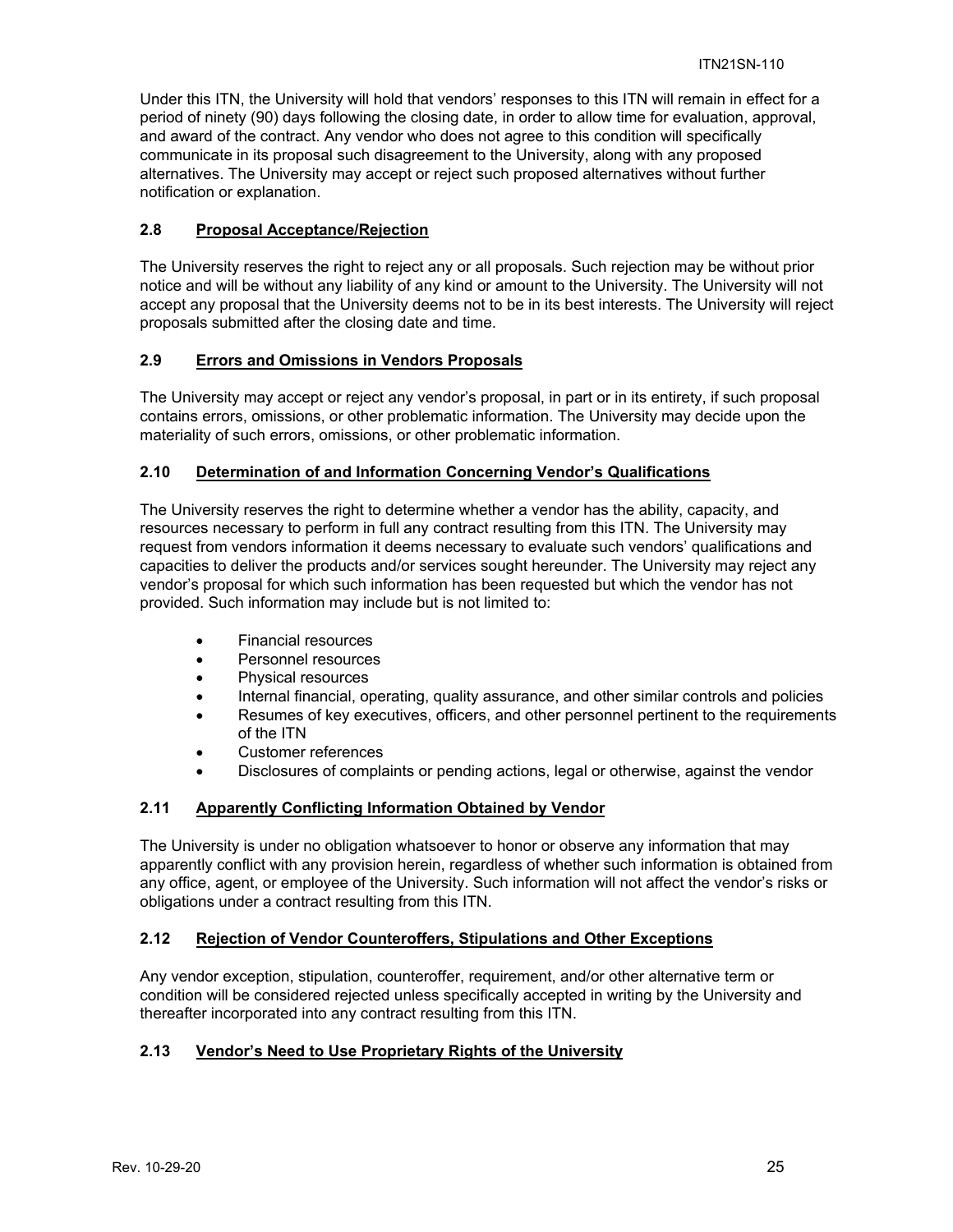All information proprietary to the University and disclosed by the University to any vendor will be held in confidence by the vendor and will be used only for purposes of the vendor's performance under any contract resulting from this ITN.

#### **2.14 Public Record**

On the earlier of (i) the time University provides notice of a decision or intended decision, or (ii) 30 days after the final competitive sealed proposals are all opened, whichever occurs earlier, vendor proposals maybe disclosed as public record.

#### **3.0 SCHEDULE OF EVENTS**

The following is the tentative schedule that will apply to this ITN but may change in accordance with the University's needs.

11/03/2020<br>11/12/2020 - 2:00 PM EST 11/12/2020 - 2:00 PM EST

Non-Mandatory Pre-proposal Conference 11/19/2020 –5:00 PM EST Technical Questions/Inquiries Due 12/03/2020<br>12/15/2020- 3:00 PM EST THE Reponses to Inquires sent out<br>12/15/2020- 3:00 PM EST THE REPONSITY REPONSITY ITN Closes/Opening of Proposals January & February **Vendor Presentations & Review** 

#### **3.1 Pre-Proposal Conference**

A Non-mandatory virtual pre-proposal conference via Zoom will be held for vendors who intend to respond to this ITN.

Date & Time: **November 12th, 2020 2:00PM ET** University of Florida **Via Zoom Zoom URL: https://ufl.zoom.us/j/93701805961?pwd=UDR4R2xKcmw2cnFmTlNOd1pYM3hJQT09 Meeting ID: 937 0180 5961 Password: 336227** 

The purpose of the conference is to provide for questions and answers regarding terms, conditions, or specifications of the ITN. Vendors wishing to participate in the Pre-Proposal conference via conference call should contact Steven Neal by email at sneal@ufl.edu for contact phone number and passcode. Answers to any questions that might arise will be in the form of Addenda to the Invitation to Negotiate, prior to the proposal opening. All such revisions must be acknowledged by signature and returned with the proposal.

The Purchasing Coordinator may choose to call for additional pre-proposal conference(s) if, in the sole judgment of the Purchasing Coordinator, there is a need for such conference(s) in order to promote competition.

#### **3.2 Special Accommodations**

If special accommodations are needed in order to attend a pre-proposal meeting or a proposal opening, contact Steven Neal at 352-294-1157 or email at sneal@ufl.edu three (3) business days prior to pre-proposal meeting or proposal opening.

#### **4.0 PROPOSAL RESPONSE AND PREPARATION INSTRUCTIONS**

Proposals must be delivered sealed to: University of Florida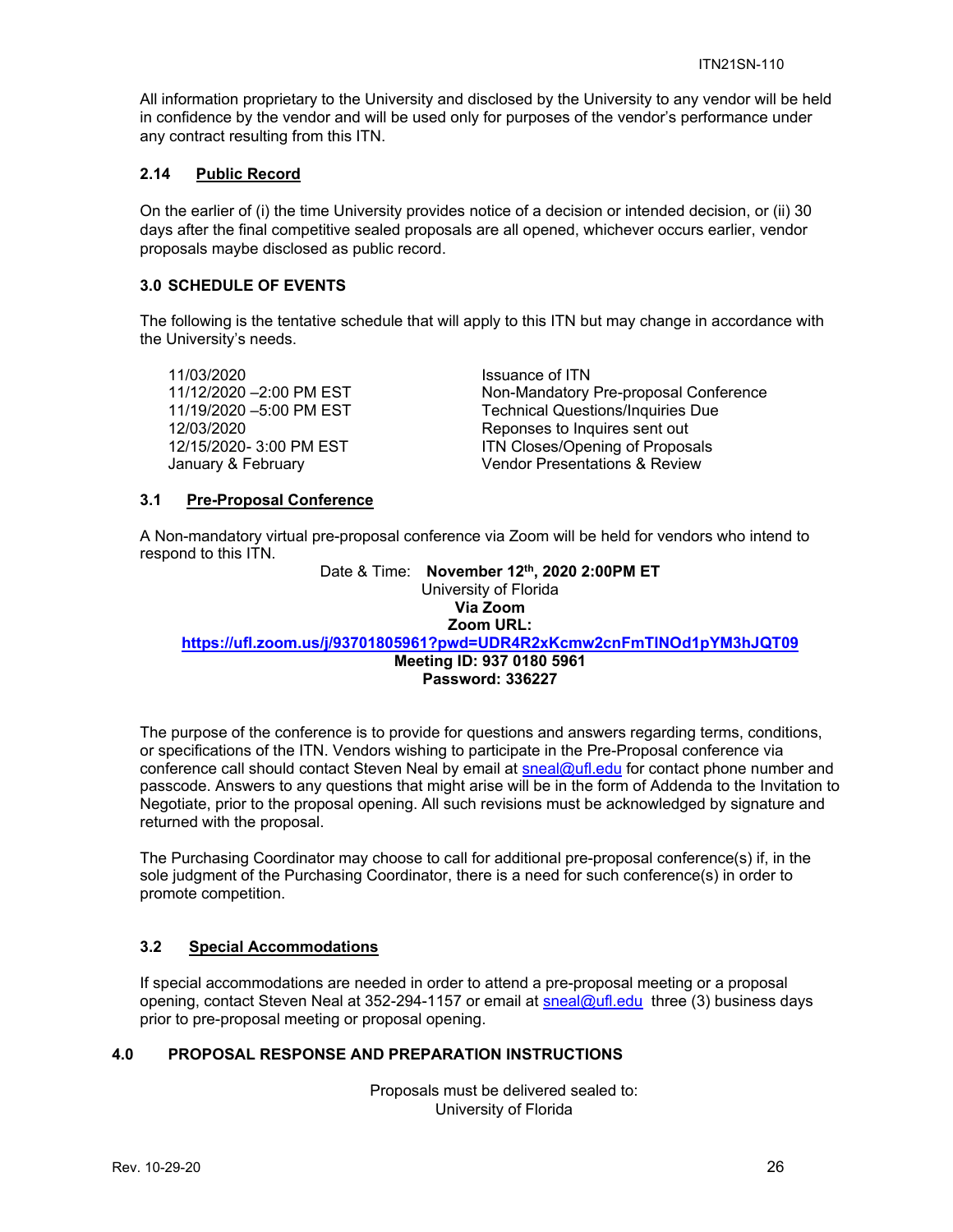## Purchasing Services 971 Elmore Drive,Room 102 PO Box 115250 Gainesville, FL 32611-5250 on or prior to **12/015/2020 3:00 PM.**  ITN21SN-110

## **The above address is a valid campus address for any courier service.**

It is the vendor's responsibility to assure that the proposal is delivered at the proper time and place of the proposal opening. Proposals which for any reason are not so delivered will not be considered. The University will not accept proposals received by facsimile or email. The University will, at the specified closing date and time, open all proposals that are otherwise in order. The University will allow interested parties to attend virtually such opening for purposes of identifying which vendors have responded. The University will make no immediate decision at such time, and there will be no disclosure of any information contained in any proposal until the earlier of (i) the time University provides notice of a decision or intended decision, or (ii) 30 days after the final competitive sealed proposals are all opened, whichever occurs earlier, vendor proposals become public record. When multiple solicitations have been scheduled to open at the same date and time, the University will open solicitations that have interested individuals present in sequential order by solicitation number. The University will hold unopened any proposals received after the closing date and time and will not consider such proposals. The University reserves the right to retain or dispose of such proposals at its discretion; however, the University may return such proposals to their related vendors, but only at such vendor's request and at no cost or expense whatsoever to the University.

If only one proposal is received, Purchasing may delay the opening in order to determine why other vendors did not respond and to encourage other vendors to respond.

#### **4.1 Proposal Format Organization**

Original proposal and all copies must be on  $8\frac{1}{2}$  x11 text weight paper, double-sided, using binding tabs that will facilitate the distribution and evaluation of the proposals. Proposals should be printed when possible on paper containing a high level of post-consumer recycle content. Proposals should conform to the tabbed format below as well as the requirements of sections 4.1.1, 4.1.2, 4.1.3 and 4.1.4.

#### **4.1.1 Response Format**

- **Submit one (1) copy of the initial response on PC compatible media (CD/DVD or USB flash drive), preferably in Word® and/or Excel®. The original response must contain the original manual signature of the authorized person signing the proposal, and the electronic copy of the proposal. The "Pricing" Worksheet, as provided in Attachment A.**
- **Submit one (1) original and three (3) of the vendor's proposal in hard copy form.**
- **The outer carton of the response must display clearly and conspicuously the following identifying information, The ITN number, name and due date and is sealed**
- **The vendor's response must include the information and required submittals described, tabbed and numbered as shown below, with all information appearing in the Tab in which it was requested.**
- **Questions and requests for information may not be rearranged, regrouped, or divided in any way.**
- **All information and required submittals requested MUST BE in hardcopy and included in your written response.**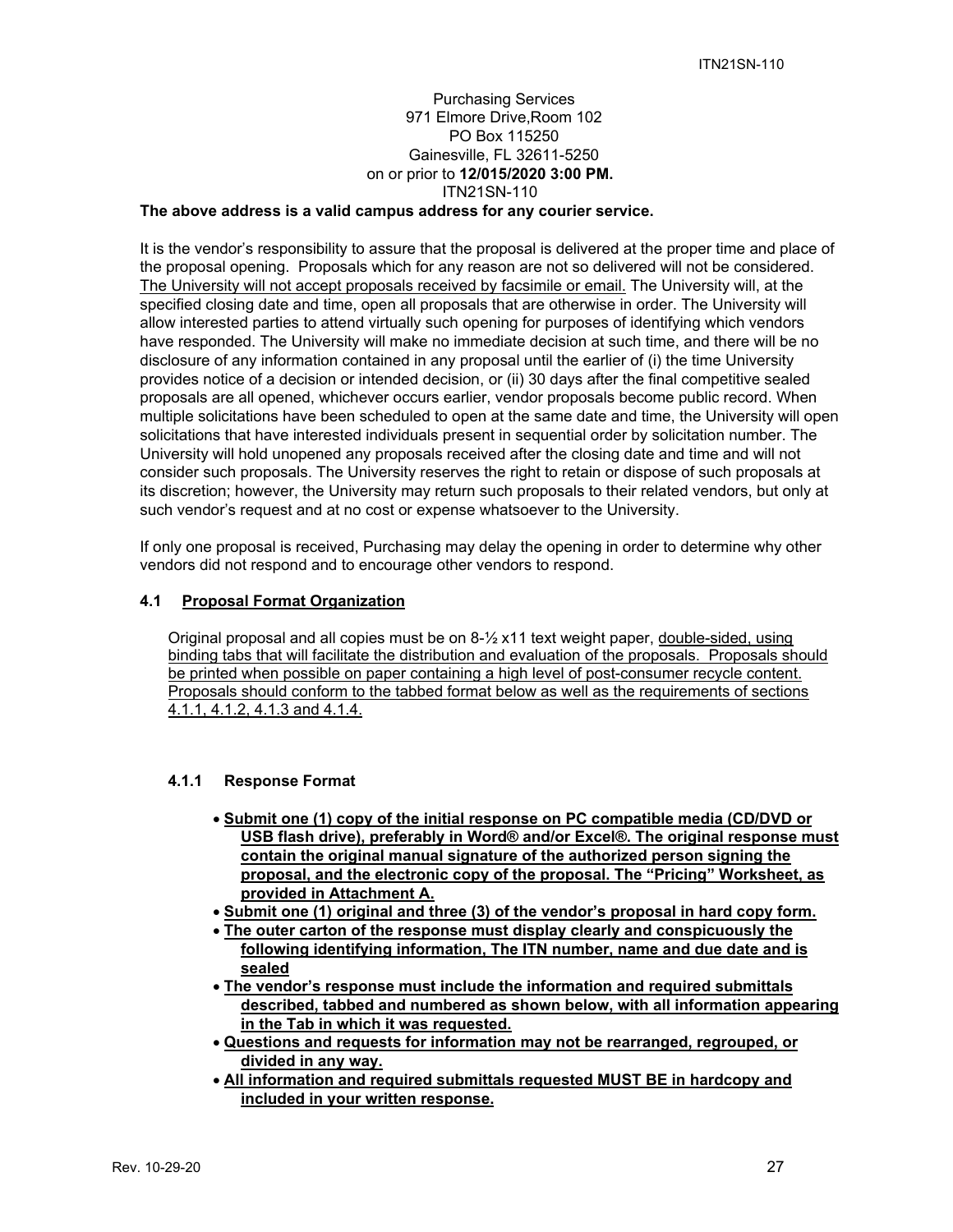**Vendor responses should be no longer than 100 double-sided pages.** 

**Failure to adhere to this condition may cause your response to be rejected without further evaluation.** 

- **Information submitted that is not requested by the University may be considered to be supplemental, not subject to evaluation by the committee members.**
- **If there is any information or required submittals which due to size or binding cannot be incorporated following the proper tab, the vendor must provide information following the numbered tab, telling the evaluator where the information can be found in the response.**

**UF expects the respondents to this ITN to provide detailed information about their company and work process that will highlight the respondent's strengths and ideas in the areas of concern identified in this SOW. The University of Florida is interested in identifying solutions that will be of most benefit to the University in this effort and encourages respondents to bring all of their resources and creativity to their proposals.** 

#### **Tabular / Paginated Format:**

- o **Tab 1:** 
	- o **Title page noting vendor name and location**
	- o **Completed and signed Certification of Proposal form, and/or signed and completed acknowledgement forms for any addenda issued.**
	- o **Contact name(s) and title(s) of the individual(s) responsible for the company's proposal and negotiation during this ITN process. Please include the Organizational chart beginning with your account management team through CEO of your company**
- o **Tab 2: A listing of the company projects/customers similar in size and scope to the services described in the ITN, both current and past customers. This list must include the name, address, telephone, and email address of the client contract administrator. If applicable, please list examples of services rendered, particularly in higher learning. Please provide any documentation or studies of documented outcomes.**
- o **Tab 3: A listing of companies authorized dealers, resellers, distributors and service locations that will support the Gainesville campus and a listing of companies authorized dealers, resellers, distributors and service locations that will support UF locations outside Gainesville.**
- o **Tab 4: Please list the models being offered per the specifications (mechanical, technical, print driver, security, and network) listed in Appendix A and on Attachment A. Affirm that all models listed will meet specifications listed in section 1.2.5, Appendices A&B, and Pricing Attachment A. Also, provide the life cycle of a new equipment placement and a trade-in equipment placement. Include the responsibilities of the vendor, the dealer and university personnel. Describe the information used in the assessment of trade-in and the valuation process of existing University equipment. Show calculation of any savings in**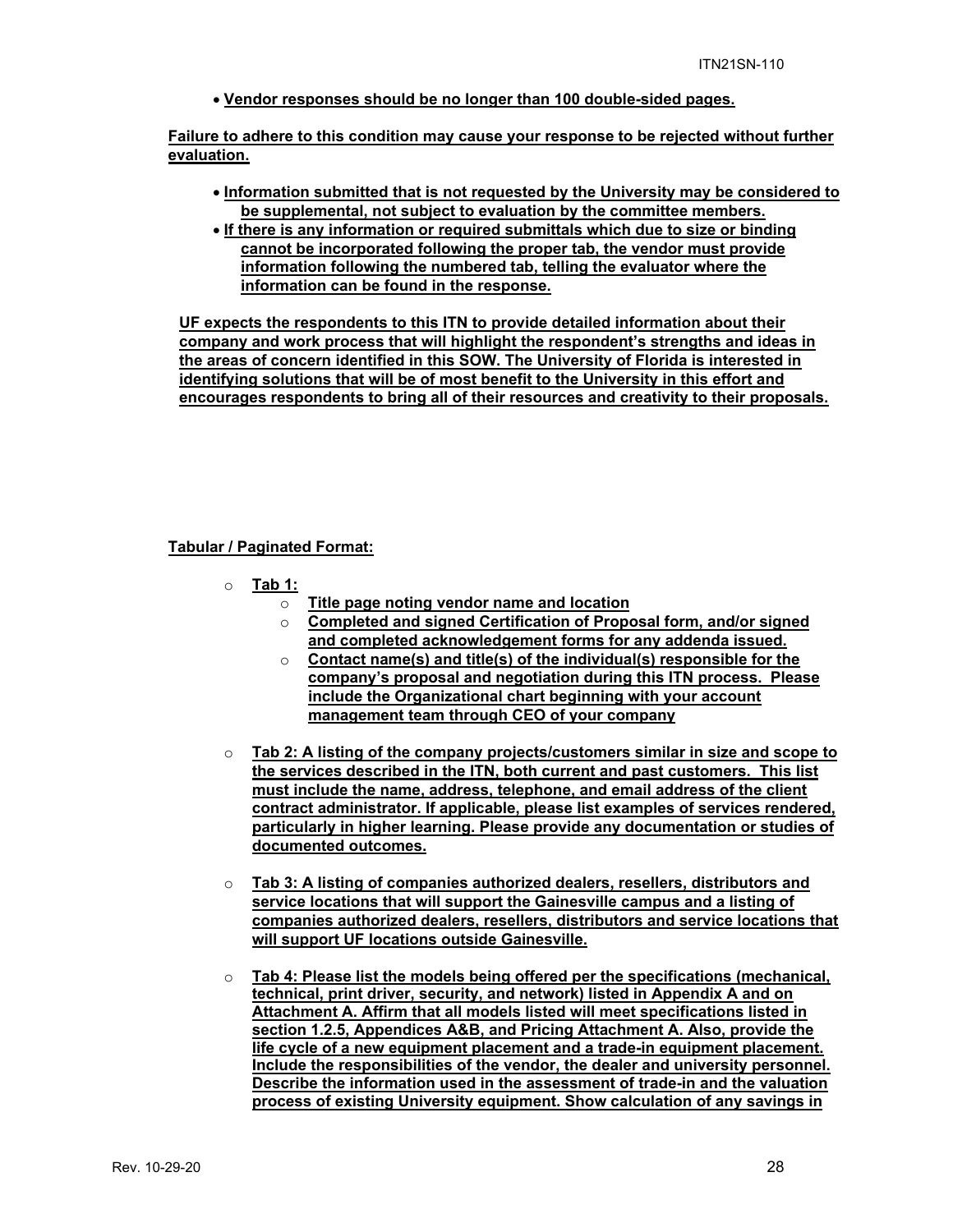**your example. Lastly, provide the EPEAT and Energy Star Ratings for each device offered.** 

- o **Tab 5: Attachment A Pricing Matrix: The University requires a pricing structure with an all-inclusive cost per impression (CPI) to include but not be limited to service, equipment, software and supplies (excluding paper), property taxes and insurance. Also, vendors should list the price book for accessories not included in the CPI under the "Accessory Price Book" tab. Please indicate the discount from list for Accessories. Pricing responses should be in workbook format, for example Excel or similar programs. Pricing must be submitted in an accessible data format. Adobe (.pdf) format or protected workbooks are not acceptable for analysis.**
- o **Tab 6 (in 2 pages or less):** 
	- o **Please describe the process of producing "best value" for University and its users, through creative marketing, small business & diversity programs, "green" initiatives, and/or other programs.**
	- o **Describe any financial considerations and flexibility of the vendor (signing bonus, early payment discounts, growth incentives, etc.)**
- o **Tab 7: Other promotional materials you deem important that may or may not be considered by ITN committee such as communication/marketing slicks used for other customers.**
- o **Tab 8: Submit a concise description of proposed activities that would develop, implement, and document the outcome of a Print Output Device Strategy for the University of Florida. Include key aspects such as current assessment, Implementation Plan, buy-out feasibility, optimization proposal, and savings models. Discuss the use of print management software in your solution (rulebased software).**
- o **Tab 9: Outline and identify the amount of training and communications that is provided by the Vendor and the ability to meet the Service-level specifications in section 1.2.9.** 
	- o **Specify training required for technical staff and end users. If a trainthe-trainer approach is used for end-user training, please describe.**
	- o **Provide a list of all documentation materials available to the University. This list should include but need not be limited to the following items: end-user documentation and training materials and any technical documentation required for system administrators, if applicable. Describe how this material is made available.**
	- o **Describe how your firm addresses change management to assist with cost savings. For example, duplex printing, black & white versus color, print versus scan, reduce wasteful printing.**
	- o **Describe your firm's ability to meet the Service Level Expectation listed in section 1.2.9.**
- o **Tab 10: Please include responses directly applicable to UF Health's proposal request found in Appendix C, Section II.**
- o **Tab 11: Please detail any issues the vendor has with the UF Standard Terms and Conditions (see section 6.0)**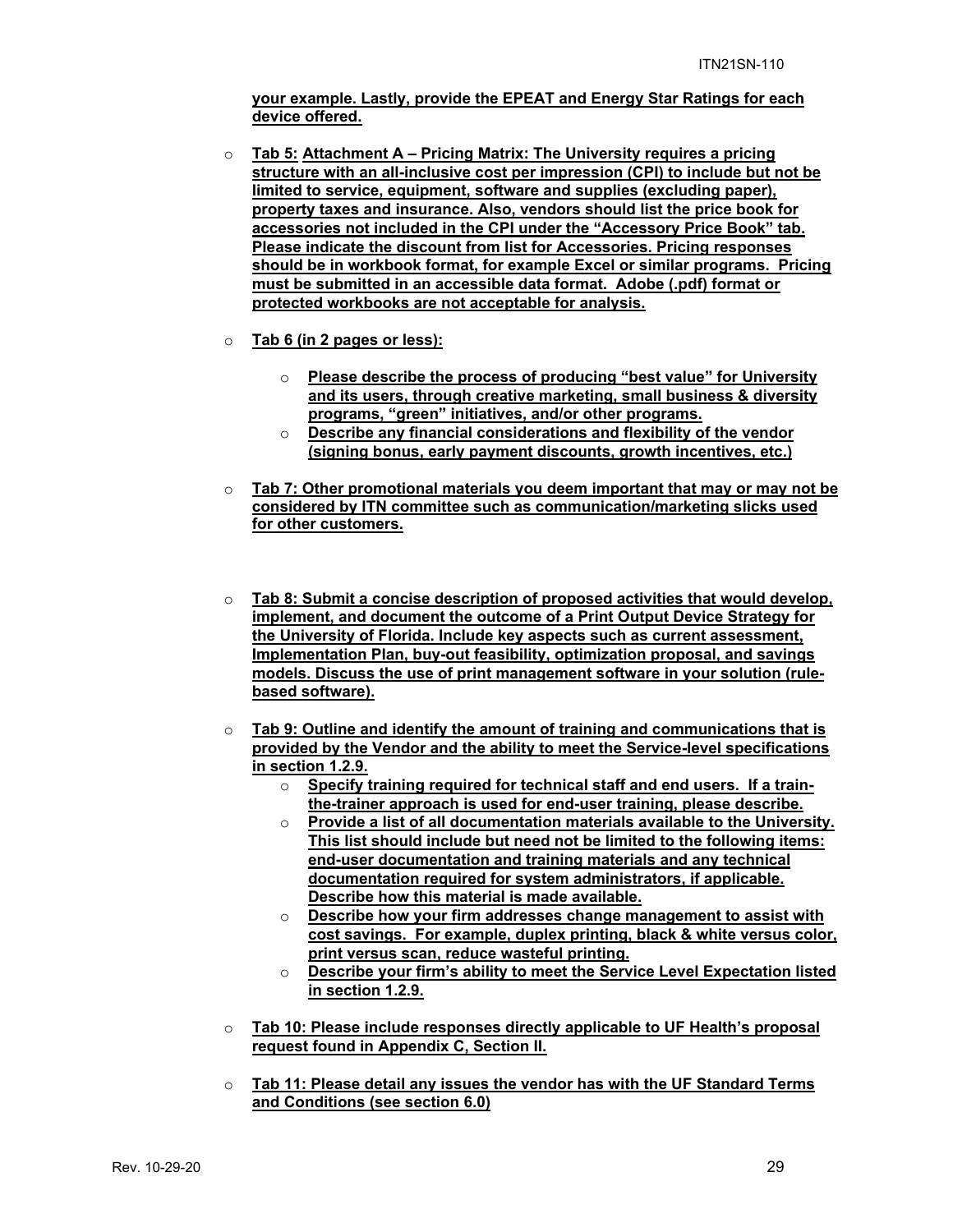## **4.1.2 Number of Proposal Electronic Copies to be Furnished**

Vendors are to submit one (1) original, of the initial response on PC compatible media (CD/DVD or USB flash drive), preferably in Word® and or / Excel® marked "Original", and three (3) each marked "Copy".

## **4.1.3 Bindings and Marking**

Vendors shall ensure that the original and each copy are individually bound. When submitting proposal copies, vendors shall ensure that units are clearly marked; for example, as "Original Proposal", "Copy One of Proposal","Copy Two of Proposal", and so on.

## **4.1.4 Marking of Envelopes**

Vendors shall ensure that the outer carton of the response must display clearly and conspicuously the following identifying information: ITN21SN-110 Opening date and time: 12/15/2020 3:00PM

## **4.1.5 Proposal Costs**

The University is not liable in any manner or to any extent for any cost or expense incurred by any vendor in the preparation, submission, presentation, or any other action connected with proposing or otherwise responding to this ITN. Such exemption from liability applies whether such costs are incurred directly by the vendor or indirectly through the vendor's agents, employees, assigns or others, whether related or not to the vendor.

## **4.1.6 Faxes or Emails Not Accepted**

The University shall not accept proposals received by fax or email.

## **4.2 Requirements of Proposer for Response**

## **4.2.1 Original ITN Document**

UF Procurement Services shall retain the ITN, and all related terms and conditions, exhibits and other attachments, in original form in an archival copy. Any modification of these, in the vendor's submission, is grounds for immediate disqualification.

## **4.2.2 Vendor's Understanding of the ITN**

In responding to this ITN, the vendor accepts the responsibility fully to understand the ITN in its entirety, and in detail, including making any inquiries to the University as necessary to gain such understanding. The University reserves the right to disqualify any vendor who demonstrates less than such understanding. Further, the University reserves the right to determine, at its sole discretion, whether the vendor has demonstrated such understanding. Related to this, the University's right extends to cancellation of award if award has been made. Such disqualification and/or cancellation shall be at no fault, cost or liability whatsoever to the University.

## **4.2.3 University Provides Information in Good Faith without Liability**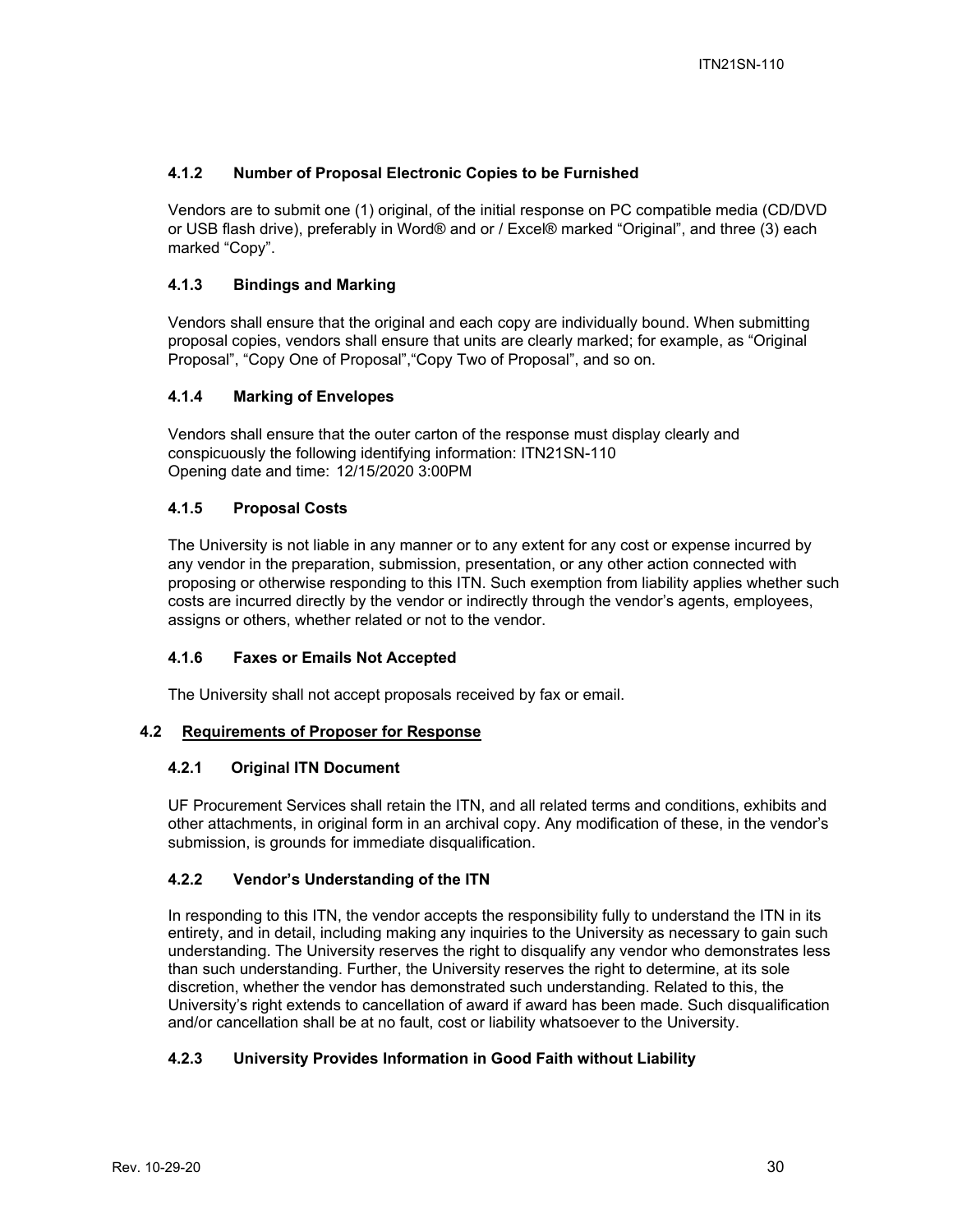All information provided by the University in this ITN is offered in good faith. Individual items are subject to change at any time. The University makes no certification that any item is without error. The University is not responsible or liable for any use of the information, or for any claims attempted to be asserted there from.

## **4.2.4 Verbal versus Written Communication**

Verbal communication shall not be effective unless formally confirmed in writing by the specified University purchasing official in charge of managing this ITN's process. In no case shall verbal communication override written communication.

#### **4.2.5 Questions, Communications and Inquires between the University and Vendors**

Vendor inquiries, questions and requests for clarification related to this ITN are to be directed, in writing, to:

> University of Florida Procurement Services 971 Elmore Drive 102 Elmore Hall, Radio Road PO Box 115250 Gainesville, FL 32611-5250

Attn: Steven Neal Telephone No: 352/294-1157 Facsimile No: 352/392-8837 E-mail Address: sneal@ufl.edu

Applicable terms and conditions herein shall govern communications and inquiries between the University and vendors, as they relate to this ITN.

**Informal communications** shall include, but are not limited to, requests from/to vendors or vendors' representatives of any kind or capacity, to/from any University employee or representative of any kind or capacity, with the exception of Procurement Services, for information, comments, speculation, etc. Inquiries for clarifications and information that will not require addenda may be submitted verbally to the Purchasing Coordinator named, above, at any time.

**Formal communications** shall include but are not limited to the following:

 Questions concerning this ITN must be submitted in writing and be received prior to 11/19/2020 5:00PM/ET.

 Errors and omissions in this ITN and enhancements. Vendors shall bring to the University's attention any discrepancies, errors, or omissions that may exist within this ITN. Vendors shall recommend to the University any enhancements in respect to this ITN, which might be in the University's best interests. These must be submitted in writing and be received prior to 11/19/2020 5:00 PM/ET.

• Inquiries about technical interpretations must be submitted in writing and be received prior to 11/19/2020 5:00 PM ET.

• Inquiries for clarifications/information that will not require addenda may be submitted verbally to the Purchasing Coordinator named above at any time during this process.

Verbal and/or written presentations and pre-award proposals under this ITN.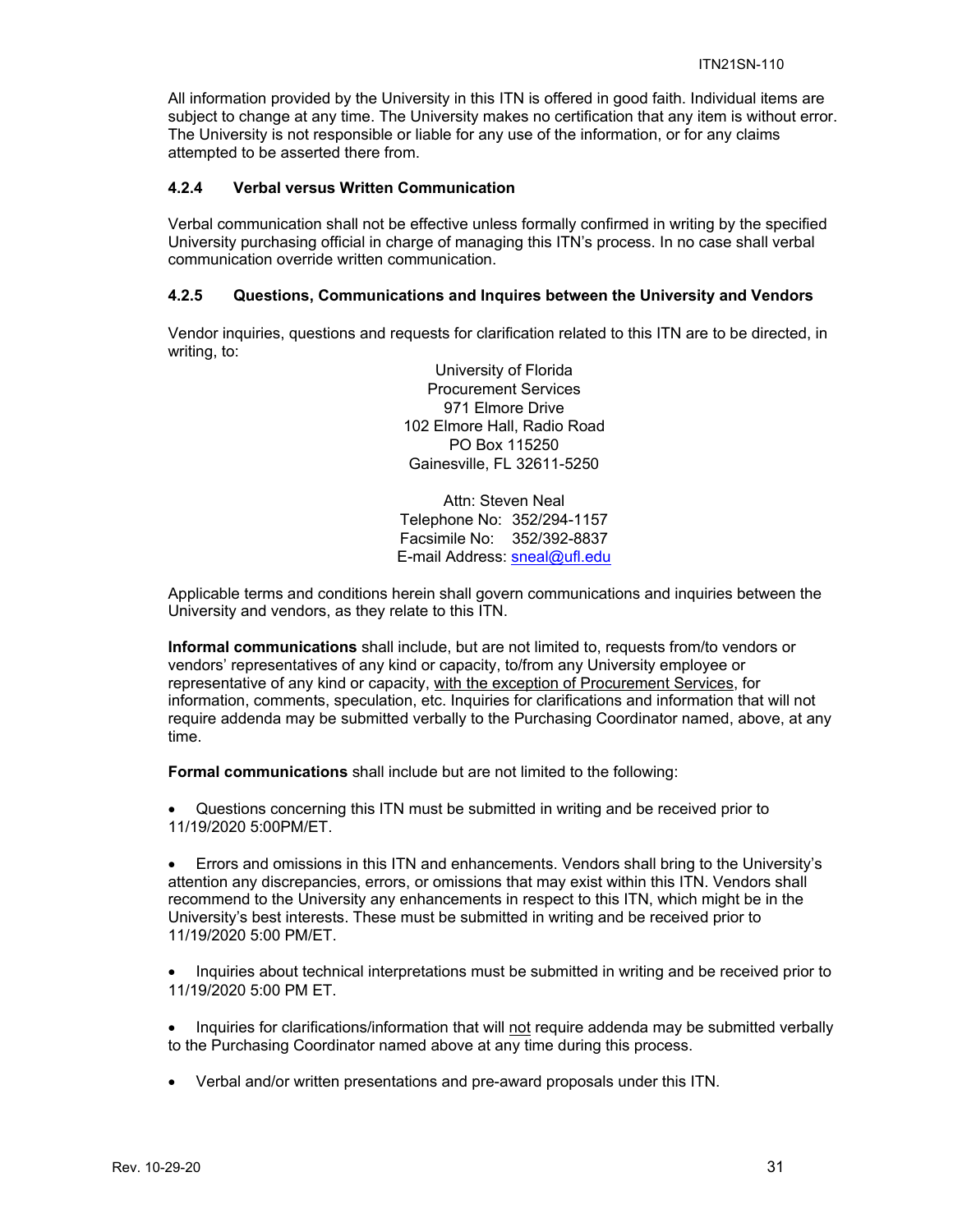Addenda to this ITN.

Informal communications shall cease on the date of distribution of this ITN and formal communications shall commence. On the date that the University completes the award process for this ITN and executes the resulting contract with the successful Vendor, informal communications may resume, and formal communications must cease.

#### **4.2.6 Addenda and the University's Response to Communications from Vendor**

The University will make a good-faith effort to provide a written response to each question or request for clarification that requires addenda within five (5) University business days.

#### *All addenda will be posted to our web site only:*

https://procurement.ufl.edu/vendors/schedule-of-bids/

#### *Vendors who want the addenda supplied to them in another form must notify the Purchasing Coordinator listed in Section 4.2.5 above of that request. Otherwise, it will be the vendor's responsibility to check the web site for any additional information and addenda concerning this ITN.*

The University will not respond to any questions/requests for clarification that require addenda, if received by the University after **11/19/2020**.

#### **4.2.7 Pricing and/or Revenue Proposal**

Vendors shall indicate pricing and/or revenue offers in the appropriate spaces and/or areas provided in this ITN (Schedule A, Tab 5, Tab 6). Vendors shall ensure that any departure from this condition results in an offer that is clearly cross-referenced to the applicable sections within this ITN. For any material departure from this condition, vendors shall provide clear and unambiguous explanations how the departure relates in detail to the applicable sections within this ITN. If the vendor responds with an "All or None" proposal, it shall be clearly and unambiguously marked as such.

The University may presume and hold as the vendor's final offer all pricing and/or revenue offerings, whether stated as amounts or percentages, and/or whether or not offered on an all-ornone basis, if not specified by the vendor. The University may accept or reject in part or entirely the vendor's pricing and/or revenue offerings when such offerings are not on an all-or-none basis. The University prohibits the changing of pricing and/or revenue proposals after the ITN closing date and time. Unless otherwise specifically proposed by the vendor, the University reserves the right to hold such pricing and/or revenue proposal as effective for the entire intended contract term. The University may prescribe the manner and method by which pricing and/or revenue offerings shall be communicated in the vendor's proposal. The University may reject any proposal in which the pricing and/or revenue offering does not conform to such prescribed manner and method.

#### **4.2.8 Revisions to the ITN**

The University may revise any part of this ITN for any reason by issuing addenda. The University will communicate additional information and addenda to this ITN by posting them on our web site.

https://procurement.ufl.edu/vendors/schedule-of-bids/

 **Vendors that want the revisions supplied to them in another way must notify the Purchasing Coordinator listed in this document of that request. Otherwise, it will be the**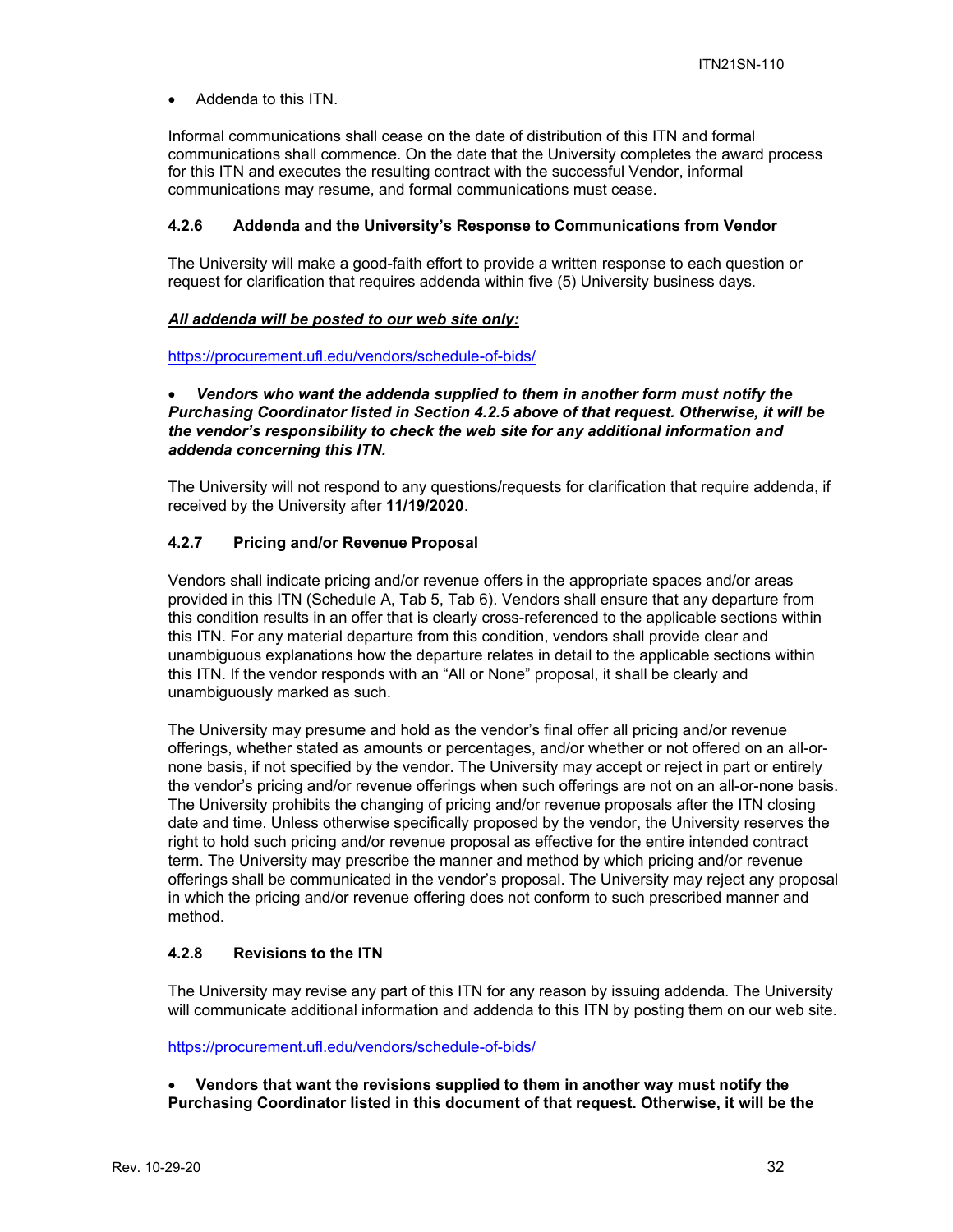#### **vendor's responsibility to check the web site for any additional information and addenda concerning this ITN.**

Vendors are responsible for the information contained in such addenda, whether or not they acknowledge receipt. The University is under no obligation to communicate such addenda to vendors who notify the University that they will not be responding this ITN. The University may determine whether an addendum will be considered as part of this ITN and/or as part of any contract resulting there from. The University shall reject vendors' responses to addenda if such responses are received after the ITN closing date and time.

## **4.2.9 Attention to Terms and Conditions**

Vendors are cautioned to thoroughly understand and comply with all matters covered under the Terms and Conditions section of this ITN. The successful Vendor is expected to enter into a form of agreement. The University agreement terms and conditions included in this ITN are intended to be incorporated into this agreement. Proposals that are contingent upon any changes to these terms and conditions may be deemed to be non-responsive and may be rejected.

#### **4.2.10 Required Signature**

The University may reject any vendors' response if it is not signed as indicated and/or required by the areas, spaces, or forms provided within this ITN.

#### **4.2.11 Authority to Negotiate**

Representatives of the vendor(s) selected to participate in oral negotiation(s) shall be first required to submit written authorization from the company CEO or CFO attesting to the fact that the company's lead negotiator is authorized to bind the company to the terms and conditions agreed to during negotiations and as contained in the vendor's best and final offer. The provision of such authorization shall be a prerequisite to continuation in the ITN process. The University shall not enter into extensive contract negotiations with the selected vendor(s) after the negotiation process has been completed. If the University determines that a company awarded a contract based on this ITN does not honor all aspects of the agreement reached during the negotiations in the best and final offer, the University reserves the right to immediately cancel the award, and to place the company on the University's suspended vendor list.

Company negotiators must enter the negotiations prepared to speak on behalf of the vendor's company. The University reserves the right to immediately terminate negotiations with any company whose representatives are not empowered to, or who will not, make decisions during the negotiation session. Vendors are reminded that the University may elect not to solicit a best and final offer from any company whose representative(s) have been unable or unwilling to commit to decisions reached during the verbal negotiation process.

## **4.2.12 Collusion Prohibited**

In connection with this ITN, vendor collusion with other vendors or employees thereof, or with any employee of the University, is prohibited and may result in vendor disqualification and/or cancellation of award. Any attempt by the vendor, whether successful or not, to subvert or skirt the principles of open and fair competition may result in vendor disqualification and/or cancellation of award. Such disqualification and/or cancellation shall be at no fault or liability whatsoever to the University.

## **4.2.13 Improper Business Relationships/Conflict of Interest Prohibited**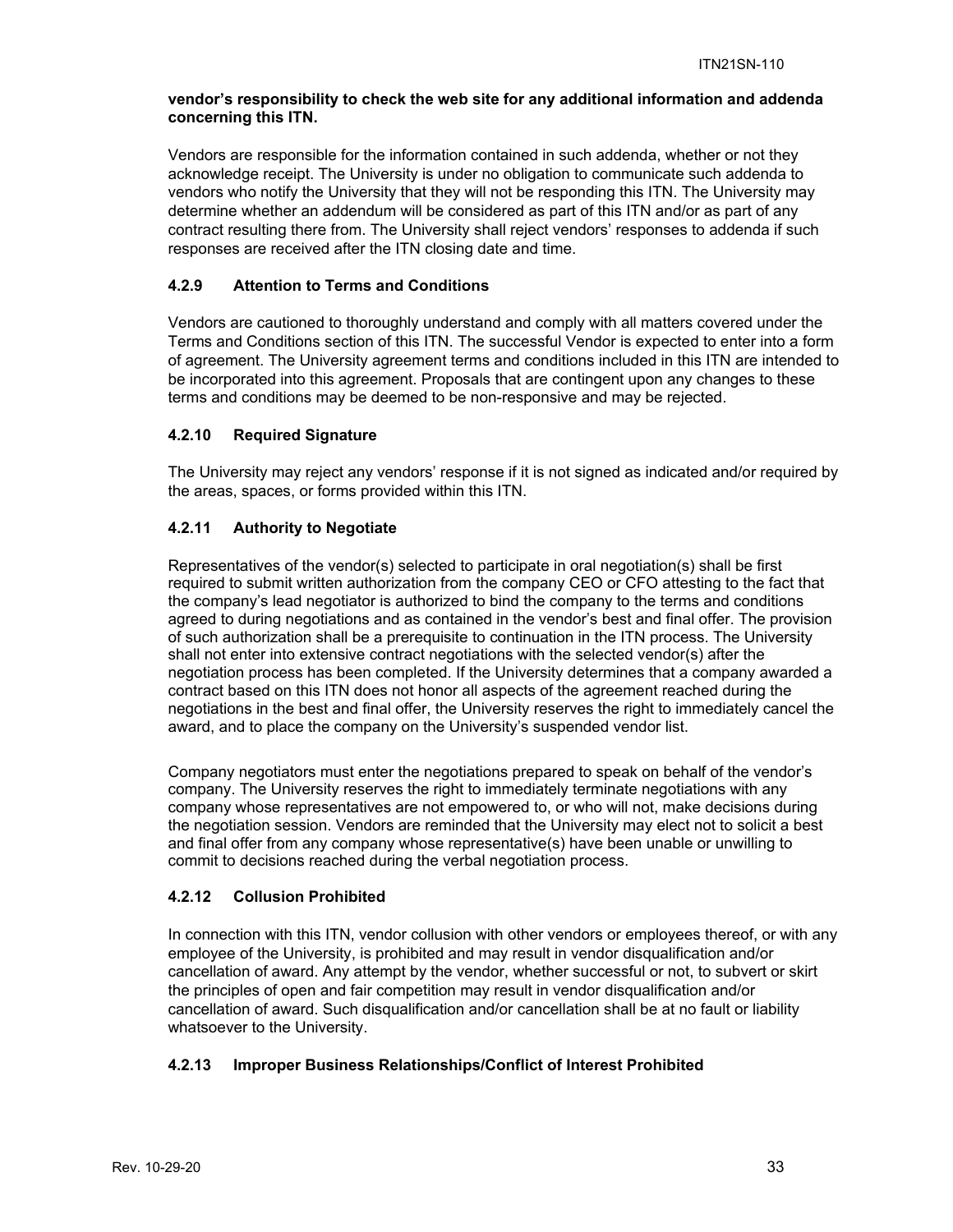In connection with this ITN, each vendor shall ensure that no improper, unethical, or illegal relationships or conflict of interest exists between or among the vendor, the University, and any other party to this ITN. The University reserves the right to determine the materiality of such relationships, when discovered or disclosed, whether intended or not; and to decide whether or not vendor disqualification and/or cancellation of award shall result. Such disqualification and/or cancellation shall be at no fault or liability whatsoever to the University.

## **4.2.14 Corrections, Changes, and Providing Information on Forms within the ITN**

Vendors shall ensure that an authorized individual initial each correction using pen and ink. Vendors shall use pen and ink or typewriter in providing information directly on pages, or copies thereof, contained within this ITN.

## **4.2.15 Performance and Payment Bond - N/A**

#### **4.2.16 Anti-Kickback**

In compliance with FAR 52.203-7, the University has in place and follows procedures designed to prevent and detect violations of the Anti-Kickback Act of 1986 in its operations and direct business relationships.

#### **4.2.17 Withdrawal of ITN**

Vendors may withdraw their proposals any time prior to the ITN closing date. Vendors may request to withdraw their proposals after the ITN closing date and time prior to selection and notice of award. The University shall have sole authority to grant or deny such a request. In the event the University grants such a request, it may withhold issuing future ITN's to such vendors.

#### **4.2.18 University's Right to Use Vendor's Ideas/Proprietary Information**

**If the vendor needs to submit proprietary information with the proposal, the vendor shall ensure that it is enclosed in a separate envelope from the proposal and that it is clearly designated and conspicuously labeled as such.** 

Selection or rejection of the proposal shall not affect the University's right of use. Provided, however, that the University will, in good faith, honor any vendor information that is clearly designated and conspicuously labeled as proprietary, and the University concurs that the information is proprietary, that trade secrets or other proprietary data contained in the proposal documents shall be maintained as confidential in accordance with procedures promulgated by the Purchasing Coordinator and subject to limitations in Florida or Federal law. Pricing information cannot be considered proprietary. The University shall not be liable in any manner or in any amount for disclosing proprietary information if such information is not clearly so designated and conspicuously so labeled. The University shall likewise not be liable if it did not know or could not have reasonably known that such information was proprietary.

## **5.0 DEFINITIONS**

#### **5.1 Agreement/Contract**

All types of agreements entered into by the University of Florida, regardless of what they may be called, for the procurement of materials, services or construction, or the disposal of materials. Meaning is interchangeable.

## **5.2 Customer**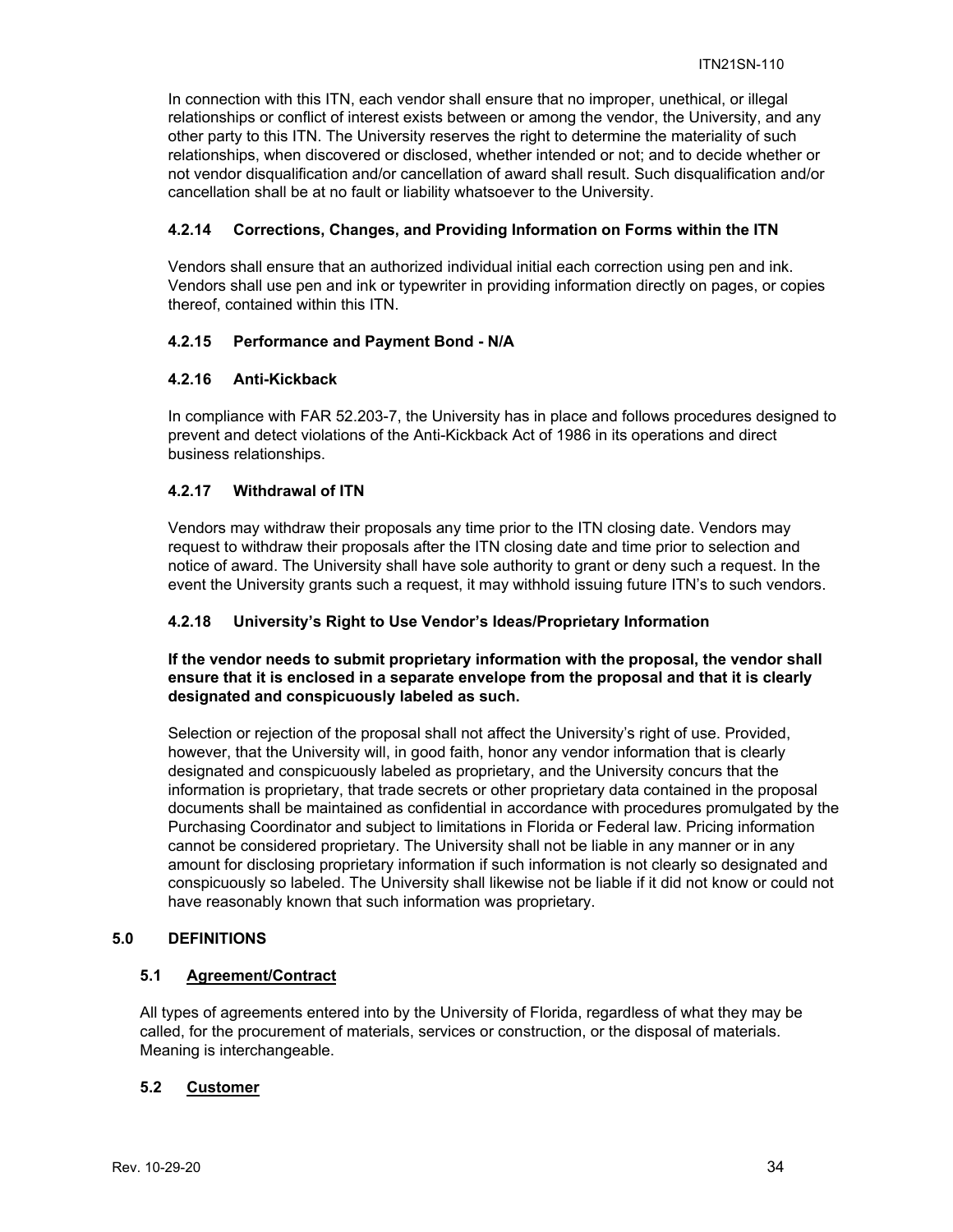Unless otherwise implied by the context of the specific provision within this ITN, "Customer" means a customer of the vendor, other than the University.

## **5.3 May, Should**

Indicates something that is not mandatory, but permissible, recommended, or desirable.

#### **5.4 Must, Shall, Will**

Indicates a mandatory requirement. Failure to meet these mandatory requirements may result in rejection of your proposal as non-responsive.

#### **5.5 Proposal**

The entirety of the vendor's responses to each point of this ITN, including any and all supplemental offers or information not explicitly requested within this ITN.

#### **5.6 Proprietary Information**

Information held by the owner that if released to the public or anyone outside the owner's organization, would be detrimental to its interests. It is an issue of fact rather than opinion. Pricing and/or revenues cannot be considered proprietary.

#### **5.7 Provider**

Any entity responding to this ITN, or, if selected, the vendor entering into a contract with University.

#### **5.8 Invitation to Negotiate (ITN)**

A competitive negotiation process. It is not to be confused with an Invitation to Bid (ITB), in which goods or services are precisely specified and price is substantially the only competitive factor. This ITN provides the University the flexibility to negotiate to arrive at a mutually agreeable relationship. Price will be considered but will not be the only factor of evaluation.

#### **5.9 Respondent**

Any entity responding to this ITN, or, if selected, the vendor entering into a contract with University.

#### **5.10 Response**

Same as Proposal

#### **5.11 Successful Vendor**

Any entity responding to this ITN, or, if selected, the vendor entering into a contract with University.

#### **5.12 Supplement Agreement**

Any supplement terms and conditions agreed to by the parties in writing taking precedence over all other documents governing the transaction.

#### **5.13 Supplier**

Any entity responding to this ITN, or, if selected, the vendor entering into a contract with University.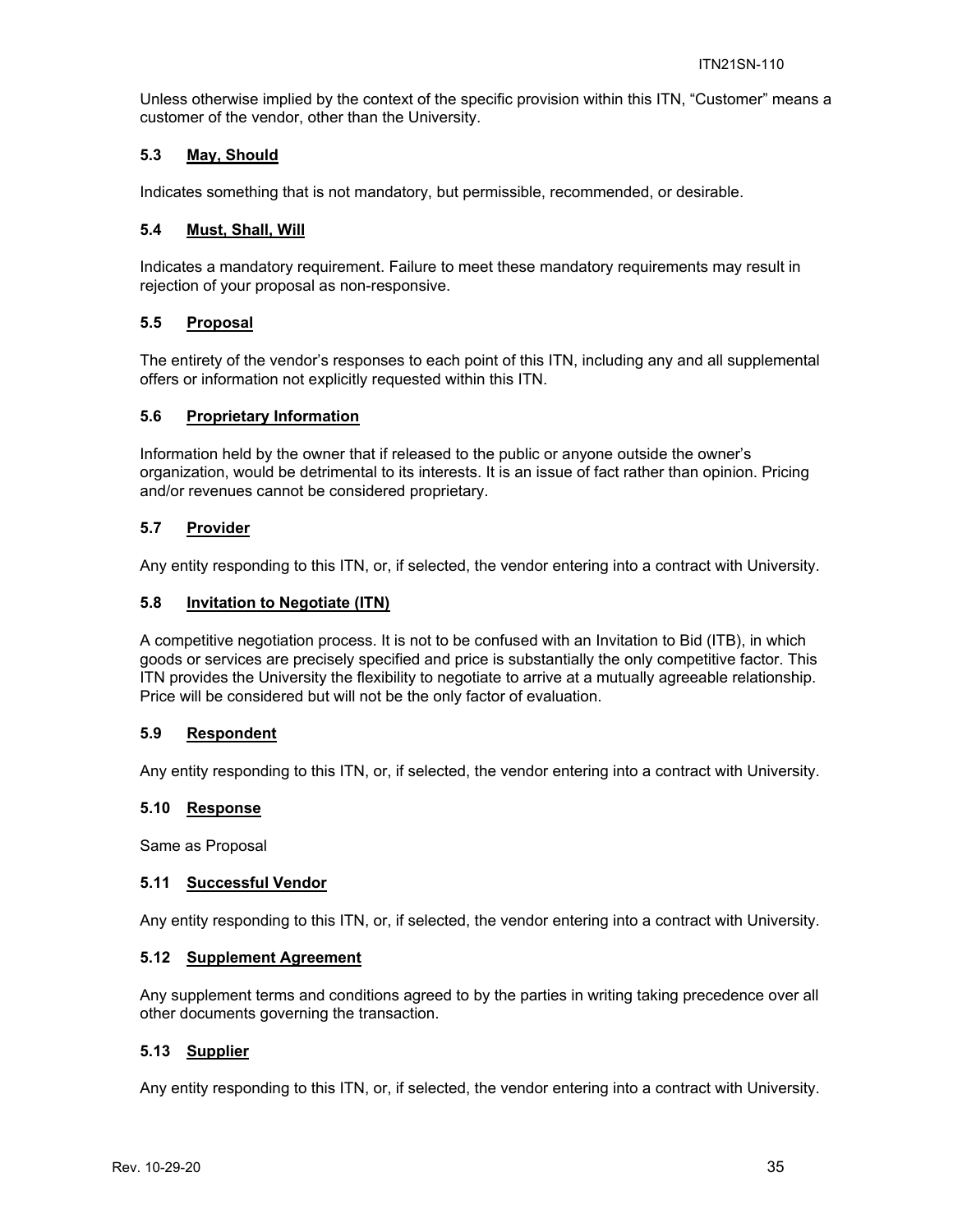## **5.14 University of Florida, UF or University**

Same as The University of Florida Board of Trustees, a public body corporate of the State of Florida; throughout the document the term UF, University and University of Florida is used interchangeably.

## **5.15 Vendor**

Any entity responding to this ITN, or, if selected, the vendor entering into a contract with University.

#### **5.16 Vendor's Proposal**

Same as Proposal

#### **5.17 Vendor's Response**

Same as Proposal

#### **6.0 AGREEMENT TERMS AND CONDITIONS**

The following are the Terms and Conditions that will become part of any Agreement consummated between the University and the Successful Vendor. In the event of a conflict between any provisions contained in any of the documents governing this transaction, the following shall be the order of precedence: Agreement; Invitation to Negotiate; Proposal.

## **6.1 Actions of Successful Vendor**

The University is under no obligation whatsoever to be bound by the actions of any Successful Vendor with respect to third parties. The Successful Vendor is not a division or agent of the University.

## **6.2 Advertising**

The Successful Vendor shall not advertise or publish information concerning the Agreement without prior written consent of the University. The University shall not unreasonably withhold permission.

#### **6.3 Americans with Disabilities Act**

The Successful Vendor shall comply with all applicable provisions of the Americans with Disabilities Act and applicable federal regulations under the act.

## **6.4 Certification**

By signature on the "Proposal Certification" form included under Section 7.0, the Vendor certifies that the submission on the proposal did not involve collusion or other anti-competitive practices. The Vendor has not given, offered to give, nor intends to give at any time hereafter any economic opportunity, future employment, gift, loan, gratuity, special discount, trip, favor, or service to a public servant in connection with the submitted proposal. In addition, Vendor certifies whether or not an employee of the University has, or whose relative has, a substantial interest in any Agreement subsequent to this ITN. Vendor also certifies their status with regard to debarment, or suspension by any federal entity.

Failure to provide a valid signature affirming the stipulations required by this clause shall result in the rejection of the submitted proposal and, if applicable, any resulting Agreement. Signing the certification with a false statement shall void the proposal and, if applicable, any resulting Agreement. Any resulting Agreement may be subject to legal remedies provided by law. Vendor agrees to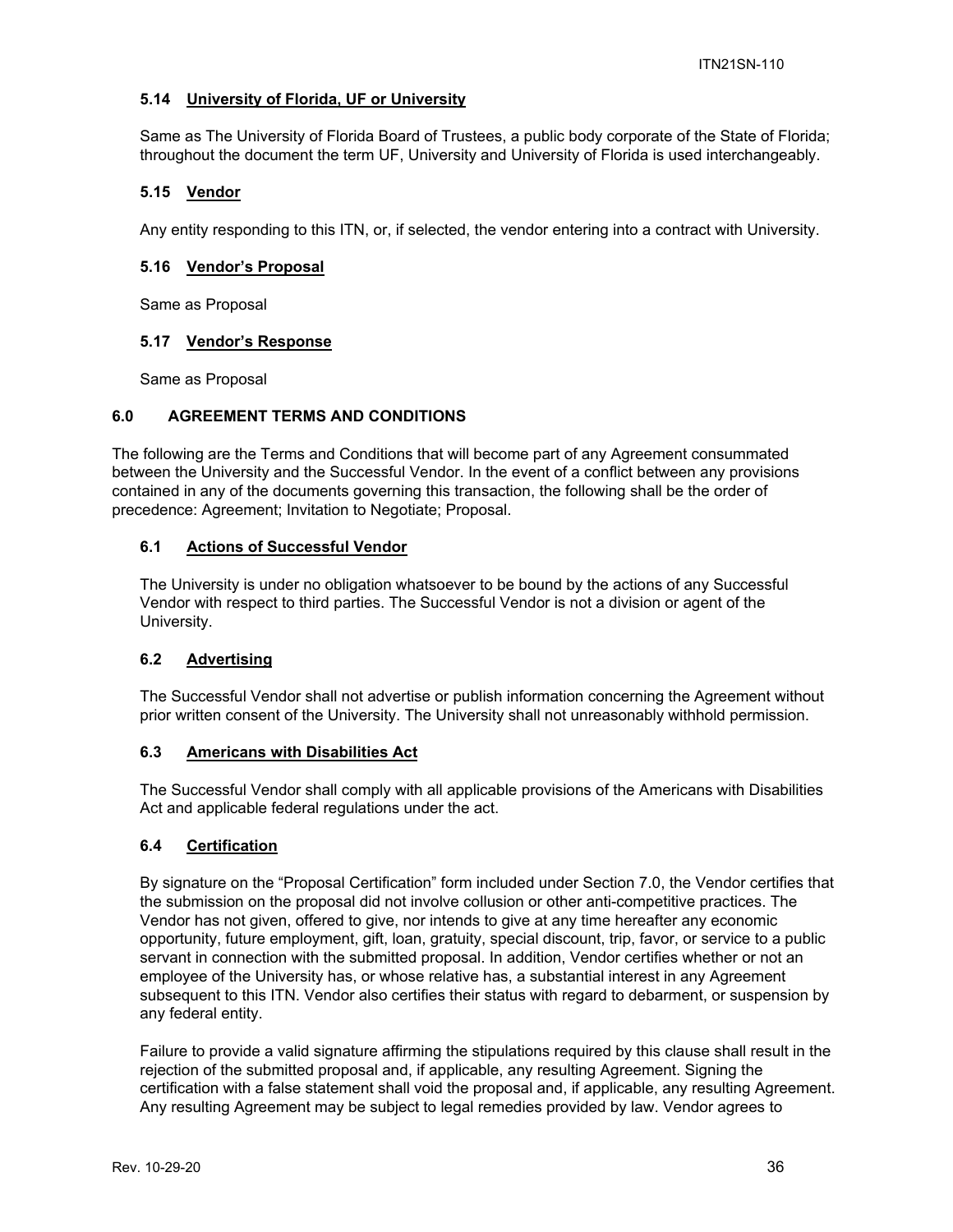promote and offer to the University only those services and/or materials as stated in and allowed for under resulting Agreement(s).

## **6.5 Conflict of Interest**

The award hereunder is subject to the provisions of Chapter 112, F.S. Vendors must disclose with the proposal the name of any officer, director, or agent who is also an employee of the University of Florida. Further, all Vendors must disclose the name of any University employee who owns, directly or indirectly, an interest of five percent (5%) or more in the Vendor's firm or any of its branches.

## **6.6 Discrimination**

An entity or affiliate who has been placed on the discriminatory list may not submit a bid on a contract to provide goods or services to a public entity, may not submit a bid on a contract with a public entity for the construction or repair of a public building or public work, may not submit proposals on leases of real property to a public entity, may not award or perform work as a Vendor, supplier, subcontractor or consultant under contract with any public entity, and may not transact business with any public entity.

## **6.7 Drug Free Workplace**

The Successful Vendor agrees that in the performance of the Agreement, neither the Successful Vendor nor any employee of the Successful Vendor shall engage in the unlawful manufacture, distribution, dispensing, possession, or use of a controlled substance in conducting any activity covered by the Agreement. The University reserves the right to request a copy of the Successful Vendor's Drug Free Workplace Policy. The Successful Vendor further agrees to insert a provision similar to this statement in all subcontracts for services required.

## **6.8 Equal Opportunity Statement**

The State Universities have established equal opportunity practices which conform to both the spirit and the letter of all laws against discrimination and prohibit discrimination based on race, creed, color, sex, age, national origin, marital status or religion. To be considered for inclusion as a supplier under this agreement, the vendor commits to the following:

A. The provisions of Executive Order 11246, September 24, 1966, and the rules, regulations, and relevant orders of the Secretary of Labor are applicable to each order placed against this agreement regardless of value.

B. If the vendor expects to receive \$10,000 in orders during the first 12 months of this agreement, a complete certificate of non-segregated facilities shall be attached to the proposal response.

C. If the vendor expects to receive \$50,000 in orders during the first 12 months of this agreement and employs more than 50 people, standard form 100 (EEOO-1) must be filed prior to March 1 of each year.

D. If the vendor expects to receive \$50,000 in orders during the first 12 months and employs more than 50 people, a written program for affirmative action compliance must be maintained by the vendor, subject to review upon request by the user agencies of this agreement.

## **If you have already complied with the above, please indicate\_\_\_\_**

## **6.9 Federal, State, and Local Laws and Regulations**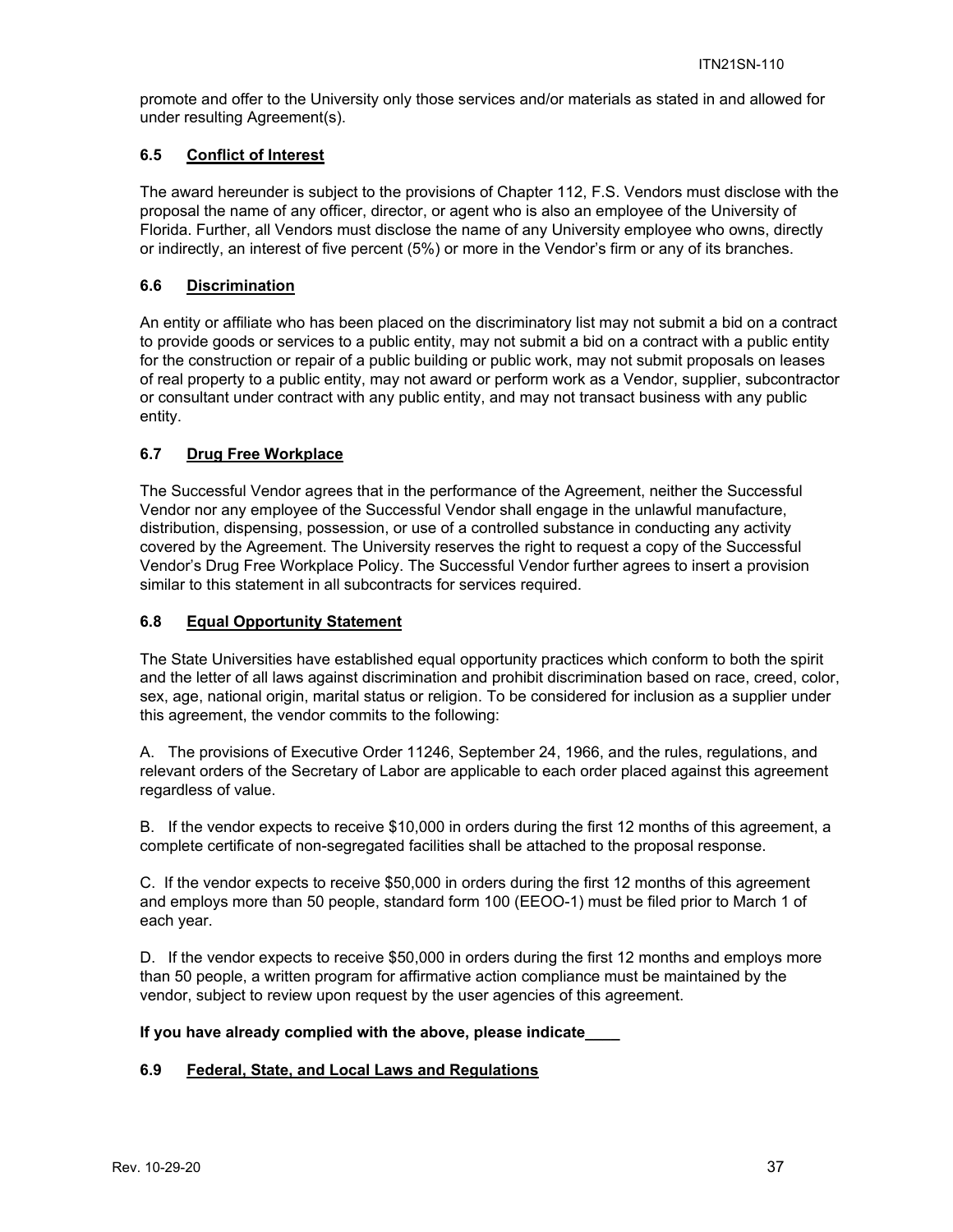Successful Vendor is solely responsible for complying with all laws, ordinances, and regulations including but not limited to, those relating to taxes, licenses and permits, as they may apply to any matter under this ITN. The Successful Vendor must demonstrate that they are duly licensed by applicable regulatory bodies during the performance of the Agreement. Prior to the commencement of Agreement, the Successful Vendor shall be prepared to provide evidence of such licensing as may be requested by the University. Successful Vendor shall, at no expense to the University, procure and keep in force during the entire period of the Agreement all such permits and licenses.

## **6.10 Inspection and Audit**

All books, accounts, reports, files and other records relating to the Agreement shall be subject at all reasonable times to inspection and audit by the University of Florida.

## **6.11 Liens**

Each Successful Vendor shall keep the University free and clear from all liens asserted by any person or entity for any reason arising out of the furnishing of services or materials by or to the Successful Vendor.

## **6.12 Modifications**

The Agreement can be modified or rescinded only by a writing signed by both parties or their duly authorized agents.

## **6.13 Non-Discrimination**

The parties agree to be bound by applicable state and federal rules governing Equal Employment Opportunity and Non-Discrimination.

## **6.14 Ownership of Documents**

All drawings, maps, sketches, documents, records, programs, data base, reports and other data developed or purchased, under this Agreement for or at the University's expense shall be and remain the University's property, without restriction, reservation or qualifications. The Successful Vendor may retain copies necessary for recordkeeping documentation and all such other business purposes related to the Agreement. All materials and products produced shall be provided to the University upon expiration of this Agreement.

## **6.15 Sales and Use Tax**

The Successful Vendor agrees to comply with and to require all of his subcontractors to comply with all the provisions of applicable law. The Successful Vendor further agrees to indemnify and hold harmless the University from any and all claims and demands made against it by virtue of the failure of the Successful Vendor or any subcontractors to comply with the provisions of any and all said laws. The University is exempt from state sales and use tax.

## **6.16 Sexual Harassment**

Federal law and the policies of the University prohibit sexual harassment of University employees or students. Sexual harassment includes any unwelcome sexual advance toward a University employee or student, any request for a sexual favor from a University employee or student, or any other verbal or physical conduct of a sexual nature that is so pervasive as to create a hostile or offensive working environment for University employees, or a hostile or a offensive academic environment for University students. University vendors, subcontractors and suppliers for this project are required to exercise control over their employees so as to prohibit acts of sexual harassment of University employees and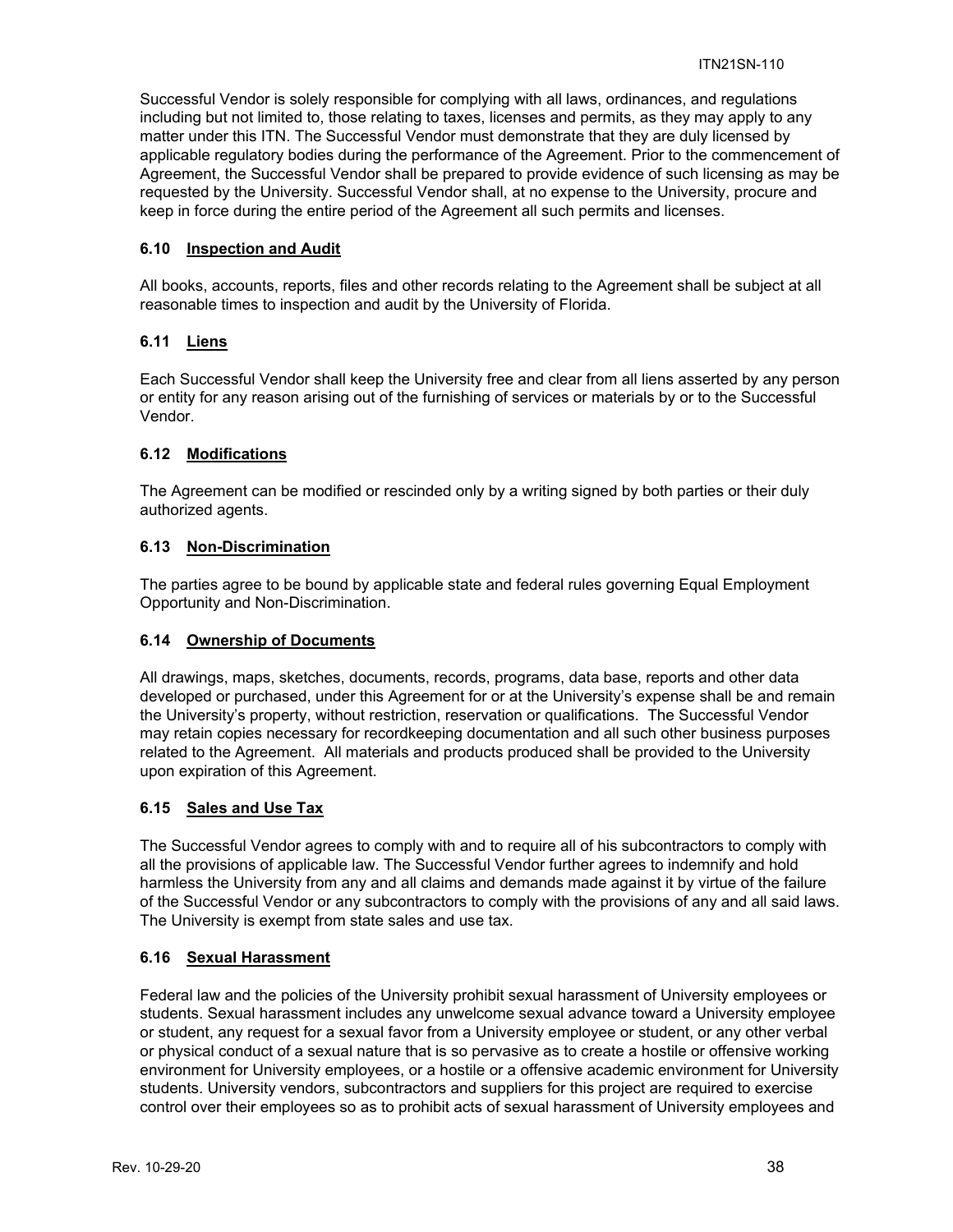students. The employer of any person who the University, in its reasonable judgment, determines has committed an act of sexual harassment agrees as a term and condition of the Agreement to cause such person to be removed from the project site and from University premises and to take such other action as may be reasonably necessary to cause the sexual harassment to cease.

## **6.17 Small Business Program**

University is an equal opportunity institution and, as such, encourages the use of small businesses, including women and minority-owned small businesses in the provision of goods and services. Small businesses should have a fair and equal opportunity to compete for dollars spent by the University. Competition ensures that prices are competitive, and a broad vendor base is available. Vendor shall use good faith efforts to ensure opportunities are available to small businesses, including women and minority-owned businesses. For questions about the University's Small Business Program contact Kathey Porter, Director of Small Business and Vendor Diversity, 352-392-0380.

#### **6.18 Tobacco Free Campus Policy**

The University of Florida campus is a tobacco-free campus. This policy was effective as of July 1, 2010. The use of cigarettes or other tobacco products in UF buildings, parking lots, or in vehicles in these areas is prohibited. The successful vendor is expected to respect this smoke free policy and fully comply with it.

#### **6.19 Sustainability Preferences**

The University's purchasing directives support the purchase of products that will minimize any negative environmental impacts of our work. In order to facilitate a healthy market in sustainable products, all parties involved in the procurement and utilization of materials must engage in both waste recycling and the initial purchase of products containing recycled content. It is in the interest of public health, safety and welfare and the conservation of energy and natural resources to use and promote environmentally responsible products, as well as energy efficient fixtures, appliances and mechanical equipment used in new construction and retrofit of University facilities.

#### **6.20 Assignment-Delegation**

No right or interest in the Agreement shall be assigned or delegation of any obligation made by Successful Vendor without written permission of the University. Any attempted assignment or delegation by Successful Vendor shall be wholly void and totally ineffective for all purposes unless made in conformity with this paragraph.

#### **6.21 Assignment of Anti-Trust Overcharge Claims**

The parties recognize that in actual economic practice overcharges resulting from anti-trust violations are in fact borne by the ultimate purchaser; therefore, Successful Vendor hereby assigns to the University any and all claims for such overcharges.

#### **6.22 Date for Reckoning Prompt-Payment Discount**

For purposes of determining whether a prompt-payment discount, if applicable, may be taken by the University, the starting date of such reckoning period shall be the later of the date of a properly executed invoice or the date of completion of service and/or delivery of product.

## **6.23 Force Majeure**

In the event compliance with any obligation under this Agreement is impractical or impossible due to any Event of Force Majeure, then the time for performance of such obligation shall be extended for a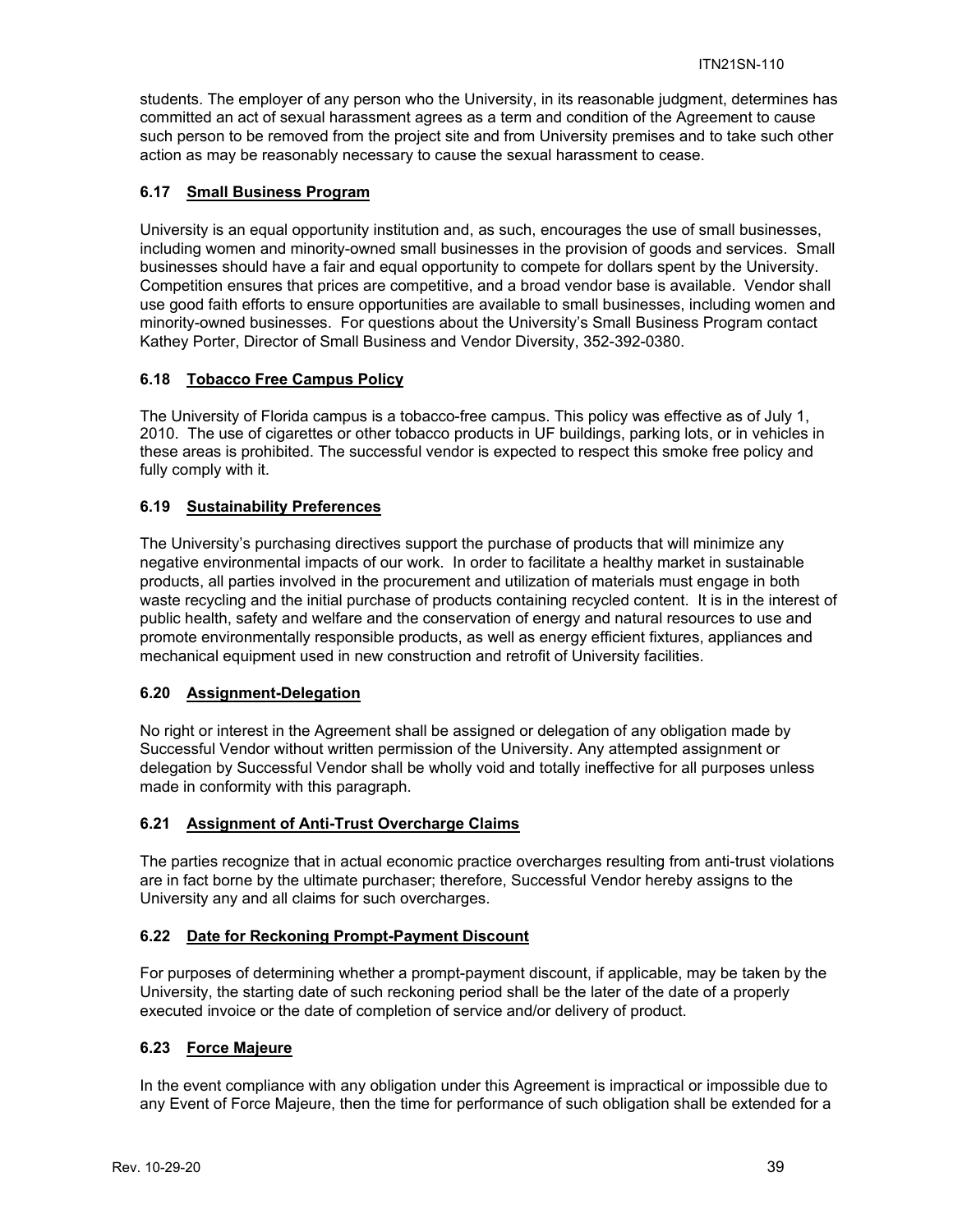period equivalent to the duration of the Event of Force Majeure. The provisions of this section shall not operate to excuse either party's inability to perform its obligations hereunder because of inadequate finances. "Event of Force Majeure:" means any strike, lockout, labor dispute, embargo, flood, earthquake, storm, dust storm, lightning, fire, epidemic, act of God, war, national emergency, civil disturbance or disobedience, riot, sabotage, terrorism, restraint by governmental order or any other occurrence beyond the reasonable control of the party in question.

## **6.24 Furnish and Install**

The items specified in this solicitation will be provided on a furnished and installed basis. The Successful Vendor shall have the complete responsibility for the items or system until it is in place and working. Any special installation preparation and requirements must be submitted to the University. All transportation and coordination arrangements will be the responsibility of the Successful Vendor. Delivery of equipment will be coordinated so that items or systems will be delivered directly to the installation site. This effort will minimize risk of damage and avoid double handling.

#### **6.25 Indemnification/Hold Harmless**

The Successful Vendor shall indemnify, defend, and hold harmless the University of Florida Board of Trustees, the University of Florida, the State of Florida and the Florida Board of Governors, its officers, agents, and employees from any and all claims, demands, suits, actions, proceedings, loss, cost, and damages of every kind and description, including attorneys' fees and/or litigation expenses, which may be brought or made against or incurred on account of loss of or damage to any property or for injuries to or death of any person, caused by, arising out of, or contributed to, in whole or in part, by reasons of any act, omission, professional error, fault, mistake, or negligence of Successful Vendor, its employees, agents, representatives, or subcontractors, their employees, agents, or representatives in connection with or incident to the performance of the Agreement. Successful Vendor's obligation under this provision shall not extend to any liability caused by the sole negligence of the University of Florida Board Of Trustees, University, or its officers, agents, and employees. Such indemnification shall specifically include infringement claims made against any and all intellectual property supplied by Successful Vendor and third-party infringement under the Agreement.

#### **6.26 Insurance Requirements**

The Successful Vendor shall purchase from and maintain with a company or companies, lawfully authorized to do business in Florida and acceptable to the University, such insurance as will protect the Successful Vendor from claims arising out of or resulting from the Successful Vendor's operations under the Agreement and for which the Successful Vendor may be legally liable, whether such operations be by the Successful Vendor or by their subcontractors or by anyone directly or indirectly employed by any of them, or by anyone for whose acts any of them may be liable. All insurance policies shall be issued and countersigned by representatives of such companies duly authorized for the State of Florida and shall be written on ISO standard forms or their equivalents. The Successful Vendor shall file with the University Certificates of Insurance prior to the commencement of this Agreement and shall file Certificates of Insurance evidencing the renewal of such policies at least thirty (30) days prior to the date that each applicable insurance policy is scheduled to expire. *Please note that the University of Florida must be named "additional insured" on automobile and general liability policies.*

General Liability Insurance – The Successful Vendor shall provide the ISO Commercial General Liability policy for general liability coverage's for limits of not less than of \$500,000 per occurrence. Coverage shall be maintained without interruption from date of commencement of work until date of final payment.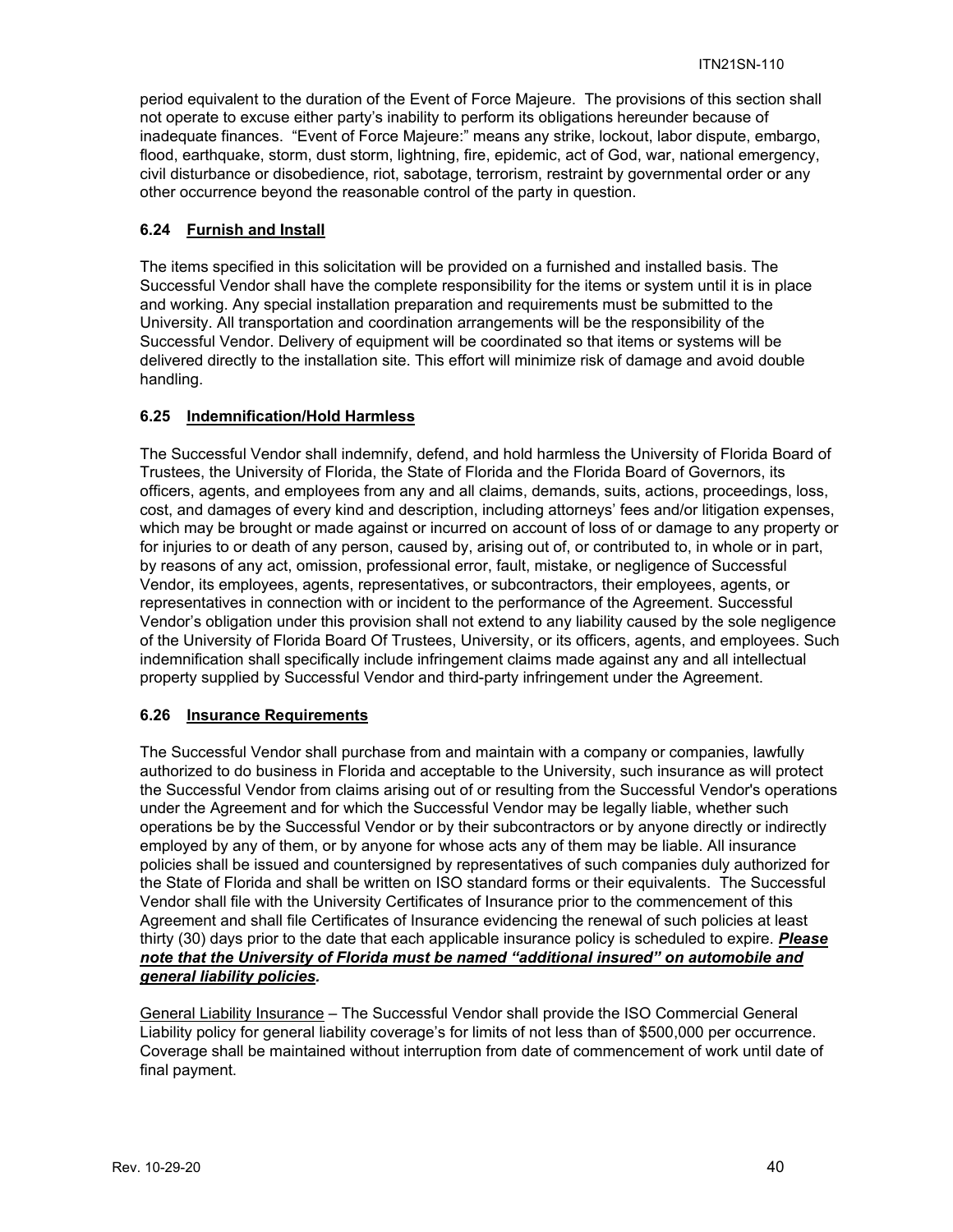Worker's Compensation - The Successful Vendor shall secure and maintain for the life of this Agreement, valid Worker's Compensation Insurance as required by chapter 440, Florida Statutes.

Automobile Liability - The Successful Vendor shall secure and maintain, during the life of this Agreement, Automobile Liability insurance on all vehicles against bodily injury and property damage in at least the amount of \$100,000.00 per person, \$500,000.00 per occurrence.

#### **6.27 Protection of Property**

The Successful Vendor shall at all times guard against damage or loss to the property of the University or of others or vendors and shall be held responsible for replacing or repairing any such loss or damage. The University may withhold payment or make such deductions as deemed necessary to insure reimbursement or replacement for loss or damage to property through negligence of the Successful Vendor or their agents. The Successful Vendor shall provide all barricades and take all necessary precautions to protect buildings and personnel.

#### **6.28 Labor Disputes**

Successful Vendor shall give prompt notice to the University of any actual or potential labor dispute which delays or may delay performance of the Agreement.

#### **6.29 Laws and Regulations**

Successful Vendors are solely responsible for keeping themselves fully informed of and faithfully observing all laws, ordinances, and regulations and shall protect and indemnify the University, its officers and agents against any claims of liability arising from or based on any violation thereof.

#### **6.30 No Replacement of Defective Tender**

Every tender of goods must fully comply with all provisions of the Agreement as to time of delivery, quantity, and the like. If a tender is made which does not fully conform, this shall constitute a breach and Successful Vendor shall not have the right to substitute a conforming tender.

#### **6.31 No Waiver of Right by the University**

No waiver by University of any breach of the provisions of the Agreement by the Successful Vendor shall in any way be construed to be a waiver of any future breach or bar the University's right to insist on strict performance of the provisions of the Agreement.

#### **6.32 Notice to Vendors of Asbestos-Containing Materials in University Buildings**

Asbestos containing materials (ACM) can be found in almost any building in the United States more than 10 years old. The University of Florida is no exception. The types of asbestos most commonly found are pipe and boiler insulation, fireproofing, hard panels known as "Transite", floor tile, and spray or trowel-applied ceiling finishes. ACM is generally not hazardous if left undisturbed.

The University has implemented an Asbestos Program to assure safe management and removal of ACM. Vendors, consultants, and other's providing service to the University may encounter ACM and must, therefore, comply with the following instructions:

A. Avoid disturbing suspected ACM. Exercise caution and watch for possible ACM.

B. If it is necessary to disturb ACM, first notify the appropriate Division Asbestos Representative listed in this notice, or the University of Florida Asbestos Coordinator, before proceeding with your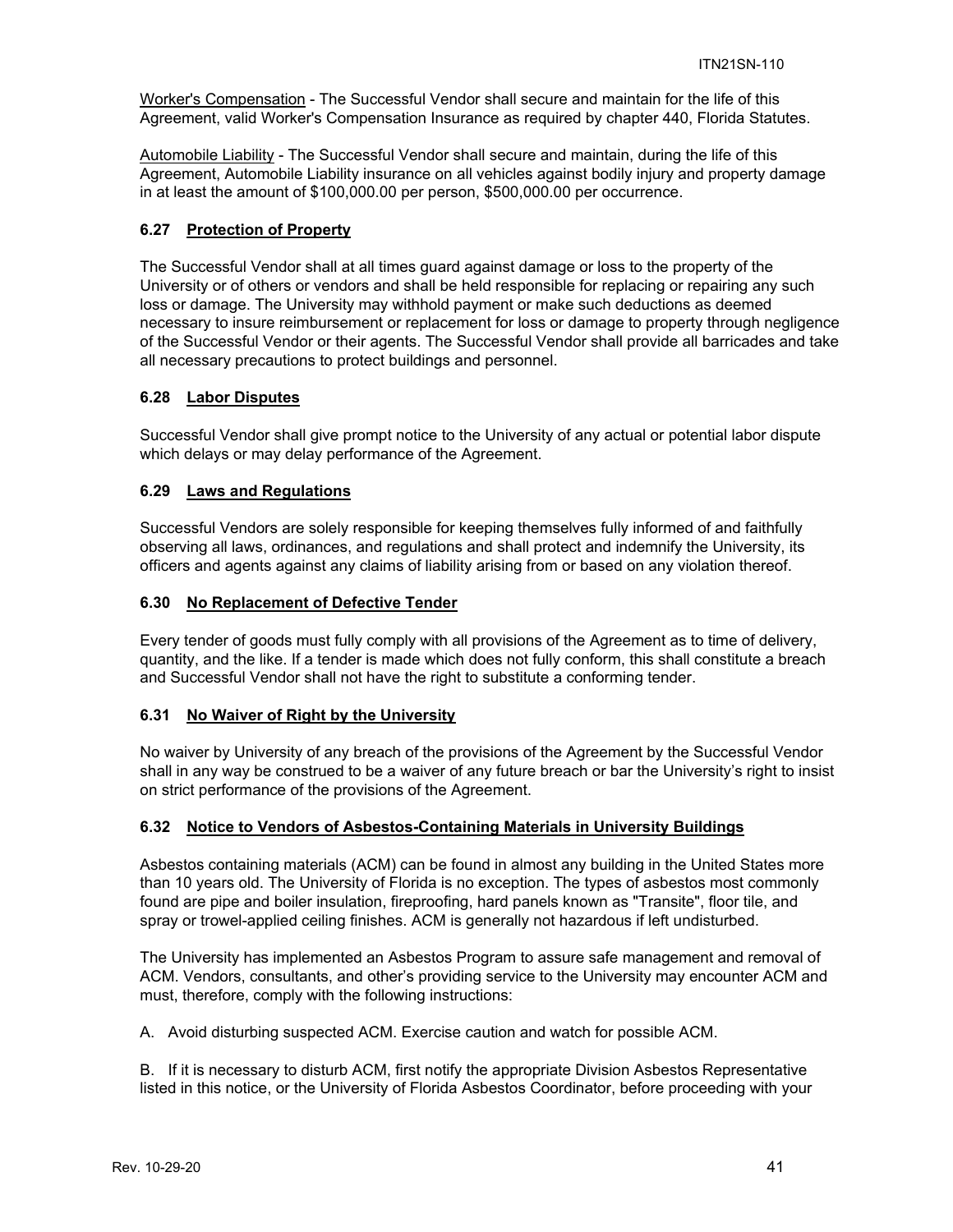work. You shall take whatever precautions are necessary to protect humans' health and the environment, and comply with all applicable Federal, State, and Local laws pertaining to asbestos.

C. If you require additional information on possible locations of ACM in a particular building, contact the Asbestos Representative from the Division for which you are working.

| <b>Division</b>       | Asbestos Representative              | Telephone        |
|-----------------------|--------------------------------------|------------------|
| <b>Physical Plant</b> | Assoc. Dir. Physical Plant           | (352) 392-7793   |
| <b>Health Center</b>  | Asst. Dir. Health Ctr Physical Plant | (352) 392-4417   |
| Housing               | Housing Maintenance Superintendent   | (352) 392-2161   |
| <b>Reitz Union</b>    | Maintenance Superintendent           | $(352)$ 392-1614 |
| <b>IFAS</b>           | Engineer                             | $(352)$ 392-6488 |

#### **6.33 Parking and Identification Badges**

The Successful Vendor shall obtain all parking permits and/or decals that may be required while performing project work on University premises. The Successful Vendor should contact Transportation and Parking Services at 352-392-2241.

## **6.34 Payment Terms**

The University's obligation is payable only and solely from funds appropriated for the purpose of the Agreement. Unless otherwise stated herein, the payment terms for the Agreement are Net 30 days. VENDOR OMBUDSMAN: The University's vendor ombudsman whose duties include acting as an advocate for vendors may be experiencing problems in obtaining payment(s) from the University may be contacted at 352-392-1241.

## **6.35 Price Adjustment**

Price changes request will normally only be considered at the end of one Agreement period and the beginning of another. Price change requests shall be in writing, submitted at least sixty (60) days prior to the end of the current Agreement period, and shall be supported by written evidence of increased costs to the Successful Vendor. The University will not approve unsupported price increases that will merely increase the gross profitability of the Successful Vendor at the expense of the University. The maximum price escalation or de-escalation for products and services will be tied to the Producer Price Index (PPI) for finished goods for that particular period and may not exceed 3% in any year. Exceptions can be requested with appropriate manufacturer's or wholesaler's documentation subject to University Procurement's full or partial rejection, modification, or approval.

NOTE: Price change requests shall be a factor in the Agreement extension review process. The University shall, in its sole opinion, determine whether the requested price increase or an alternate option is in the best interest of the University.

## **6.36 Prior Course of Dealings**

No trade usage, prior course of dealings, or course of performance under other agreements shall be a part of any agreement resulting from this ITN; nor shall such trade usage, prior course of dealing, or course of performance be used in the interpretation or construction of such resulting agreement.

#### **6.37 Prison Rehabilitative Industries**

It is expressly understood and agreed that any articles which are the subject of, or required to carry out this contract shall be purchased from Pride of Florida in the same manner and under the procedures set forth in Section 946.5l5 (2), (4), Florida Statutes; and for purposes of this contract the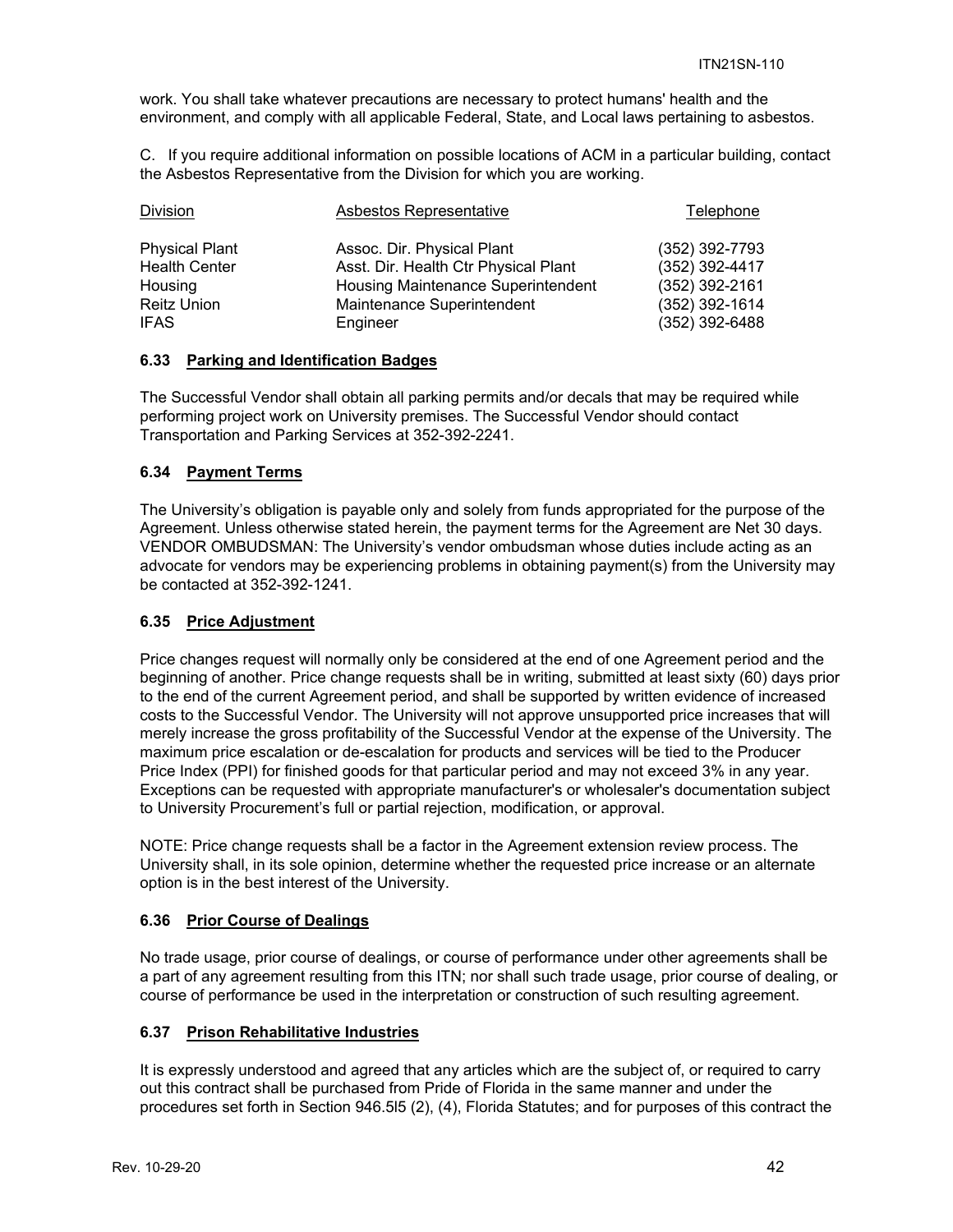person, firm or other business entity carrying out the provisions of this contract shall be deemed to be substituted for this agency insofar as dealings with such corporation. Contact, Terrie Brooks, Bid Administrator, PRIDE of Florida, 2720 Blair Stone RD, Suite G, Tallahassee, FL 32301

## **6.38 Public Entity Crime**

A person or affiliate who has been placed on the convicted list by the Department of Management Services, State of Florida, may not submit a proposal on a contract to provide any goods or services, including construction, repairs, or leases and may not be awarded or perform work as a Vendor, supplier, subcontractor, or consultant for the University of Florida for a period of 36 months from the date of being placed on the convicted list, a "person" or "affiliate" includes any natural person or any entity, including predecessor or successor entities or any entity under the control of any natural person who is active in its management and who has been convicted of a public entity crime (Rule 6C1-3.020 FAC).

## **6.39 Public Records**

All proposal information submitted and opened becomes subject to the Public Records Law set forth in Chapter 119 F.S.

Any resulting Agreement may be unilaterally canceled for refusal by the vendor to allow public access to all documents, papers, letters, or other materials subject to the provisions of Chapter 119 F.S., and made or received by the Successful Vendor in conjunction with the Agreement.

## **6.40 Referencing of Orders**

For each order issued against an agreement resulting hereunder, the University intends in good faith to reference this ITN for pricing, terms and conditions, delivery location, and other particulars. However, in the event the University fails to do so, the University's right to such terms and conditions, and particulars shall not be affected, and no liability of any kind or amount shall accrue to the University.

## **6.41 Remedies and Applicable Law**

The Agreement shall be governed by and construed in accordance with the laws of the State of Florida and the rule and regulations of the Florida Board of Governors and the University. University and Successful Vendor shall have all remedies afforded each by said law. The venue in any action or litigation commenced to enforce the Agreement shall be instituted in Gainesville, Florida.

## **6.42 Right of Inspection**

University shall have the right to inspect the goods at delivery before accepting them.

## **6.43 Right of Offset**

The University shall be entitled to offset against any sums due the Successful Vendor, any expenses or costs incurred by the University, or damages assessed by the University concerning the Successful Vendor's non-conforming performance or failure to perform the Agreement, or any other debt owing the University, including expenses, costs and damages described in the termination provisions contained herein.

## **6.44 Shipment Under Reservation Prohibited**

Successful Vendor is not authorized to ship the goods under reservation and no tender of a bill of lading will operate as a tender of the goods.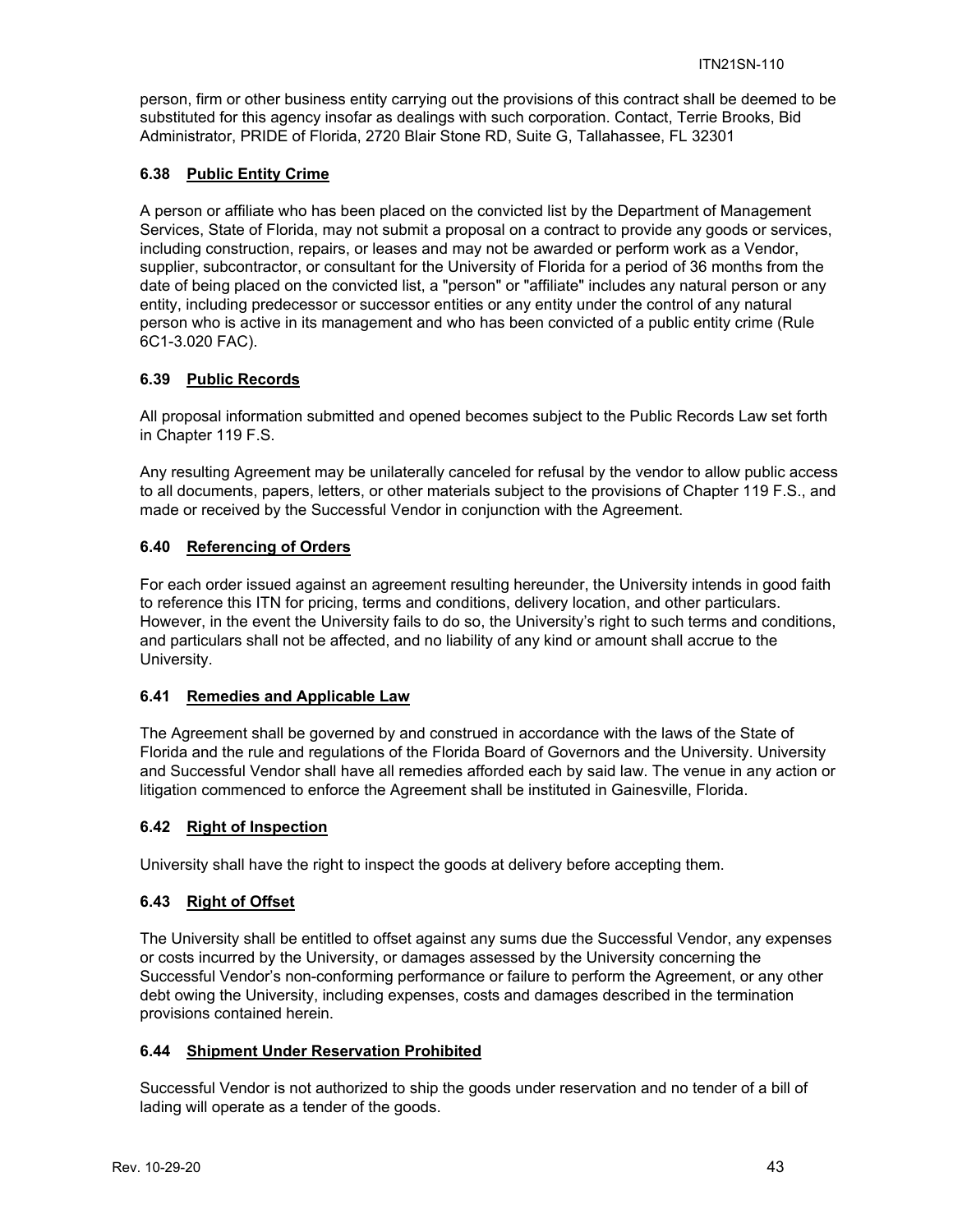#### **6.45 Specifications: Brand Name or Acceptable Alternate**

Where in these specifications reference is made to materials, trade names, catalog numbers or articles of certain manufacture, it is done for the sole purpose of establishing a basis of a comparable standard of quality, performance, characteristics desired and is not intended to limit or restrict competition. It shall be understood that such method of specification description is not intended to exclude other processes, similar designs, or kinds of materials, but is intended solely as a means of establishing a standard of comparison to be utilized for solicitation evaluation purposes. Other material or product may be used, if in the sole opinion of the University, they are equal in durability, quality and of a design in harmony with the intent of these specifications. Such other material or product which is substantially equivalent to those specific brand(s) specified shall qualify for solicitation evaluation and award consideration by the University. The University reserves the right to reject any substitute material or product which, in its opinion, does not meet the standard of quality established by reference in these specifications and is not considered an acceptable alternate for the intended use and purpose. The burden of proof as to meeting the requirements of these specifications shall be the responsibility of the submitting vendor. Such proposer(s) who is offering any material or product other than the item(s) specified herein must submit with their solicitation response catalog cuts and detailed specifications which will completely describe the item(s) on which they are offering for an acceptable alternate determination by the University. Where the proposer proposes to substitute a material or product which is not known to the University, he/she shall be prepared to submit samples on request for the University's inspection and evaluation. The cost of transportation, both ways, of such samples shall be borne by the submitting proposer.

## **6.46 Successful Vendor to Package Goods**

Successful Vendor will package goods in accordance with good commercial practice. Each shipping container shall be clearly and permanently marked as follows: (a) Successful Vendor's name and address; (b) Consignee's name, address and purchase order number; (c) Container number and total number of containers, e.g. box 1 of 4 boxes and (d) the number of the container bearing the packing slip. Successful Vendor shall bear cost of packaging unless otherwise provided.

## **6.47 Termination**

#### **6.47.1 Convenience – N/A**

#### **6.47.2 Default**

The University reserves the right to terminate the Agreement in whole or in part due to the failure of the Successful Vendor to comply with any term or condition of the Agreement, to acquire and maintain all required insurance policies, bonds, licenses and permits, or to make satisfactory progress in performing the Agreement. The University shall provide written notice of the termination and the reasons for it to the Successful Vendor. Such notice is to state the reason(s) for such intention to terminate the contract, and unless within thirty (30) days after serving such notice upon the proposer, such violation shall cease and satisfactory arrangements for correction are made, the contract shall, upon expiration of said thirty (30) days, cease and terminate, but the liability of such proposer and his surety for any and all such violations(s) shall not be affected by any such termination. Upon termination under this provision, all goods, materials, documents, data and reports prepared by the Successful Vendor under the Agreement shall become the property of and be delivered to the University on demand. The University may, upon termination of the Agreement, procure, on terms and in the manner that it deems appropriate, materials, or services to replace those under the Agreement. The Successful Vendor shall be liable to the University for any excess costs incurred by the University in re-procuring the materials or services.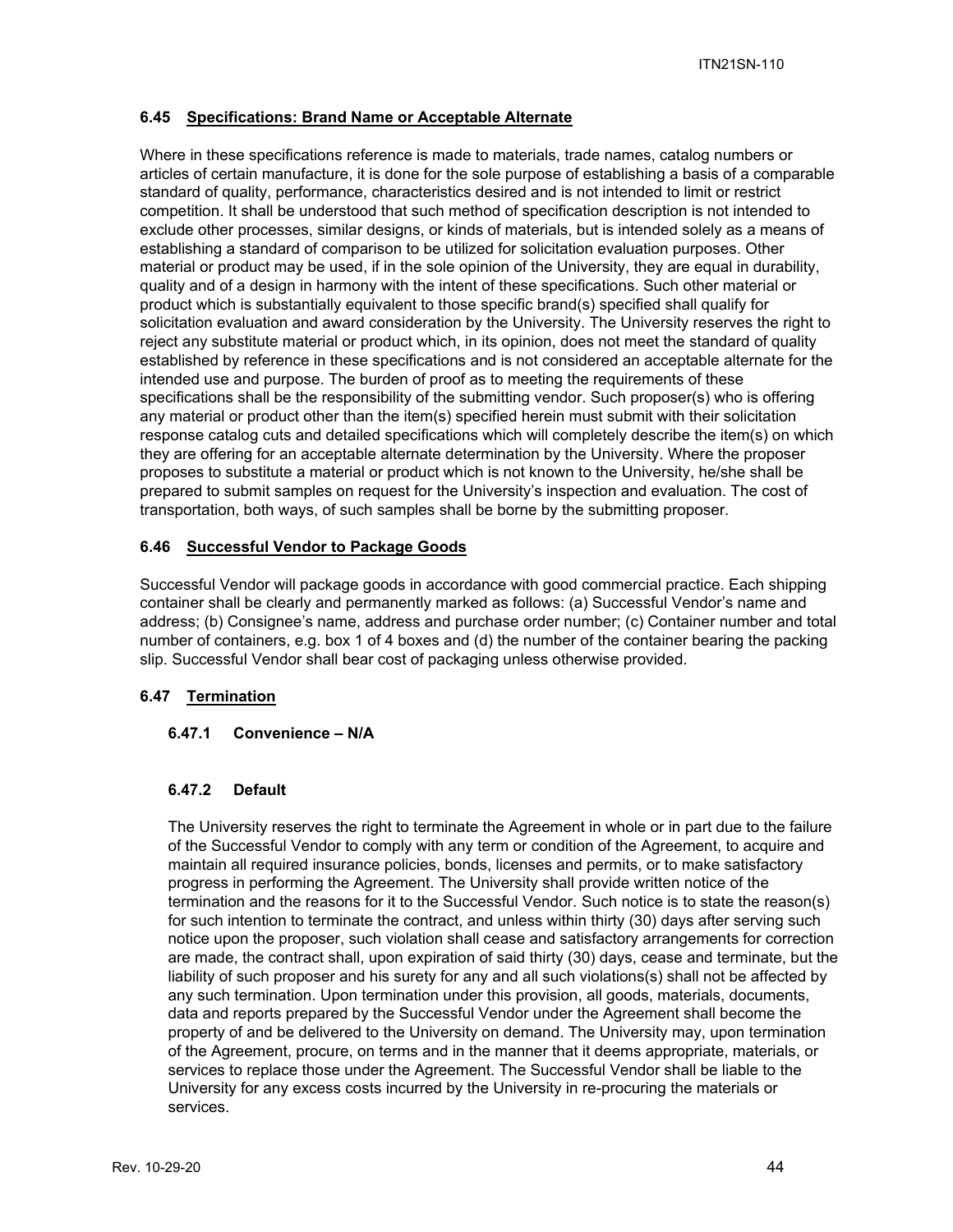## **6.47.3 Gratuities**

The University may, by written notice to the Successful Vendor, cancel the Agreement if it is discovered by the University that gratuities, in the form of entertainment, gifts or other, were offered or given by the Successful Vendor, or any agent or representative of the Successful Vendor, to any officer or employee of the University with a view toward securing favorable treatment with respect to the awarding or amending, or the making of any determinations with respect to the performing of such Agreement. In the event the Agreement is canceled by the University pursuant to this provision, University shall be entitled, in addition to any other rights and remedies, to recover or withhold the amount of the cost incurred by Successful Vendor in providing such gratuities.

## **6.47.4 Insolvency**

The University shall have the right to terminate the Agreement at any time in the event Successful Vendor files a petition in bankruptcy; or is adjudicated bankrupt; or if a petition in bankruptcy is filed against Successful Vendor and not discharged within thirty (30) days; of if Successful Vendor becomes insolvent or makes an assignment for the benefit of its creditors or an arrangement pursuant to any bankruptcy law; of if a receiver is appointed for Successful Vendor or its business.

## **6.47.5 Lack of Funds**

The Agreement may be canceled without further obligation on the part of the University of Florida in the event that sufficient appropriated funding is unavailable to assure full performance of the terms. The Successful Vendor shall be notified in writing of such non-appropriation as soon as reasonably possible. No penalty shall accrue to the University in the event this cancellation provision is exercised. This cancellation provision shall not be construed so as to permit the University to terminate the Agreement in order to acquire similar equipment, material, supplies or services from another party.

## **6.47.6 Stop Work Order**

The University may at any time, by written order to the Successful vendor, require the Successful Vendor to stop all or any part of the work called for by the Agreement for a period of ninety (90) days after the order is delivered to the Successful Vendor, and for any further period to which the parties may agree. The order shall be specifically identified as a Stop Work Order issued under this provision. Upon receipt of the order, the Successful Vendor shall immediately comply with its terms and take all reasonable steps to minimize the incidence of costs allocable to the work covered by the order during the period of work stoppage. If a Stop Work Order issued under this provision is canceled or the period of the order or any extension expires, the Successful Vendor shall resume work. The University shall make an equitable adjustment in the delivery schedule or Agreement price, or both, and the Agreement shall be amended in writing accordingly.

## **6.47.7 Suspension or Debarment**

The University may by written notice to the Successful Vendor immediately terminate the Agreement if the University determines that the Successful Vendor has been debarred, suspended or otherwise lawfully prohibited from participating in any public procurement activity, including but limited to, being disapproved as a subcontractor Vendor of any public procurement unit or other governmental body.

## **6.47.8 Continuation of Performance Through Termination**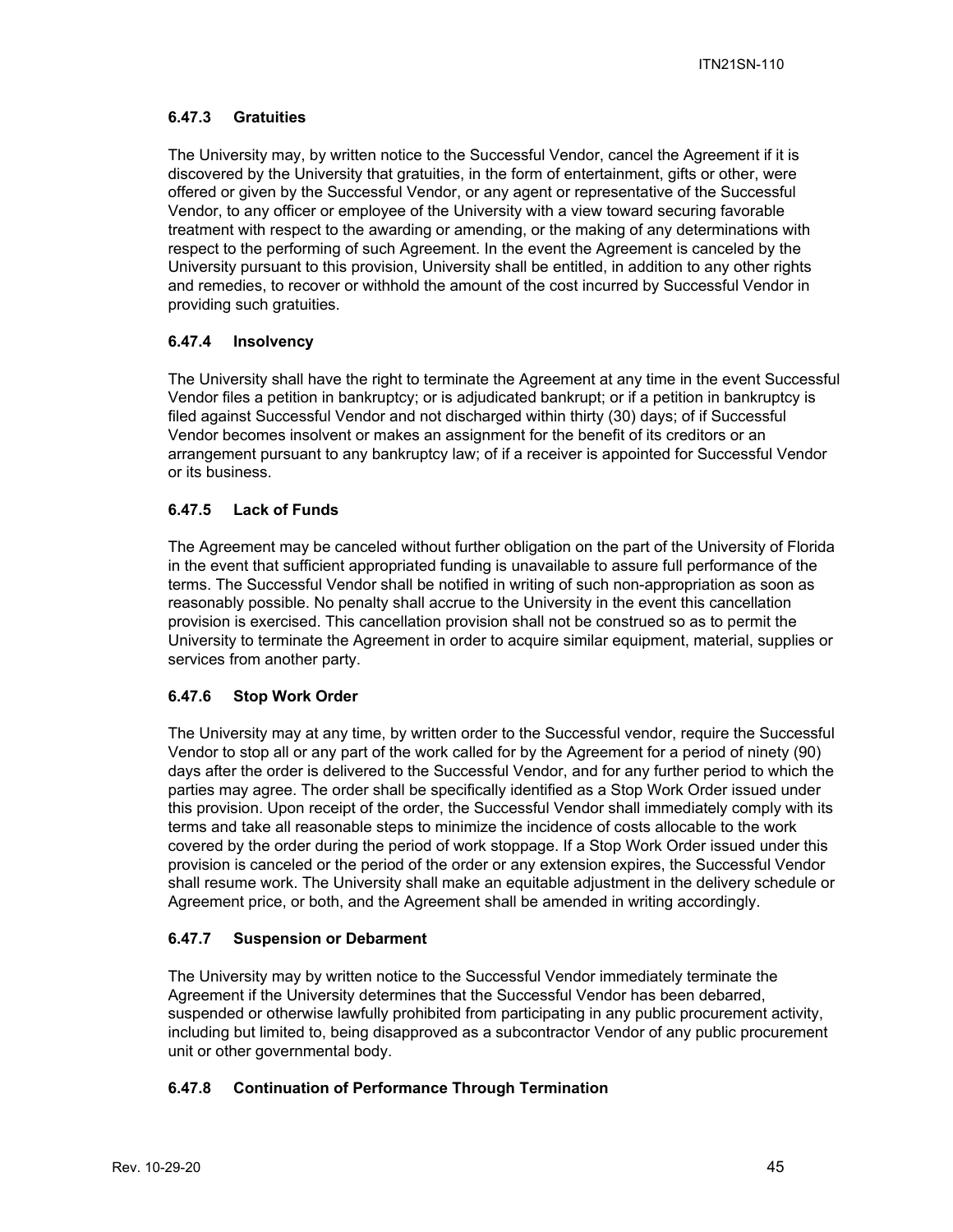The Successful Vendor shall continue to perform, in accordance with the requirements of Agreement, up to the date of termination, as directed in the termination notice.

## **6.48 Title and Risk of Loss – N/A**

#### **6.49 Warranties**

In addition to any implied warranties, Successful Vendor warrants that the goods furnished will conform to the specifications, drawings, and descriptions listed herein, and to the sample or samples if any, furnished by the Successful Vendor. In the event of a conflict between the specifications, drawings, and descriptions, the specifications shall govern.

#### **6.50 Payment Card Industry Data Security Standard.**

For e-commerce business and/or credit card transactions, Proposer agrees to be bound by the requirements and terms of the Rules of all applicable Card Associations, as amended from time to time, and be solely responsible for security and maintaining confidentiality of Card transactions processed by means of electronic commerce up to the point of receipt of such transactions by Bank.

Proposer is required to be in compliance with the requisites of the SAS 70 and/or Payment card Industry Data Security Standard and provide written attestation of compliance annually.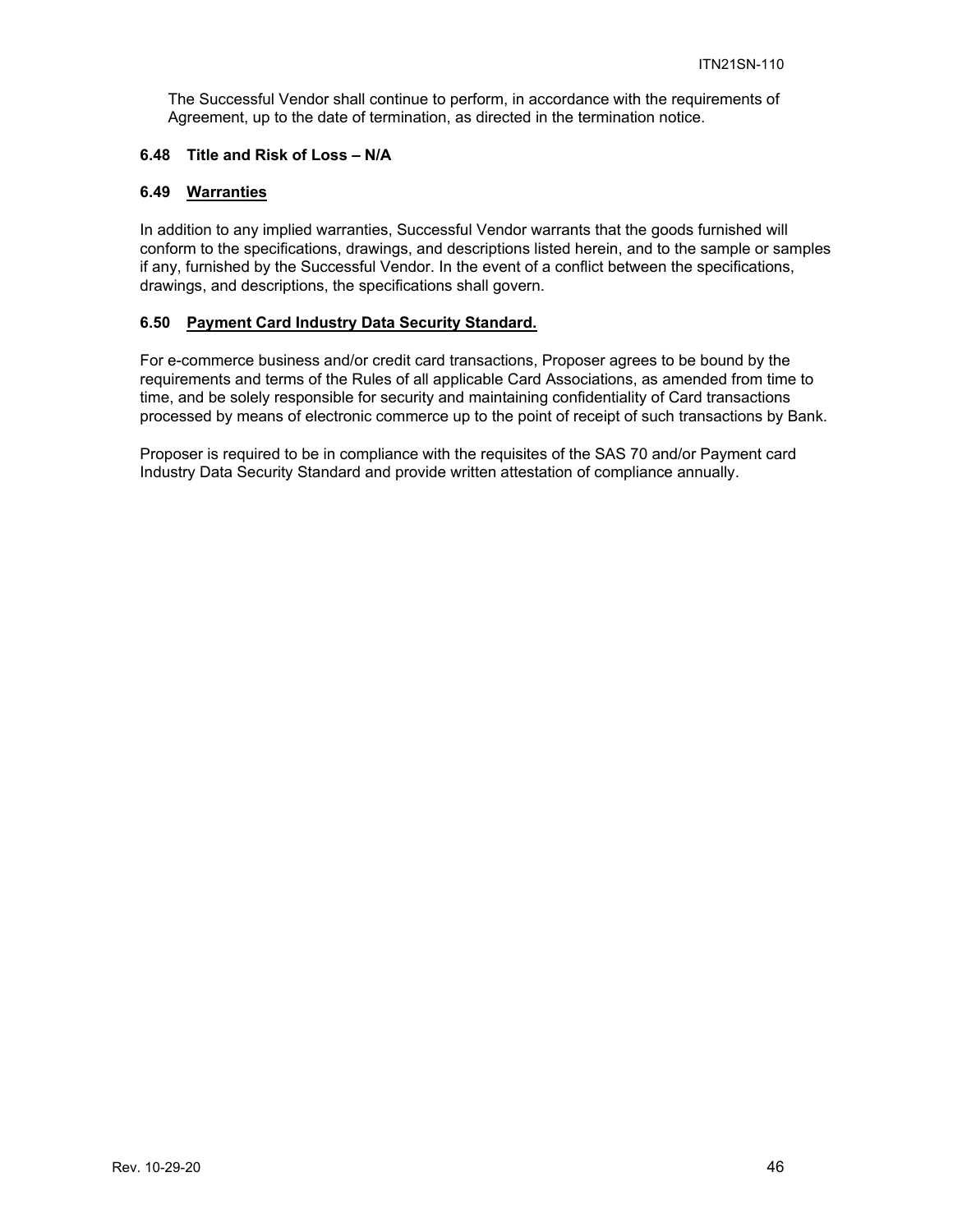#### **7.0 Certifications and Forms**

#### **7.1 Certification of Proposal**

Explanation: This certification attests to the vendor's awareness and agreement to the content of this ITN and all accompanying provisions contained herein.

Action: Vendor is to ensure that the following certificate is duly completed and correctly executed by an authorized officer of your company.

This proposal is submitted in response to Invitation to Negotiate # 21SN-110 issued by the University of Florida. The undersigned, as a duly authorized officer, hereby certifies that

#### (Vendor Name)

agrees to be bound by the content of this proposal and agrees to comply with the terms, conditions and provisions of the referenced Invitation to Negotiate (ITN) and any addenda thereto in the event of an award. Exceptions are to be noted as stated in the ITN. The proposal shall remain in effect for a period of ninety (90) calendar days as of the Due Date for responses to the ITN.

The undersigned certifies that to the best of his/her knowledge: (check one)

There is no officer or employee of the University of Florida who has, or whose relative has, a substantial interest in any Contract award subsequent to this proposal.

The names of any and all public officers or employees of the University of Florida who have, or whose relative has, a substantial interest in any Contract award subsequent to this proposal are identified by name as part of this submittal.

The undersigned further certifies that their firm (check one) \_\_\_**IS** *or* \_\_\_**IS NOT** currently debarred, suspended, or proposed for debarment by any federal entity. The undersigned agrees to notify the University of any change in this status, should one occur, until such time as an award has been made under this procurement action.

Person(s) authorized to negotiate in good faith on behalf of this firm for purposes of this Invitation to Negotiate are:

| Signature of Authorized Officer |                                 |                                 |
|---------------------------------|---------------------------------|---------------------------------|
| <b>Printed Name</b>             |                                 |                                 |
| <b>ITN21SN-110</b>              | <b>Closing Date: 12/15/2020</b> | <b>Closing Time: 3:00 PM/ET</b> |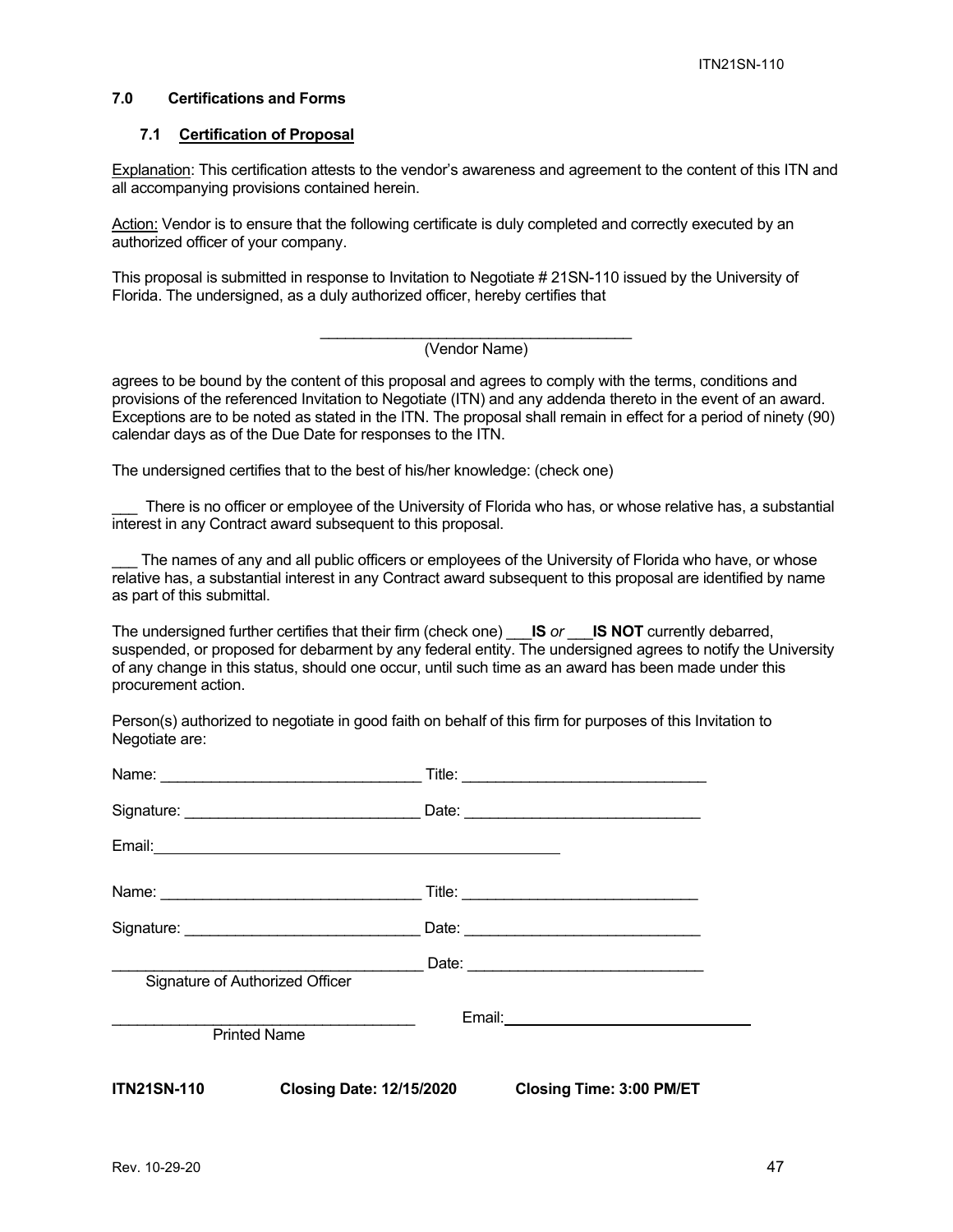#### **Appendix A - Minimum Technical Specifications Multifunctional Devices Monochrome Only (must Copy, Print, Color Scan, & Fax)**

#### **Segment 1 – A4 Medium Model**

Minimum Requirements:

- Copy/Print speed (PPM): 35-40+
- Color/Monochrome scan speed (IPM): 35
- Paper capacity from drawer (s): 500
- Paper capacity from bypass tray: 50
- Paper capacity auto feeder: 50
- Memory RAM size: 1GB
- Embedded hard drive
- HDD security data overwrite
- HDD security encryption 128-bit
- HDD security malware protection
- Recommended volume/monthly: Up to 5,000
- Duty cycle monthly: 75,000
- Also see section 1.2.3.2 for more specifications

#### **Segment 2: A4 Large model**

Minimum Requirements:

- Copy/Print speed (PPM): 50-55+
- Color/Monochrome scan speed (IPM): 50
- Paper capacity from drawer (s): 500
- Paper capacity from bypass tray: 100
- Paper capacity auto feeder: 100
- Memory RAM size: 2GB
- Embedded hard drive
- HDD security data overwrite
- HDD security encryption 128-bit
- HDD security malware protection
- Capability of in-line stapler/finisher
- Recommended volume/monthly: Up to 10,000
- Duty cycle monthly: 100,000
- Also see section 1.2.3.2 for more specifications

#### **Segment 3: A3 Small Model**

- Copy/Print speed (PPM): 25-30+
- Color/Monochrome scan speed (IPM): 50
- Paper capacity from drawer (s): 1,000
- Paper capacity from bypass tray: 100
- Paper capacity auto feeder: 100
- Memory RAM size: 2GB
- Embedded hard drive
- HDD security data overwrite
- HDD security encryption 128-bit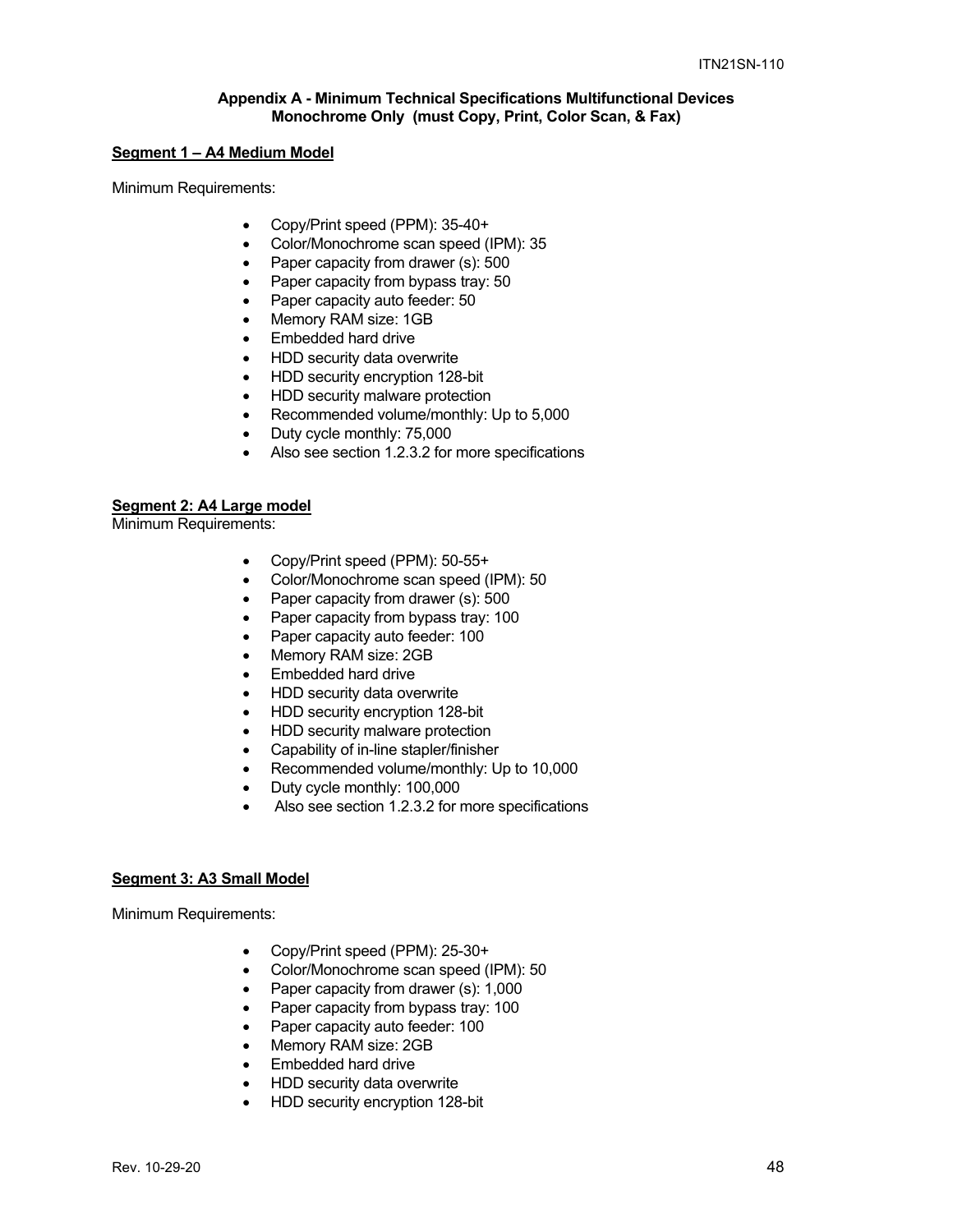- HDD security malware protection
- Required in-line stapler/finisher
- Recommended volume/monthly: Up to 10,000
- Duty cycle monthly: 100,000
- Also see section 1.2.3.2 for more specifications

#### **Segment 4: A3 Medium Model**

Minimum Requirements:

- Copy/Print speed (PPM): 50-55+
- Color/Monochrome scan speed (IPM): 100
- Paper capacity from drawer (s): 2,000
- Paper capacity from bypass tray: 100
- Paper capacity auto feeder: 100
- Memory RAM size: 4GB
- Embedded hard drive
- HDD security data overwrite
- HDD security encryption 128-bit
- HDD security malware protection
- Required in-line stapler/finisher
- Recommended volume/monthly: Up to 25,000
- Duty cycle monthly: 200,000
- Also see section 1.2.3.2 for more specifications

#### **Segment 5: A3 Large Model**

- Copy/Print speed (PPM): 70-75+
- Color/Monochrome scan speed (IPM): 100
- Paper capacity from drawer (s): 3,000
- Paper capacity from bypass tray: 100
- Paper capacity auto feeder: 100<br>• Memory RAM size: 4GB
- Memory RAM size: 4GB
- Embedded hard drive
- HDD security data overwrite
- HDD security encryption 128-bit
- HDD security malware protection
- Required in-line stapler/finisher
- Recommended volume/monthly: Up to 50,000
- Duty cycle monthly: 300,000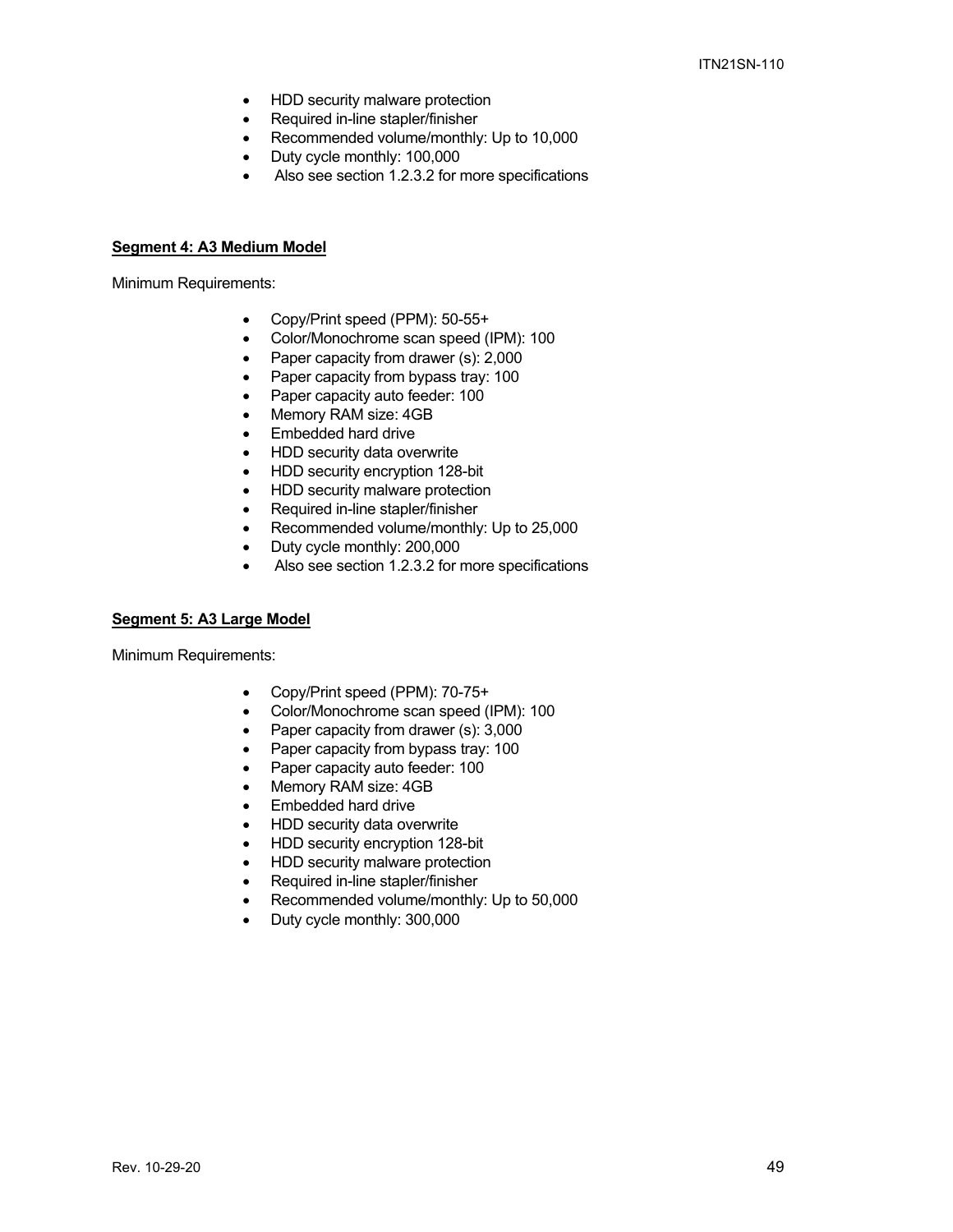#### **Appendix B –Minimum Technical Specifications Multifunctional Devices Monochrome & Color (must Copy, Print, Color Scan, & Fax)**

#### **Segment 6 – A4 Medium Model**

Minimum Requirements:

- Copy/Print speed (PPM): 35-40+
- Color/Monochrome scan speed (IPM): 35
- Paper capacity from drawer (s): 500
- Paper capacity from bypass tray: 50
- Paper capacity auto feeder: 50
- Memory RAM size: 1GB
- Embedded hard drive
- HDD security data overwrite
- HDD security encryption 128-bit
- HDD security malware protection
- Recommended volume/monthly: Up to 5,000
- Duty cycle monthly: 75,000
- Also see section 1.2.3.2 for more specifications

#### **Segment 7: A4 Large model**

Minimum Requirements:

- Copy/Print speed (PPM): 50-55+
- Color/Monochrome scan speed (IPM): 50
- Paper capacity from drawer (s): 500
- Paper capacity from bypass tray: 100
- Paper capacity auto feeder: 100
- Memory RAM size: 2GB
- Embedded hard drive
- HDD security data overwrite
- HDD security encryption 128-bit
- HDD security malware protection
- Capability of in-line stapler/finisher
- Recommended volume/monthly: Up to 10,000
- Duty cycle monthly: 100,000
- Also see section 1.2.3.2 for more specifications

#### **Segment 8: A3 Small Model**

- Copy/Print speed (PPM): 25-30+
- Color/Monochrome scan speed (IPM): 50
- Paper capacity from drawer (s): 1,000
- Paper capacity from bypass tray: 100
- Paper capacity auto feeder: 100
- Memory RAM size: 2GB
- Embedded hard drive
- HDD security data overwrite
- HDD security encryption 128-bit
- HDD security malware protection
- Required in-line stapler/finisher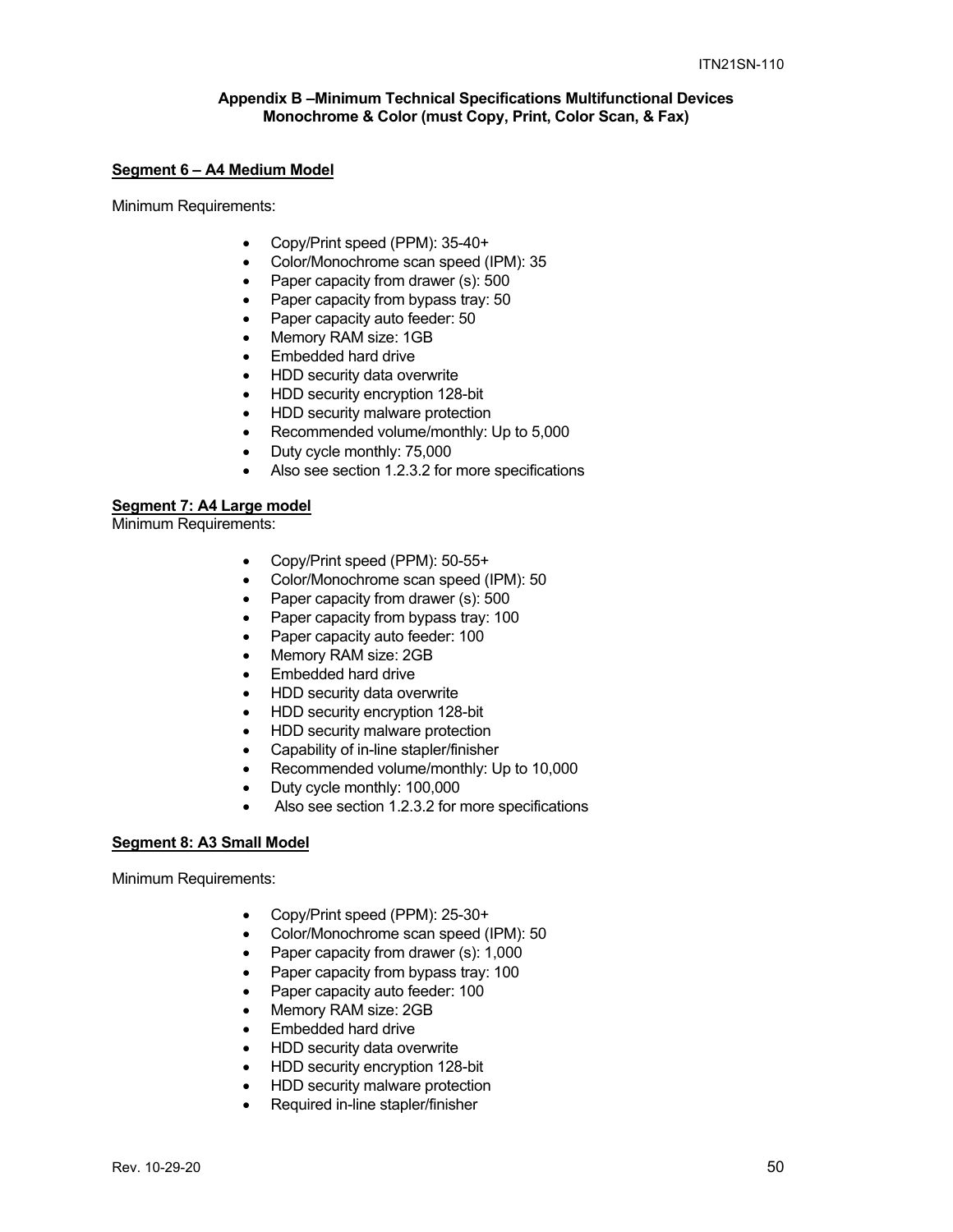- Recommended volume/monthly: Up to 10,000
- Duty cycle monthly: 100,000
- Also see section 1.2.3.2 for more specifications

#### **Segment 9: A3 Medium Model**

Minimum Requirements:

- Copy/Print speed (PPM): 50-55+
- Color/Monochrome scan speed (IPM): 100
- Paper capacity from drawer (s): 2,000
- Paper capacity from bypass tray: 100
- Paper capacity auto feeder: 100
- Memory RAM size: 4GB
- Embedded hard drive
- HDD security data overwrite
- HDD security encryption 128-bit
- HDD security malware protection
- Required in-line stapler/finisher
- Recommended volume/monthly: Up to 25,000
- Duty cycle monthly: 200,000
- Also see section 1.2.3.2 for more specifications

#### **Segment 10: A3 Large Model**

- Copy/Print speed (PPM): 70-75+
- Color/Monochrome scan speed (IPM): 100
- Paper capacity from drawer (s): 3,000
- Paper capacity from bypass tray: 100
- Paper capacity auto feeder: 100
- Memory RAM size: 4GB
- Embedded hard drive
- HDD security data overwrite
- HDD security encryption 128-bit
- HDD security malware protection
- Required in-line stapler/finisher
- Recommended volume/monthly: Up to 50,000
- Duty cycle monthly: 300,000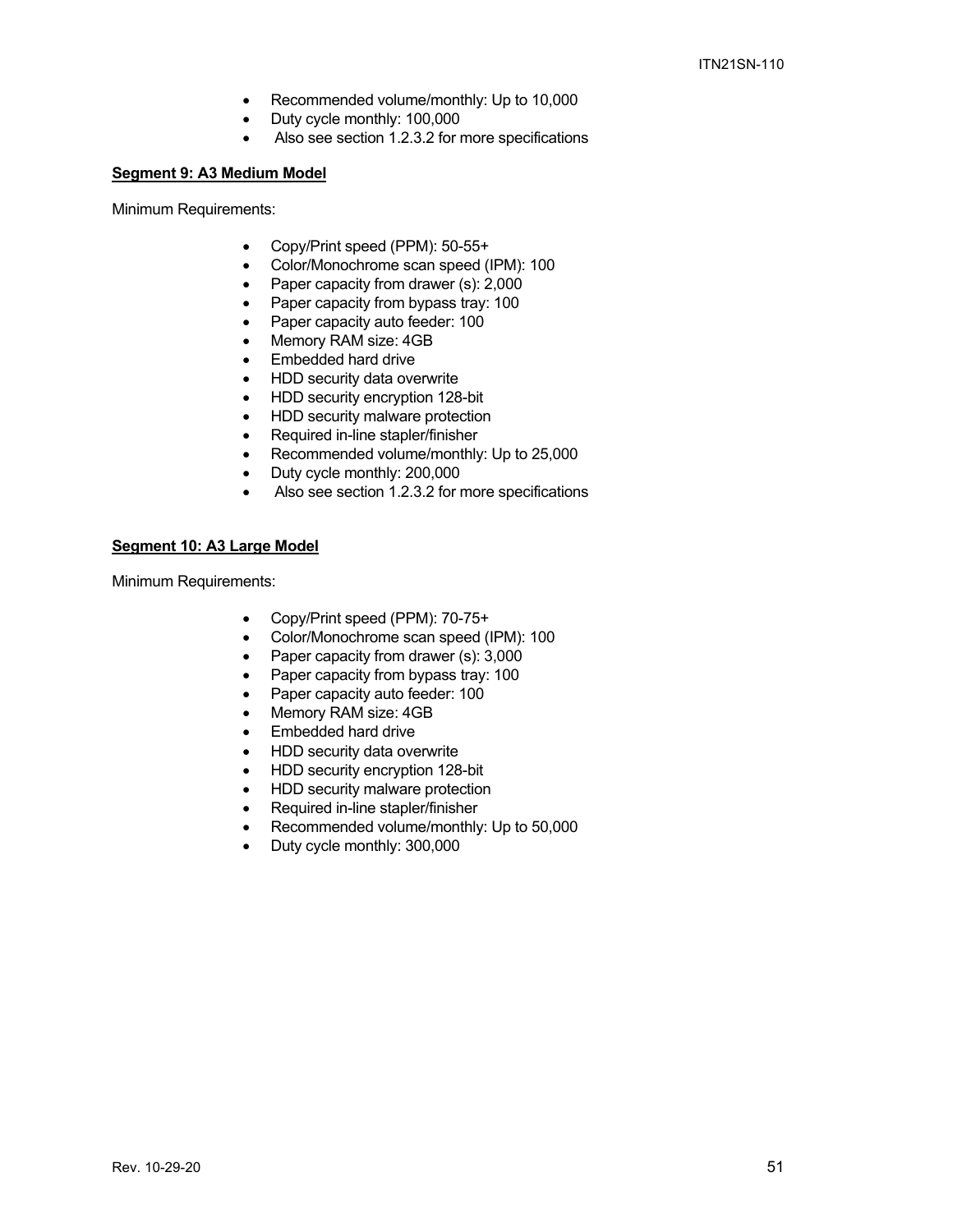ITN21SN-110

## **ITN21SN‐110 – Appendix C**

**UF Health – Managed Print Services**

**Shands Teaching Hospital and Clinics, Inc., d/b/a UF Health Shands, is pleased to provide details of the UF Health print environment and the services required in provided proposals:**

## **UF Health Overview**

UF Health is the Southeast's most comprehensive academic health center and part of one of the nation's Top 10 public research universities, unique for our diverse constellation of health colleges, centers and institutes, and our hospitals, faculty practices and patient care programs. Academic health centers make discoveries that lead to breakthroughs in patient care. And our patients are at the heart of everything we do. We offer compassionate care with a focus on world-class outcomes for all, no matter how simple or complex their illness, and we offer hope — and results — for those who have been told elsewhere they have run out of options.

UF Health encompasses the Gainesville‐based colleges of Dentistry, Medicine, Nursing, Pharmacy, Public Health and Health Professions, and Veterinary Medicine; the UF Health Shands family of hospitals; UF Health Jacksonville medical center; UF Health North; and an academic campus in Jacksonville that is home to the UF College of Medicine – Jacksonville and includes degree programs offered by the colleges of Nursing and Pharmacy. It also includes primary care and specialty practices throughout North Central and Northeast Florida, as well as Southeast Georgia. The UF Health network of hospitals and physician practices manages more than 3 million inpatient and outpatient visits each year, and serves patients from all 67 Florida counties, from around the nation and from more than 30 countries.

As a premier destination, our thriving patient care, education, research and outreach programs support community growth through positive economic impact and significantly improve the quality of life for Florida residents. Our two hubs — in Gainesville and in Jacksonville — are home to more than 26,500 faculty, staff and residents.

UF and UF Health attract skilled health professionals and staff from across the country. The dynamic university environment encourages business and community growth and development, and offers innumerable career opportunities. UF Health's robust strategic alliances with hospitals and health care providers throughout the state not only bring our medical experts, graduate programs and patient care services to other areas where they are needed, but they also create strong referral patterns for residents from other areas to visit or even relocate for our hospitals and outpatient programs, where we provide care for patients with the most complex conditions. In these ways, UF Health is poised to expand as a preferred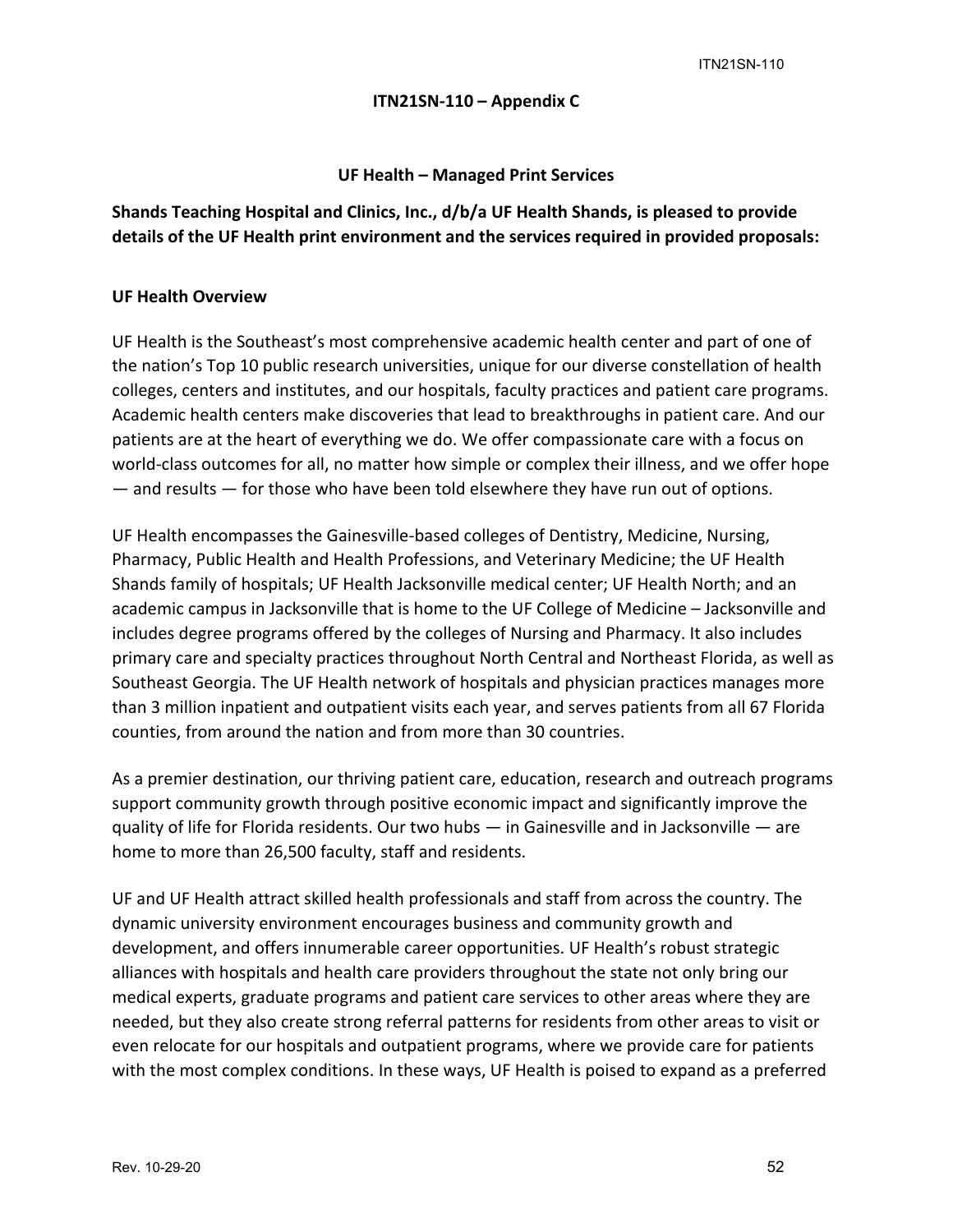destination for health care, education and training, and scientific research in the health sciences.

For more information on UF Health and its Clinical Programs of Distinction, visit our Destination UF Health page at the link below:

## https://destination.ufhealth.org/

## **Section I**

## **General Information**

UF Health Shands has Managed Print Services through one strategic vendor relationship and has worked with Xerox to ensure departments needs are met with the necessary equipment, supplies and repairs.

For monthly volumes, please refer to **Attachment E** – Title – 2020 10 30 Print Volume Excluding Cost. Please only consider line items marked as In Scope in Column 2.

UF Health Shands realizes that there is opportunity to standardize and right size the fleet of multi‐functional devices (MFD) and printers within departments and welcomes vendor recommendations to reach this potential. See **Attachment F** – Title – 2020 10 30 Device Inventory List and consider line items marked as In Scope in Column 2.

## **High‐Level Managed Print Services Operational Current State**

The following provides a high-level overview of what the operational framework looks like within the Managed Print space:

- 1. Xerox provides support for equipment, delivery, installation, configuration, toner supplies and delivery, preventative maintenance, parts, repairs, and decommission and removal of devices
- 2. Xerox provides periodic print assessments to optimize the fleet and support a more sustainable environment
- 3. Detailed reporting provided by Xerox to document usage and fleet makeup by device, location, age, etc.
- 4. Various Service Level Agreements related to operational and service efficiency provided by Xerox to track success of program
- 5. UF IT provides front line customer support for public print (i.e. classrooms) devices and triages device issues to Xerox; Xerox may be contacted directly for device issues within the office setting
- 6. Xerox orders and delivers toner to devices under management contracts
- 7. UF IT provides hardware and software infrastructure support to include server support (management of Pharos, server housing, OS management, troubleshooting)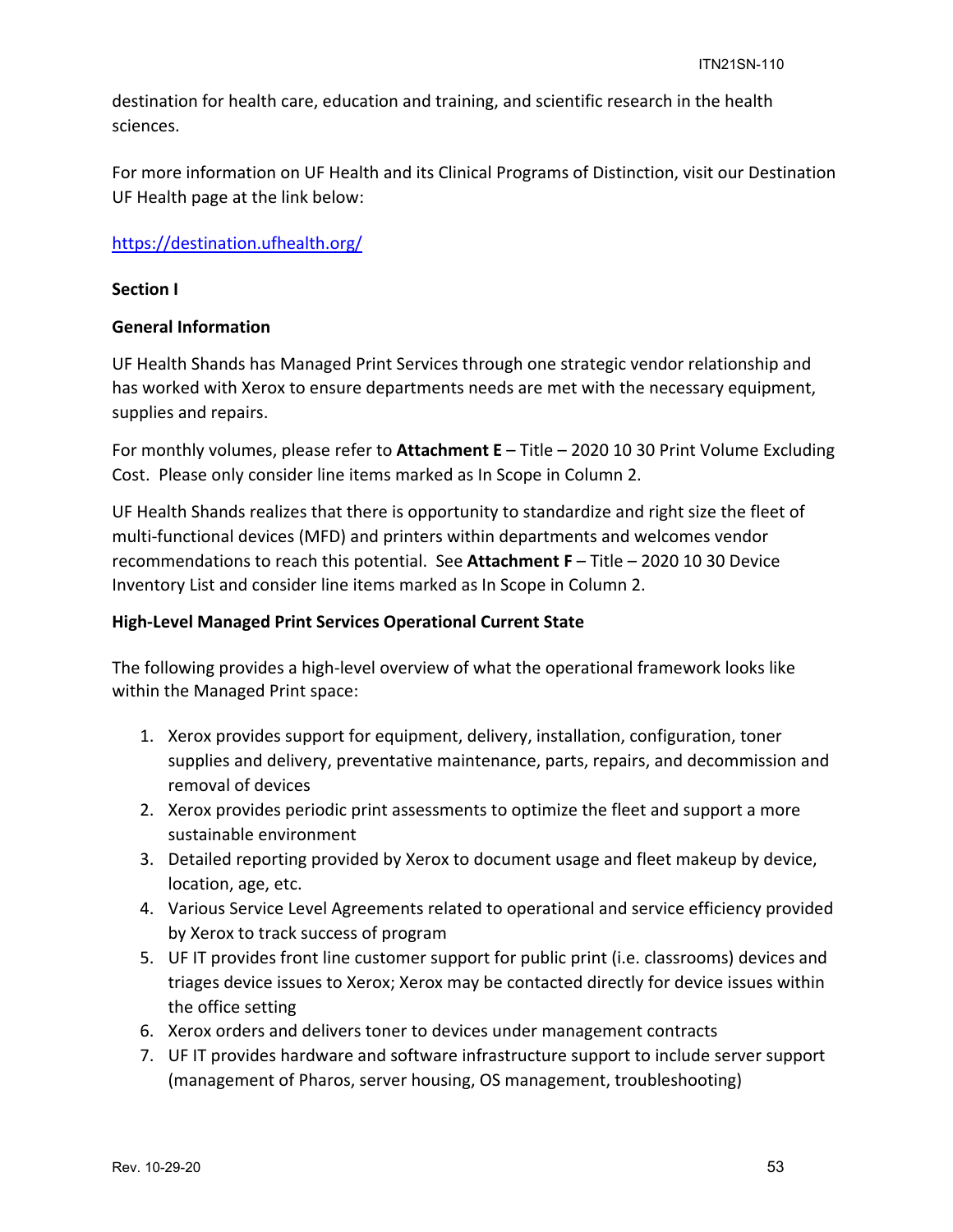- 8. UF IT provides infrastructure and support for network and telecommunications services utilized by MFP devices.
- 9. Routine collaboration between Xerox, UF IT, and Supply Chain Services to discuss ongoing challenges and successes, and development of action plans for addressing key issues
- 10. Dedicated onsite customer service and account manager
- 11. Orders for new devices are directly submitted from the cost center Xerox and reviewed with Supply Chain Services and IT for approval
- 12. Add Billing and Invoice Process Individual purchase orders are issued by each ASU department for lease and click/print costs
- 13. Quarterly and semi‐annual reviews are conducted to review the financial and operational status of Xerox, performance related to the Xerox's service level agreements and other KPIs, and how Xerox has been integrated within the facility

## **Primary Service Locations – See Attachment F**

## **Section II**

## **Please provide responses to the following questions:**

- 1. Provide your company's proposal for an all‐inclusive Managed Print Services program, to include vendor‐owned equipment, maintenance and 365/24/7 service
	- a. Provide tiers of service to include no downtime.
	- b. Suggested Tiers
		- i. Critical priority, thirty-minutes response, two-hour resolution, must maintain on‐site spare equipment and MFP units
		- ii. Elevated priority, two-hour response, one business day resolution
		- iii. Routine priority, four-hours response, two business days resolution
- 2. Provide options for current equipment to include buy and/or trade outs
- 3. Provide a comprehensive proposal for savings opportunities
- 4. Provide recycling processes and options for supplies

## **Additional Requirements**

Each response will include the following requirements

- A. Applicable Experience Each response must provide an overview of their organization's experience with this type of engagement, including any work with Academic Medical Centers (AMCs). References may be requested at a later date.
- B. Availability Each vendor will provide their availability for a remote presentation, subject to invitation from UF Health Shands.
- C. Terms Each vendor must acknowledge their review of Section III.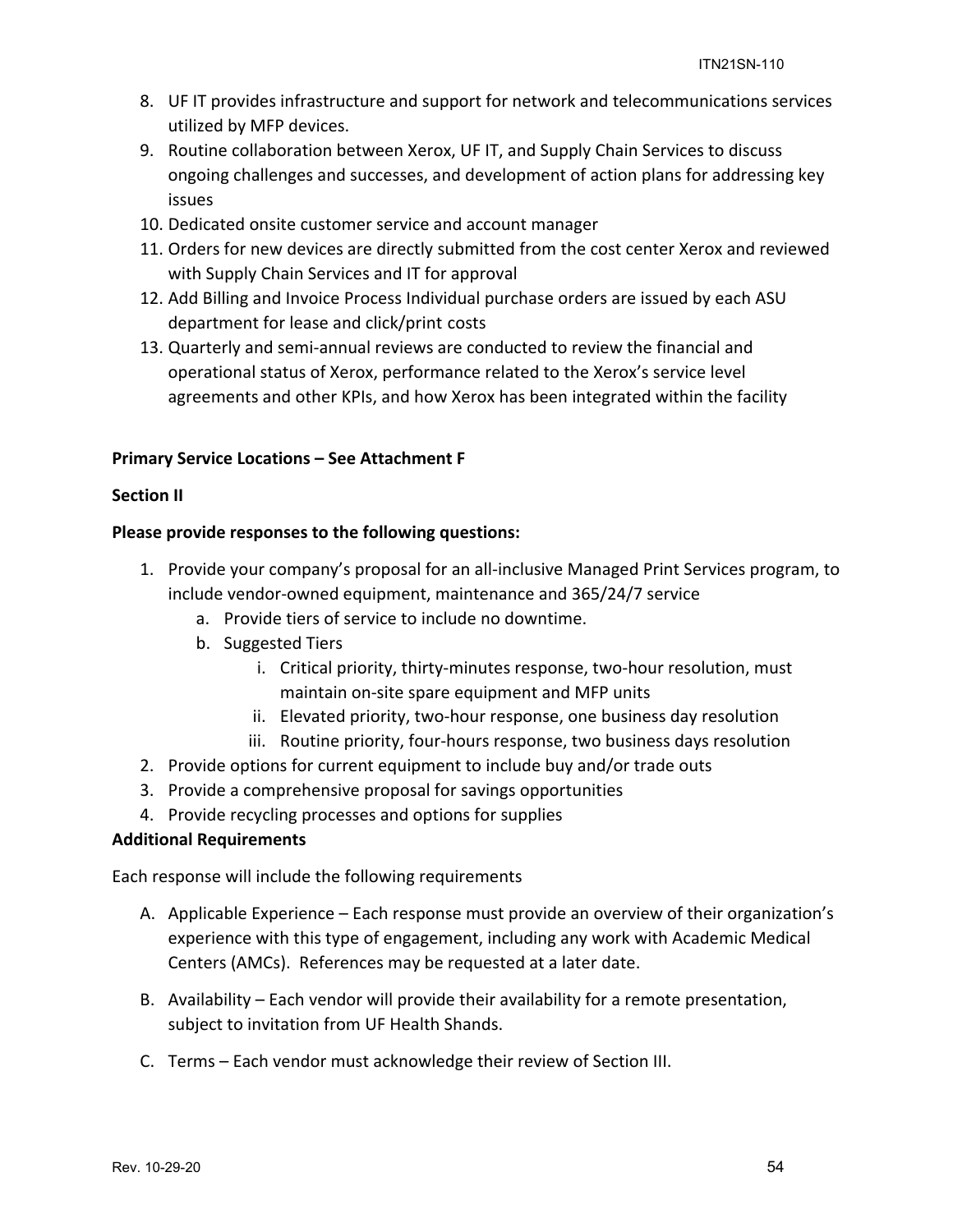- D. Conflict of Interest Each vendor must disclose any potential conflict of interest that may exist between vendor representatives or the representative's company/division and any department, physicians, clinicians, or employees of UF Health Shands.
- E. Quality Issues and Concerns Each vendor must provide a process for how quality issues will be communicated and addressed.
- F. Business Reviews Each vendor must provide a process for how periodic reviews are performed to share opportunities for improvement (i.e. utilization).
- G. Additional Information We welcome any additional content.

## **Section III**

## **Standard Contract Terms and Conditions**

The contracts identified and attached hereto contains the required terms and conditions (Appendix D), Business Associate Agreement (Appendix E). Please review the terms and make any necessary changes using tracked changes. Any revisions to either terms may impact your selection as a service provider.

UF Health Shands, in its sole discretion, has the right to change timeline, proceed with this proposal process or alternately not to make any award to any party at the conclusion of the bid.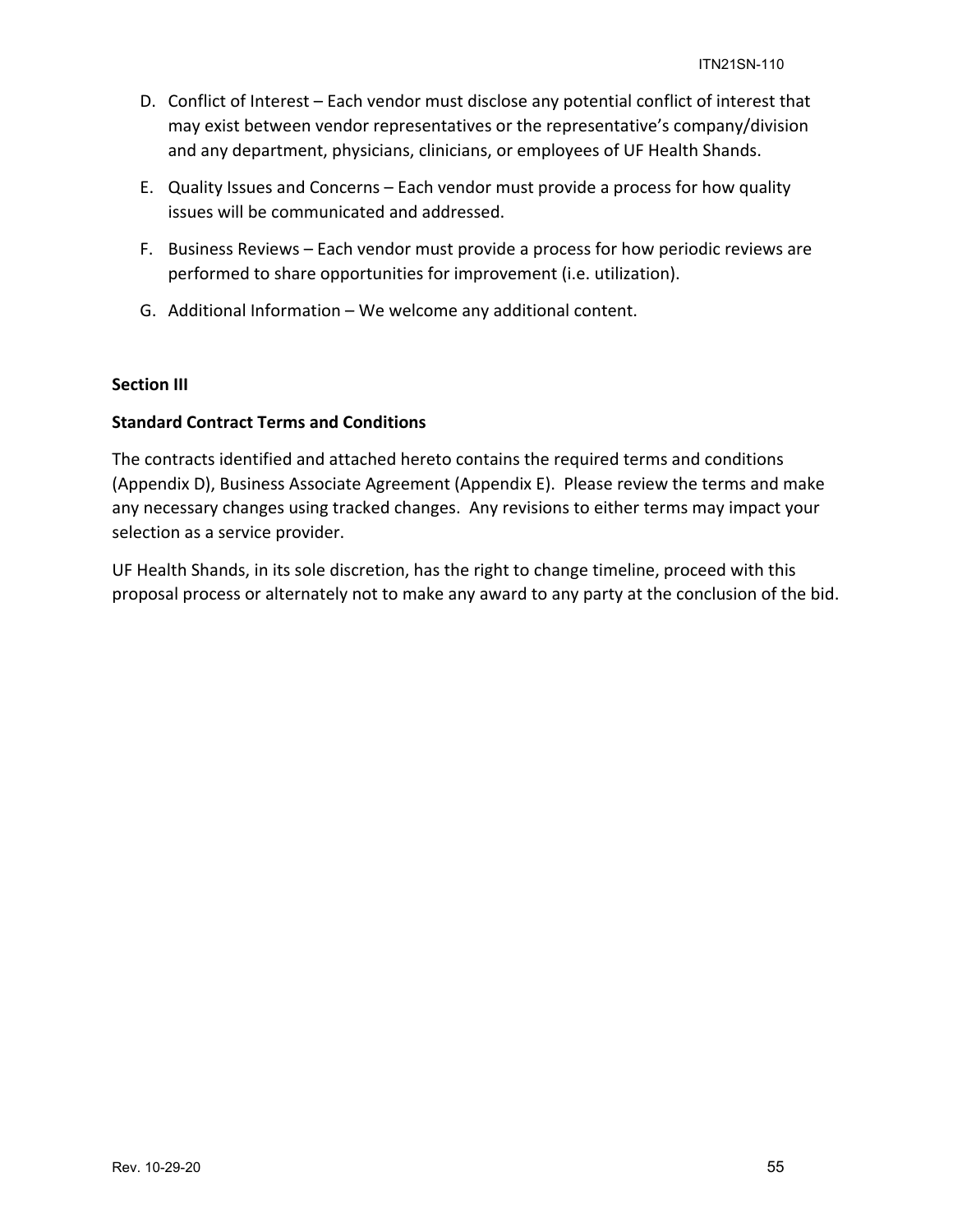#### **ITN21SN‐110‐Appendix D**

#### **SHANDS SUPPLY CHAIN SERVICES STANDARD TERMS AND CONDITIONS**

#### **1. CMS Records Access Clause**

To the extent required by valid regulations, (VENDOR) shall, until the expiration of four years following the furnishing of services pursuant to this contract, make available upon written request of the Secretary of Health and Human Services or the U.S. Comptroller General or any of their duly authorized representatives, this contract, and books, documents and records necessary to verify the nature and extent of costs incurred by (SHANDS) by reason of services provided by (VENDOR) under this contract. Any subcontracts entered into hereunto by (VENDOR) with a related organization for provision of the services contracted for herein, if otherwise allowed by this Agreement, with a value or cost of ten thousand dollars (\$10,000) or more over a twelve‐month period, shall contain this clause imposing the same obligations upon each subcontractor.

#### **2. Confidentiality/Business Terms for Materials Management Contracts**

Notwithstanding any contrary statement contained herein, the terms and conditions of this Agreement will not be disclosed to any third party without the prior written consent of the other Party, except either Party may disclose the terms and conditions of this Agreement to its employees with a need‐to‐know and its professional advisors, agents or independent contractors that are providing contractual services for the applicable Party and who require the knowledge of the terms and conditions of this Agreement so long as such individuals are subject to applicable non‐disclosure agreements

## **3. Debarment Provision**

#### **Shands Jacksonville:**

#### **Representations and Warranties of Non‐Exclusion from a Federal Health Care Program.**

**(**a) (Vendor) represents and warrants to Shands Jacksonville Medical Center, Inc. ("Shands Jacksonville") that neither (Vendor) nor any of its owners, officers, directors, employees, or agents ("Vendor Representatives") is an Ineligible Person. For purposes of the representations and warranties contained herein, an "Ineligible Person" is an individual or entity who: (i) is currently excluded, debarred, suspended, or otherwise ineligible to participate in the federal health care programs as defined in 42 U.S.C § 1320a-7b(f) or in federal procurement or nonprocurement programs (the "Federal Health Care Programs"); or (ii) has been convicted of a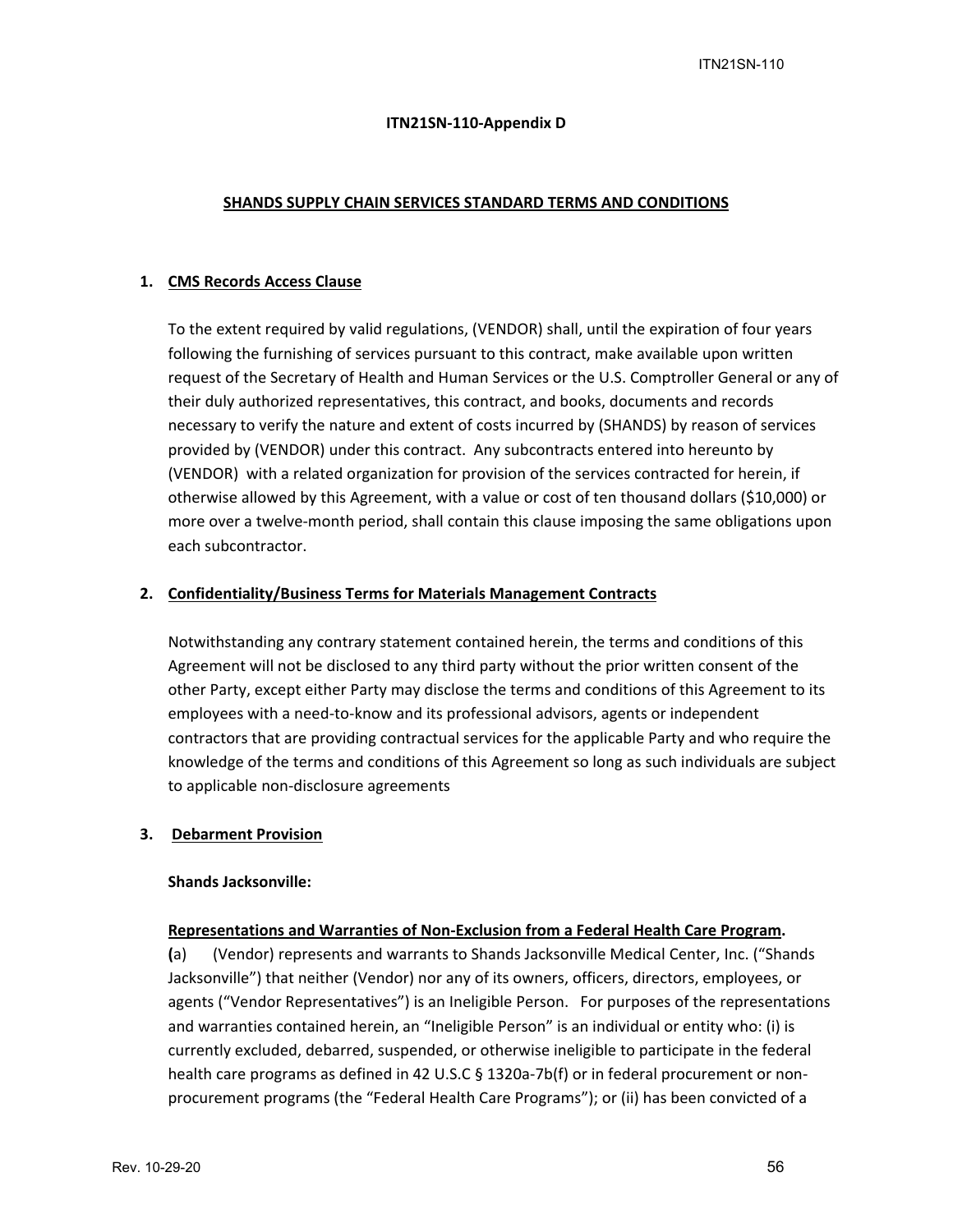criminal offense that falls within the ambit of 42 U.S.C. § 1320a‐7(a), but has not yet been excluded, debarred, suspended, or otherwise declared ineligible to participate in the Federal Health Care Programs. (Vendor) further represents and warrants to Shands Jacksonville that, to the best of the (Vendor's) knowledge, neither (Vendor) nor any of the Vendor Representatives is under investigation or otherwise engaged in conduct which may result in the (Vendor) or one of the Vendor Representatives, as the case may be, becoming an Ineligible Person.

(b) The foregoing representations and warranties shall be ongoing during the term of this Agreement, and (Vendor) shall immediately notify Shands Jacksonville of any change in their status. Any breach of the representations and warranties herein shall give Shands Jacksonville the right to terminate this Agreement for cause as of the date of breach or at such other subsequent time as Shands Jacksonville may elect.

## **Shands Teaching Hospital and Clinics, Inc.:**

[Vendor] represents and warrants to [Shands] that [Vendor], its owners, officers, directors, employees, agents and independent contractors (i) are not currently excluded, debarred, or otherwise ineligible to participate in the federal health care programs as defined in 42 U.S.C §1320a-7b(f) (the "Federal Health Care Programs"); (ii) have not been convicted of a criminal offense related to the provision of health care items or services but have not yet been excluded, debarred, or otherwise declared ineligible to participate in the Federal Health Care Programs, and (iii) are not, to the best of its knowledge, under investigation or otherwise aware of any circumstances which may result in their being excluded from participation in the Federal Health Care Programs. This shall be an ongoing representation and warranty during the term of this Agreement and [Vendor] shall immediately notify [Shands] of any change in the status of the representation and warranty herein. Any breach of this provision shall give [Shands] the right to terminate this Agreement for cause as of the date of breach or subsequently in its sole discretion.

#### **4. Dispute Resolution Provision**

In the event of any dispute, controversy, claim or disagreement arising out of or related to this Agreement or the acts or omissions of the Parties with respect to this Agreement (each, a "Dispute"), the Parties shall resolve such Dispute as follows:

A. Meet and Confer. The Parties shall, as soon as reasonably practicable after one Party gives written notice of a Dispute to the other Party (the "Dispute Notice"), meet and confer in good faith regarding such Dispute at such time and place as mutually agreed upon by the Parties (the "Meet and Confer"). The obligation to conduct a Meet and Confer pursuant to this Section does not obligate either Party to agree to any compromise or resolution of the Dispute that such Party does not determine, in its sole and absolute discretion, to be a satisfactory resolution of the Dispute. The Meet and Confer shall be considered a settlement negotiation for the purpose of all applicable Laws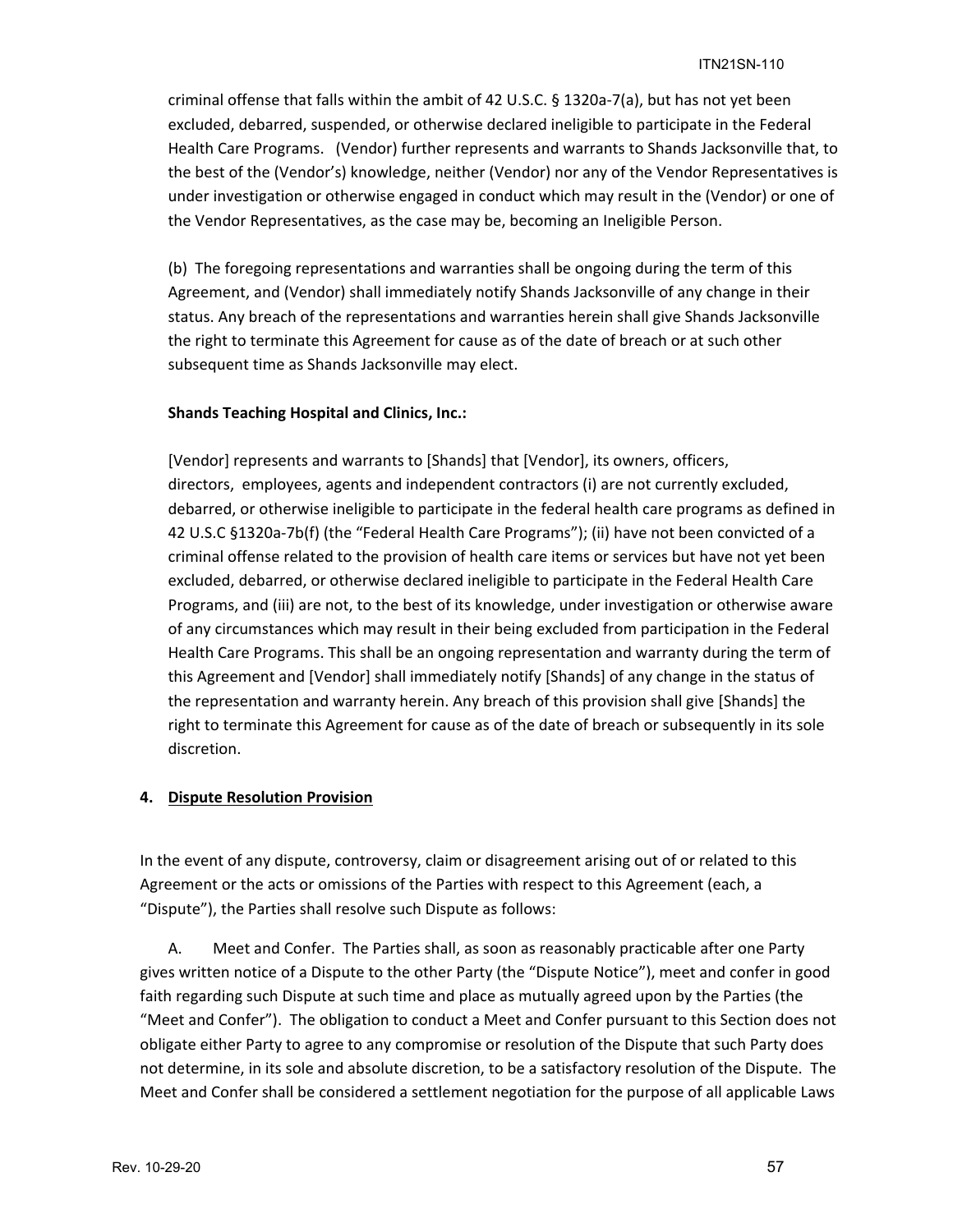protecting statements, disclosures or conduct in such context, and any offer in compromise or other statements or conduct made at or in connection with any Meet and Confer shall be protected under such Laws.

B. Resolution Through Mediation. If no resolution is reached through Meet and Confer, the parties shall, within forty‐five (45) days of the last Meet and Confer session, attempt to settle the Dispute by formal mediation. If the parties cannot otherwise agree upon a mediator and the place of the mediation within such forty‐five (45) day period, the American Arbitration Association shall administer the mediation and the place of mediation shall be in the city where the project is located. Such mediation shall occur no later than ninety (90) days after the Dispute arises. All findings of fact and results of such mediation shall be in written form prepared by such mediator and provided to each party to such mediation. In the event that the parties are unable to resolve the Dispute through formal mediation pursuant to this provision, the parties shall be entitled to seek any and all available legal remedies.

## **5. Indemnification with Sovereign Immunity Provision**

Without waiving its sovereign immunity and subject to the limitations set forth in Florida Statute Section 768.28, (Shands) shall be responsible for its negligent or wrongful acts or omissions and the negligent or wrongful acts or omissions of its employees provided that such acts or omissions are within the scope of their employment.

#### **6. Intellectual Property Infringement Indemnification Provision**

#### **Software:**

Notwithstanding any limitation of liability or waiver of damages or disclaimer (Vendor) shall defend and indemnify and hold (Shands) harmless against any action brought against (Shands) to the extent that such action is based on a claim that the Software licensed hereunder, properly used within the scope of this Agreement, infringes a United States patent or copyright, provided that (Shands) gives (Vendor) the sole control of the defense, all negotiations and any settlement. If the Software becomes, or is likely to become, the subject of an infringement claim, (Vendor) may, at its option, secure (Shands') right to continue using the Software or replace or modify it to make it non-infringing with substantially similar functions and levels of performance and otherwise indemnify (Shands) for any related costs it incurred prior to securing such a settlement including but not limited to attorneys' fees and costs.

## **Products:**

Notwithstanding any limitation of liability or waiver of damages or disclaimer (Vendor) shall defend and indemnify and hold (Shands) harmless against any action brought against (Shands) to the extent that such action is based on a claim that the Products purchased hereunder,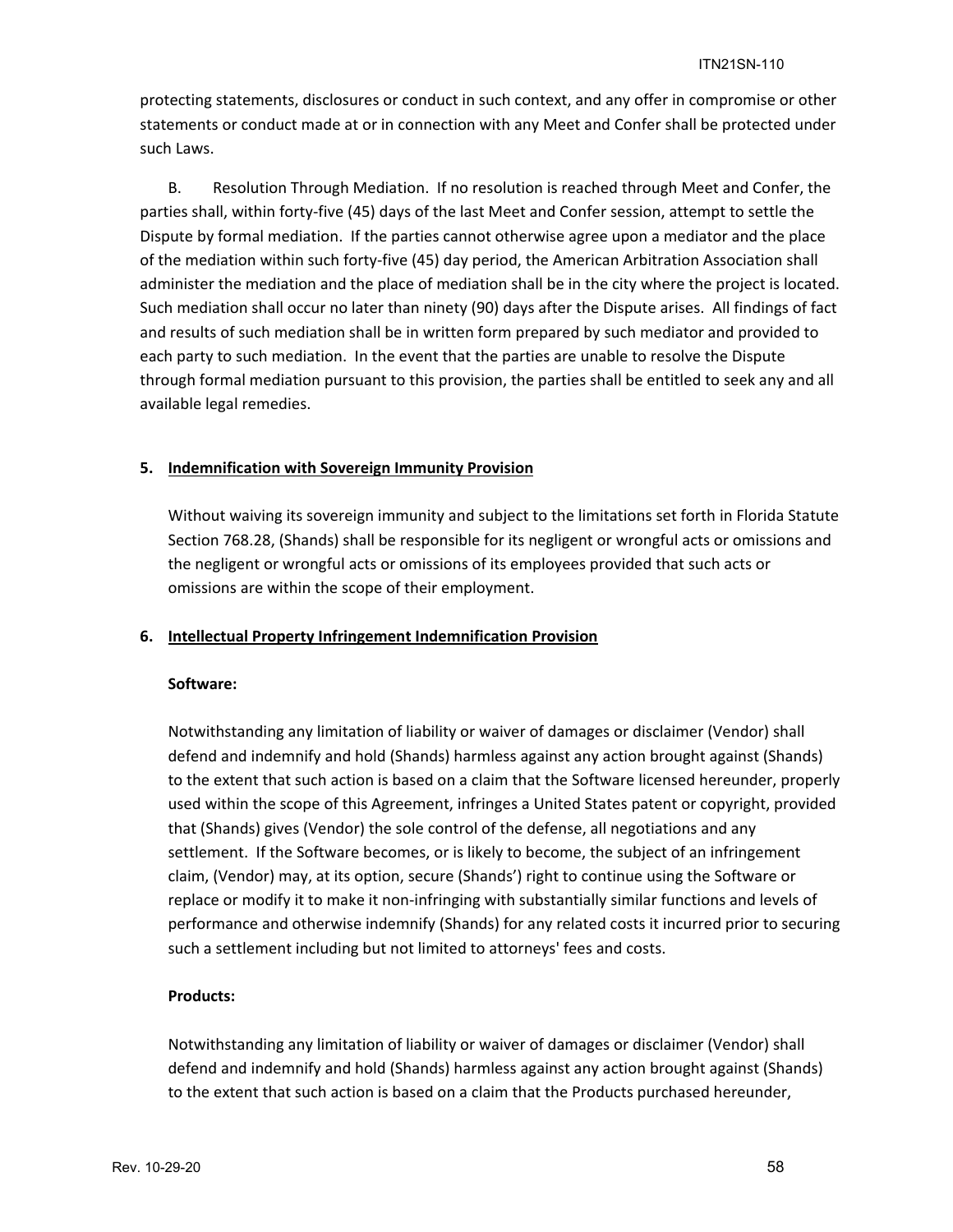properly used within the scope of this Agreement, infringes a United States patent or copyright, provided that (Shands) gives (Vendor) the sole control of the defense, all negotiations and any settlement. If a Product becomes, or is likely to become, the subject of an infringement claim, (Vendor) may, at its option, secure (Shands') right to continue using the Product or replace or modify it to make it non-infringing with substantially similar functions and levels of performance and otherwise indemnify (Shands) for any related costs it incurred prior to securing such a settlement including but not limited to attorneys' fees and costs.

## **7. Insurance Provision with Sovereign Immunity**

Pursuant to Section 1004.41, for purposes of sovereign immunity Shands Teaching Hospital and Clinics, Inc., Shands Jacksonville Medical Center, Inc., Shands Jacksonville HealthCare, Inc., and any not-for-profit subsidiary ("Shands") are corporations primarily acting as instrumentalities of the State of Florida and thus subject to the waiver of sovereign immunity set forth in s. 768.28, Florida Statutes. Accordingly, Shands is protected for a claim or judgment by any one person in a sum not exceeding Two Hundred Thousand Dollars (\$200,000.00) and for total claims or judgments arising out of the same incident or occurrence in a total amount not exceeding Three Hundred Thousand Dollars (\$300,000.00), such protection being provided by the University of Florida J. Hillis Miller Health Center Self Insurance Program, a self insurance program created pursuant to the authority of Section 1004.24, Florida Statutes. Personnel and agents of Shands are not individually subject to actions arising from their official functions. Any damages allocated against Shands as prescribed by Section 766.112, Florida Statutes, are not subject to reallocation under the doctrine of joint and several liability to codefendants of Shands in professional liability actions. The sole remedy available to a claimant to collect damages allocated to Shands is as prescribed by Section 768.28, Florida Statutes. All liability protection described in this Section is on an "occurrence" basis. The University of Florida J. Hillis Miller Health Center Self Insurance Program provides ongoing protection with no expiration.

## **8. Waiver of Damages**

Neither party shall be liable to the other party for any incidental, consequential, indirect, punitive or other special damages arising out of a breach of contract even if the breaching party was made aware of the possibility of such damages.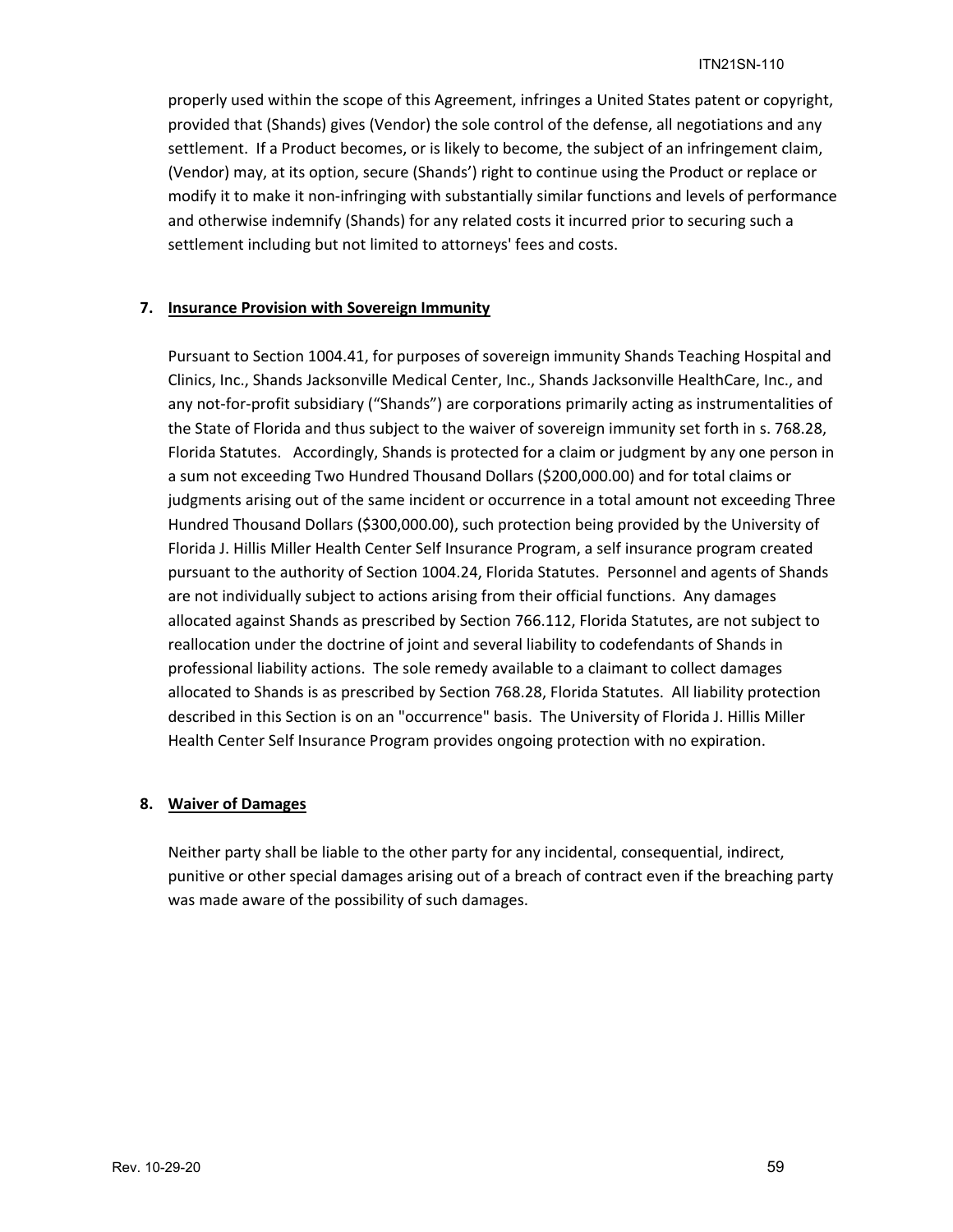## **ITN21SN-110 – APPENDIX E**

## **BUSINESS ASSOCIATE AGREEMENT**

THIS BUSINESS ASSOCIATE AGREEMENT ("Agreement") is effective this [DATE] day of [MONTH], [YEAR] ("Effective Date") by and between SHANDS TEACHING HOSPITAL AND CLINICS, INC., a Florida not-for-profit corporation (**"**SHANDS**"**), and [BUSINESS ASSOCIATE] ("BUSINESS ASSOCIATE").

#### **RECITALS**

WHEREAS, SHANDS and BUSINESS ASSOCIATE are parties to an agreement or agreements ("Underlying Agreement") pursuant to which BUSINESS ASSOCIATE provides certain services to SHANDS and, in connection with those services, SHANDS discloses to BUSINESS ASSOCIATE certain individually identifiable protected health information ("PHI") that is subject to protection under the Health Insurance Portability and Accountability Act of 1996, as amended from time to time ("HIPAA");

WHEREAS, the parties desire to comply with the HIPAA Rules;

NOW THEREFORE, for and in consideration of the recitals above and the mutual covenants and conditions herein contained, SHANDS and BUSINESS ASSOCIATE enter into this Business Associate Agreement.

#### **ARTICLE I. DEFINITIONS**

Catch-all definition:

The following terms used in this Agreement shall have the same meaning as those terms in the HIPAA Rules: Breach, Data Aggregation, Designated Record Set, Disclosure, Health Care Operations, Individual, Minimum Necessary, Notice of Privacy Practices, Protected Health Information ("PHI"), Required by Law, Secretary, Security Incident, Subcontractor, Unsecured Protected Health Information, and Use.

## **ARTICLE II. SPECIFIC DEFINITIONS**

- a) BUSINESS ASSOCIATE. "BUSINESS ASSOCIATE" shall generally have the same meaning as the term "BUSINESS ASSOCIATE" at 45 CFR 160.103, and in reference to the party to this agreement, shall mean the BUSINESS ASSOCIATE identified above.
- b) Covered Entity. "Covered Entity" shall generally have the same meaning as the term "covered entity" at 45 CFR 160.103, and in reference to the party to this agreement, shall mean Shands Teaching Hospital and Clinics, Inc.
- c) HIPAA Rules. "HIPAA Rules" shall mean the Privacy, Security, Breach Notification, and Enforcement Rules at 45 CFR Part 160 and Part 164.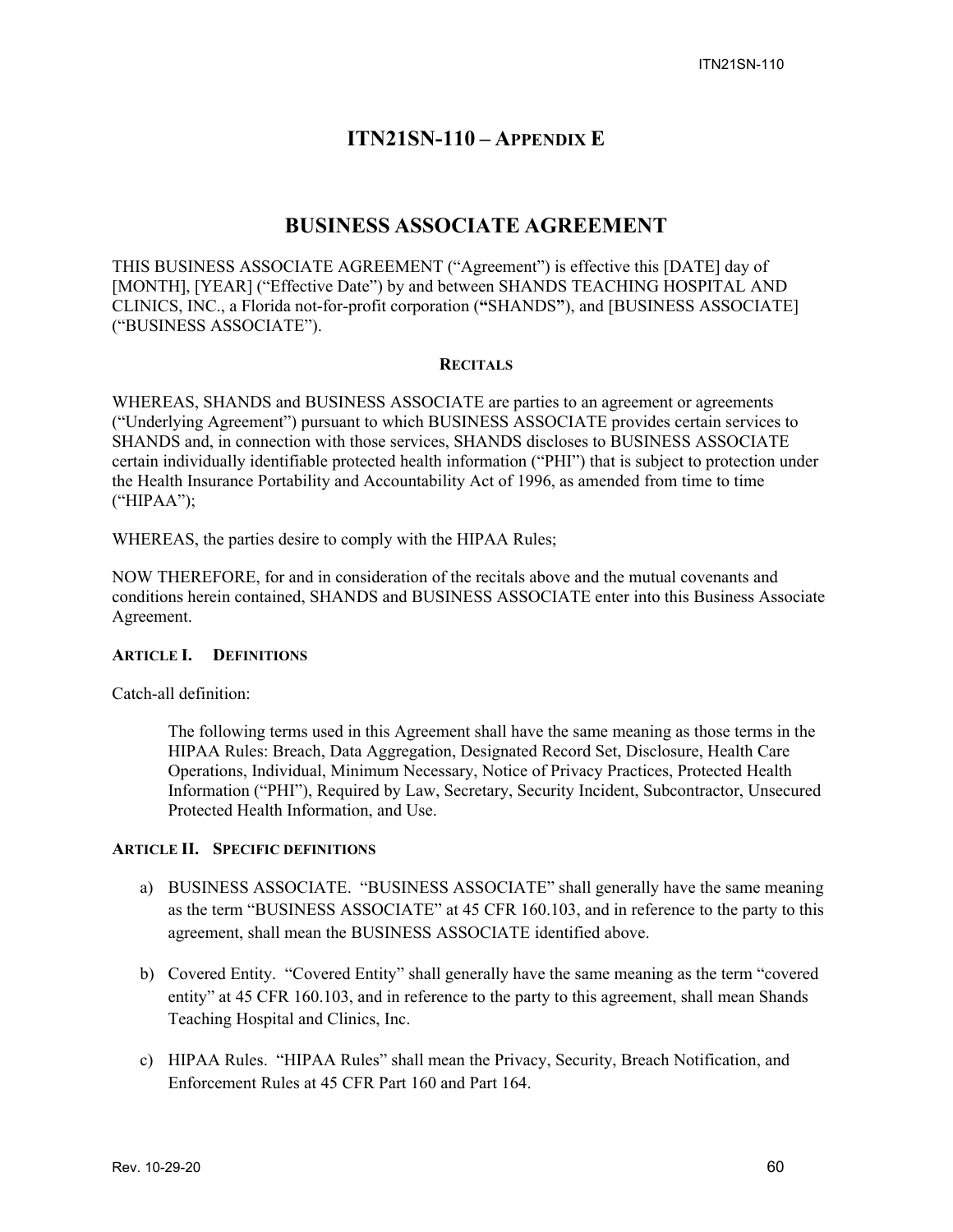d) The term "Personal Information" shall have the same meaning as that term is defined in Florida Statute  $\S 501.171(1)(g)$  which is either of the following:

(1) An individual's first name or first initial and last name in combination with any one or more of the following data elements for that individual:

- (i.) a Social Security number;
- (ii.) a driver license or identification card number, passport number, military identification number, or other similar number issued on a government document used to verify identity;
- (iii.) a financial account number or credit or debit card number, in combination with any required security code, access code, or password that is necessary to permit access to an individual's financial account;
- (iv.) any information regarding an individual's medical history, mental or physical condition, or medical treatment or diagnosis by a health care professional; or
- (v.) an individual's health insurance policy number or subscriber identification number and any unique identifier used by a health insurer to identify the individual.

(2) A user name or e-mail address, in combination with a password or security question and answer that

would permit access to an online account.

The term "Personal Information" does not include information about an individual that has been made publicly available by a federal, state or local government entity. The term also does not include information that is encrypted, secured, or modified by any other method or technology that removes elements that personally identify an individual or that otherwise renders the information unusable.

## **ARTICLE III. OBLIGATIONS AND ACTIVITIES OF BUSINESS ASSOCIATE**

BUSINESS ASSOCIATE agrees to:

- a) Use or disclose PHI only as permitted or required by the Underlying Agreement or as required by law;
- b) Use appropriate safeguards, and comply with Subpart C of 45 CFR Part 164 with respect to electronic PHI, to prevent use or disclosure of PHI other than as provided for by the Agreement;
- c) Report to SHANDS any use or disclosure of PHI not provided for by the Underlying Agreement of which it becomes aware, including breaches of unsecured PHI as required at 45 CFR 164.410, and any security incident of which it becomes aware, and more specifically:
	- 1) In case of a breach, following the discovery of such breach, BUSINESS ASSOCIATE shall promptly, and in no event later than 5 days after the BUSINESS ASSOCIATE becomes or should have become aware of a breach, report the breach to SHANDS.
	- 2) Such notification shall be provided to the SHANDS Privacy Office. The initial notification shall identify: (i) the date of the breach; (ii) the nature of the breach or non-permitted use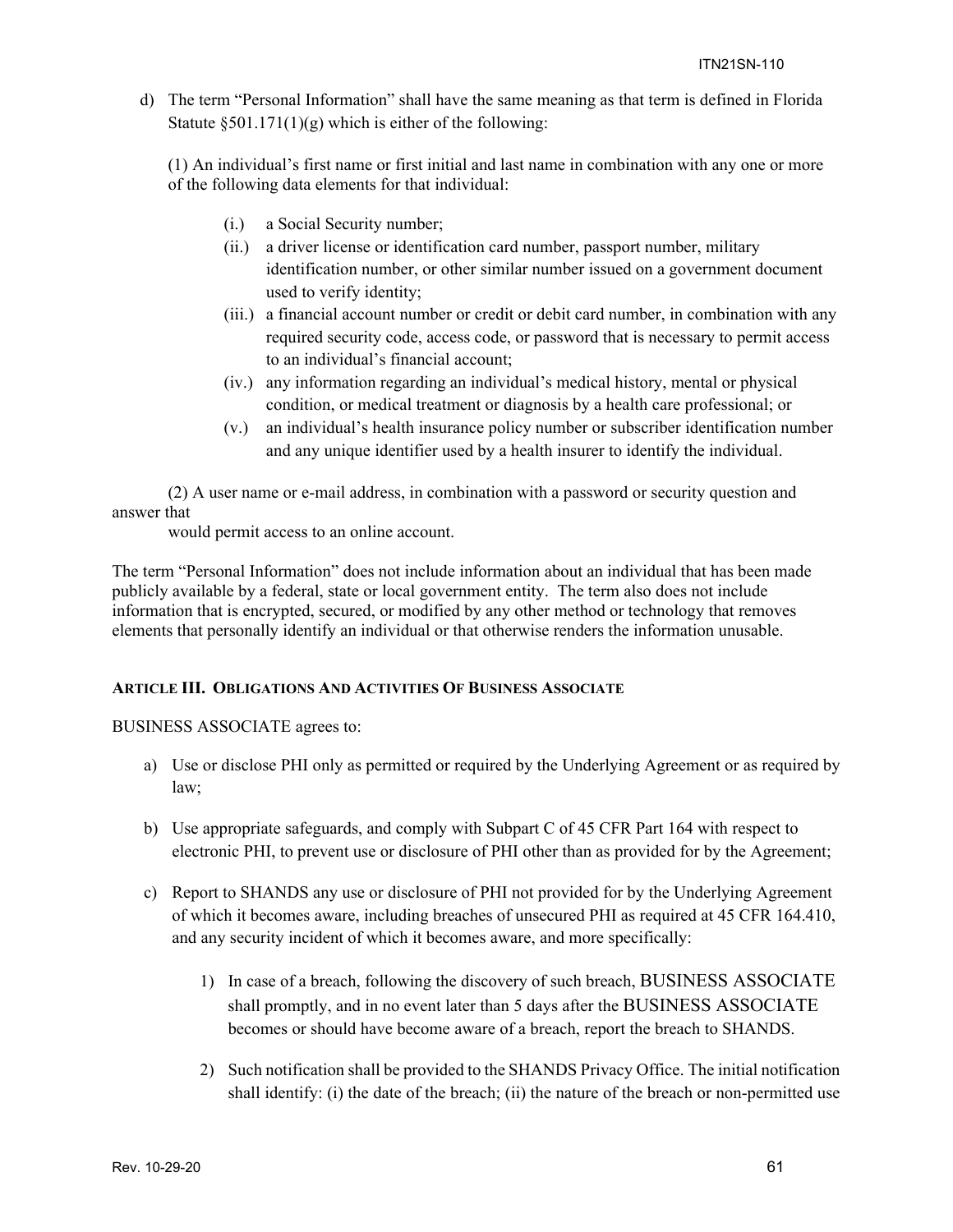of disclosure; (iii) the PHI involved; (iv) the party or parties who made the non-permitted use or disclosure.

- 3) BUSINESS ASSOCIATE shall work with SHANDS, promptly and as reasonably required by SHANDS, to identify all individuals whose PHI is believed to be breached; ensure that the cause giving rise to the breach has been remediated; and provide such other information as HHS may prescribe by regulation.
- 4) For breaches arising out of acts or omissions of the BUSINESS ASSOCIATE or its subcontractor(s), all of the direct costs reasonably associated with sending out notifications of the breach to affected patients, clients, media, and regulatory authorities shall be the responsibility of the BUSINESS ASSOCIATE.
- d) In accordance with 45 CFR  $164.502(e)(1)(ii)$  and  $164.308(b)(2)$ , if applicable, ensure that any subcontractors or agents that create, receive, maintain, or transmit PHI on behalf of the BUSINESS ASSOCIATE agree to the same restrictions, conditions, and requirements that apply to the BUSINESS ASSOCIATE with respect to such information. BUSINESS ASSOCIATE shall ensure that each such subcontractor and agent agrees in writing to abide by the terms of this Agreement.
- e) Make available PHI in a designated record set to SHANDS as necessary to satisfy SHANDS' obligations to allow individuals to access PHI as set forth under 45 CFR 164.524;
- f) Promptly make any amendment(s) to PHI in a designated record set as directed or agreed to by SHANDS pursuant to 45 CFR 164.526, or take other reasonable measures as necessary to satisfy SHANDS' obligations under 45 CFR 164.526;
- g) Maintain and make available the information required to provide an accounting of disclosures to SHANDS as soon as possible, but no more than twenty (20) days from date of request by SHANDS or as necessary to satisfy SHANDS' obligations under 45 CFR 164.528. At a minimum, each accounting shall include:
	- 1) Date of each disclosure;
	- 2) Name and address of the organization or person who received the PHI;
	- 3) Brief description of the information disclosed; and
	- 4) With respect to disclosures other than those made at the request of the subject, the purpose for which the information was disclosed and a copy of the request or authorization for disclosure.
- h) Maintain a process to provide an accounting of disclosures for as long as BUSINESS ASSOCIATE maintains PHI received from or on behalf of SHANDS.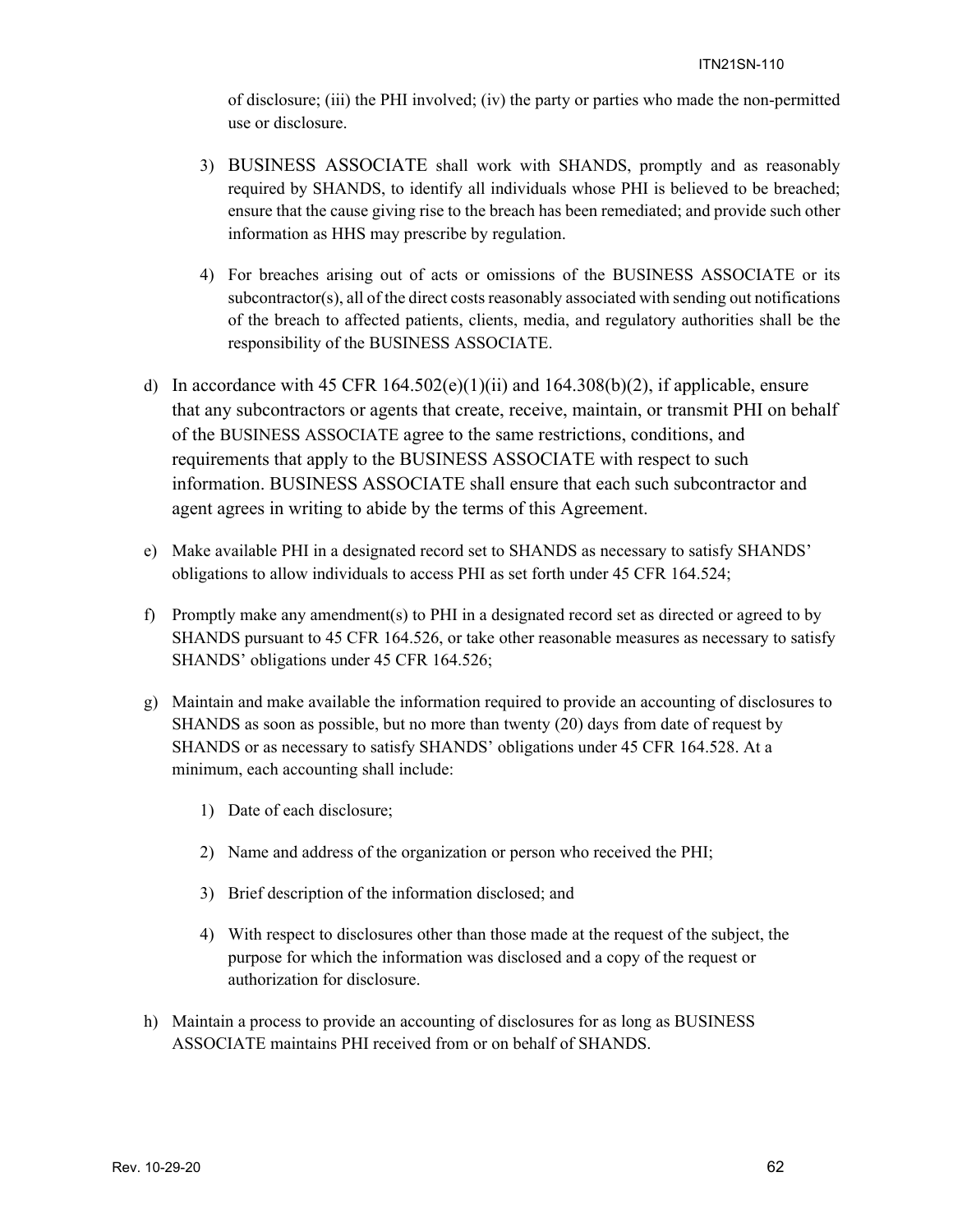- i) To the extent BUSINESS ASSOCIATE is to carry out one or more of SHANDS' obligation(s) under Subpart E of 45 CFR Part 164, comply with the requirements of Subpart E that apply to SHANDS in the performance of such obligation(s); and
- j) Make its internal practices, books, and records available to the Secretary for purposes of determining compliance with the HIPAA Rules.
- k) In accordance with Florida Statute § 501.171(6), Florida Statutes, if Business Associate will maintain, store, or process Personal Information on behalf of Covered Entity, Business Associate shall report to Covered Entity any unauthorized access of data in electronic form containing Personal Information as soon as practicable, but no later than five (5) calendar days following the determination that the Personal Information was, or is reasonably believed to have been, acquired by an unauthorized person. Business Associate's unauthorized access report shall identify the date, estimated date or date range and scope of the unauthorized access to Personal Information, including a description of the Personal Information that was accessed or reasonably believed to have been accessed as a part of the breach of security, and Business Associate's response to the unauthorized access. Business Associate shall provide further information related to the unauthorized access as may be reasonably requested by Covered Entity.

## **ARTICLE IV. PERMITTED USES AND DISCLOSURES BY BUSINESS ASSOCIATE**

- a) BUSINESS ASSOCIATE may use or disclose PHI solely to perform its duties under the Underlying Agreement and only as allowed by the terms of the Underlying Agreement and this Agreement.
- b) BUSINESS ASSOCIATE may use or disclose PHI as required by law.
- c) BUSINESS ASSOCIATE agrees to make uses and disclosures and requests for PHI consistent with SHANDS' minimum necessary policies and procedures.
- d) BUSINESS ASSOCIATE may not use or disclose PHI in a manner that would violate Subpart E of 45 CFR Part 164 if done by SHANDS.
- e) BUSINESS ASSOCIATE may disclose PHI for the proper management and administration of BUSINESS ASSOCIATE or to carry out the legal responsibilities of the BUSINESS ASSOCIATE, provided the disclosures are required by law, or BUSINESS ASSOCIATE obtains reasonable assurances from the person to whom the information is disclosed that the information will remain confidential and used or further disclosed only as required by law or for the purposes for which it was disclosed to the person, and the person notifies BUSINESS ASSOCIATE of any instances of which it is aware in which the confidentiality of the information has been breached.

## **ARTICLE V. PERMISSIBLE REQUESTS BY SHANDS**

SHANDS shall not request a BUSINESS ASSOCIATE to use or disclose PHI in any manner that would not be permissible under Subpart E of 45 CFR Part 164 if done by SHANDS.

## **ARTICLE VI. TERM AND TERMINATION**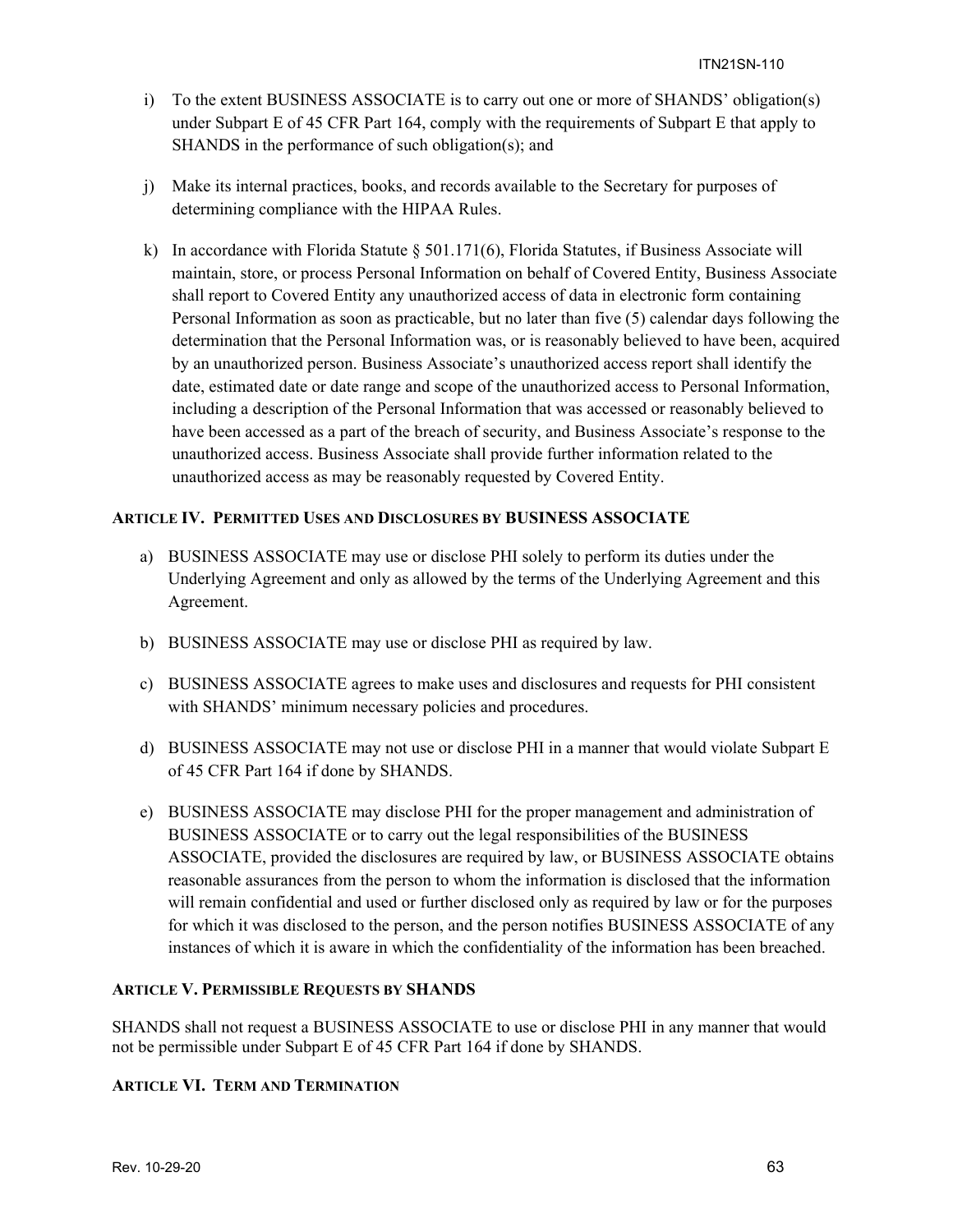- a) Term. The Term of this Agreement shall be effective as long as the BUSINESS ASSOCIATE maintains possession of PHI.
- b) Termination for Cause. BUSINESS ASSOCIATE authorizes termination of this Agreement by SHANDS, if SHANDS determines BUSINESS ASSOCIATE has violated a material term of this Agreement.
- c) Improper Use. SHANDS may terminate this Agreement and the Underlying Agreement without penalty if SHANDS, in its sole discretion, reasonably suspects that BUSINESS ASSOCIATE has improperly used or disclosed PHI or has otherwise violated a material term of this Agreement.
- d) Inadequate Policies or Safeguards. SHANDS may terminate this Agreement without penalty if it determines, in its sole discretion that any changes or any diminution of BUSINESS ASSOCIATE's reported privacy policies or security safeguards render any or all of BUSINESS ASSOCIATE's policies or safeguards unsatisfactory to SHANDS.
- e) Obligations of BUSINESS ASSOCIATE Upon Termination.
	- 1) Return/Destruction of PHI. BUSINESS ASSOCIATE agrees that, upon termination of the Underlying Agreement, for whatever reason, it will return or destroy all PHI, if feasible, received from, or created or received by it on behalf of SHANDS which BUSINESS ASSOCIATE maintains in any form, and retain no copies of such information. An authorized representative of BUSINESS ASSOCIATE shall certify in writing to SHANDS, within five (5) days from the date of termination or other expiration of the Underlying Agreement, that all PHI has been returned or disposed of as provided above and that BUSINESS ASSOCIATE no longer retains any such PHI in any form.
	- 2) No Feasible Return/Destruction of PHI. To the extent such return or destruction of PHI is not feasible, BUSINESS ASSOCIATE shall extend the precautions of this Agreement to the information and limit further uses and disclosures to those purposes that make the return or destruction of the information unfeasible. BUSINESS ASSOCIATE shall remain bound by the provisions of this Agreement, even after termination of the Underlying Agreement, until such time as all PHI has been returned or otherwise destroyed as provided in this section.
	- 3) BUSINESS ASSOCIATE is obligated to obtain or ensure the destruction of PHI created, received, or maintained by subcontractors.
	- 4) Survival. The obligations of BUSINESS ASSOCIATE under this Section shall survive the termination of this Agreement.

## **ARTICLE VII. MISCELLANEOUS**

a) Regulatory References. A reference in this Agreement to a section in the HIPAA Rules means the section as in effect or as amended.